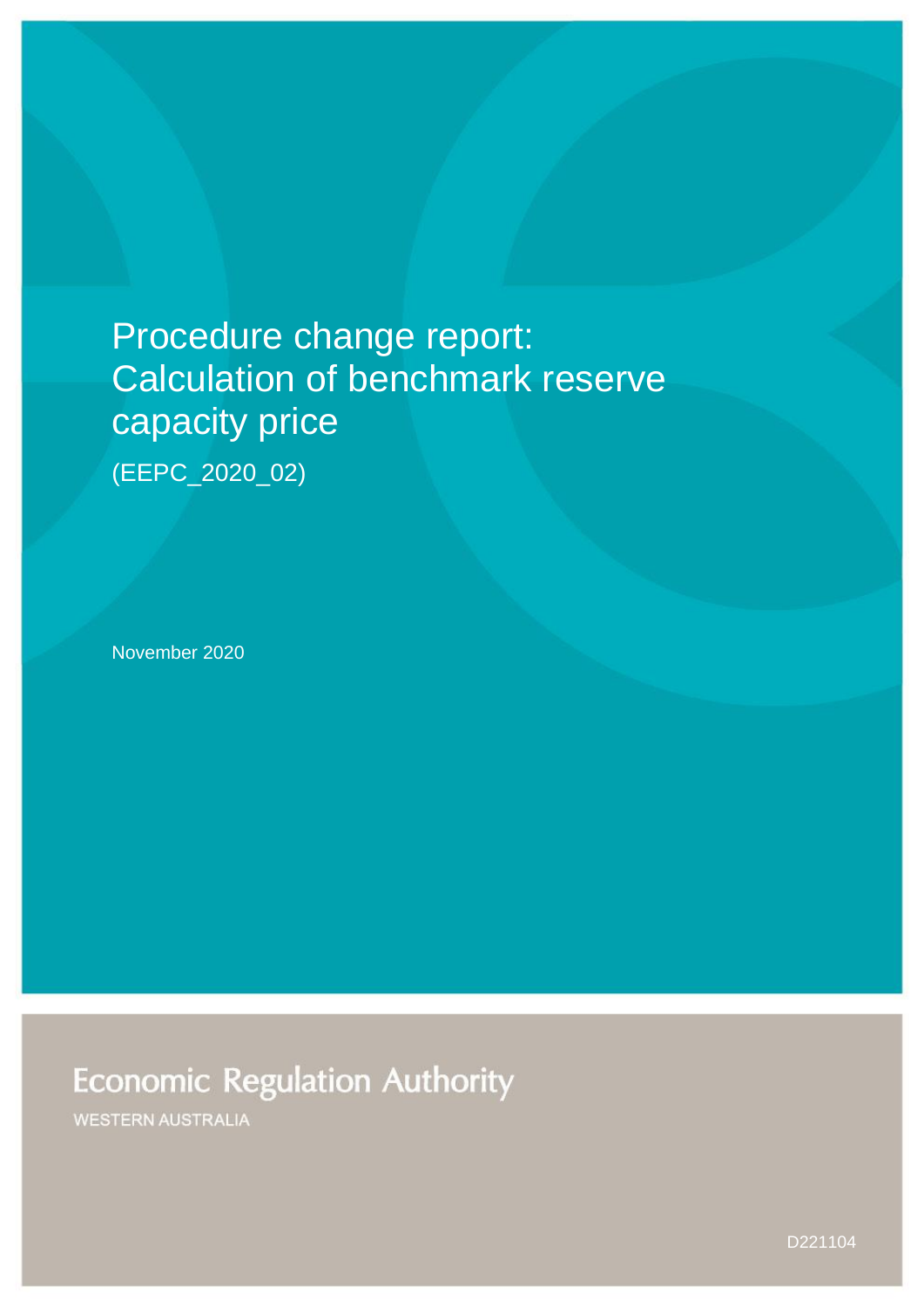# **Economic Regulation Authority**

Level 4, Albert Facey House

469 Wellington Street, Perth WA 6000

**Telephone** 08 6557 7900

**Email** info@erawa.com.au

**Website** www.erawa.com.au

This document can also be made available in alternative formats on request.

National Relay Service TTY: 13 36 77

© 2020 Economic Regulation Authority. All rights reserved. This material may be reproduced in whole or in part provided the source is acknowledged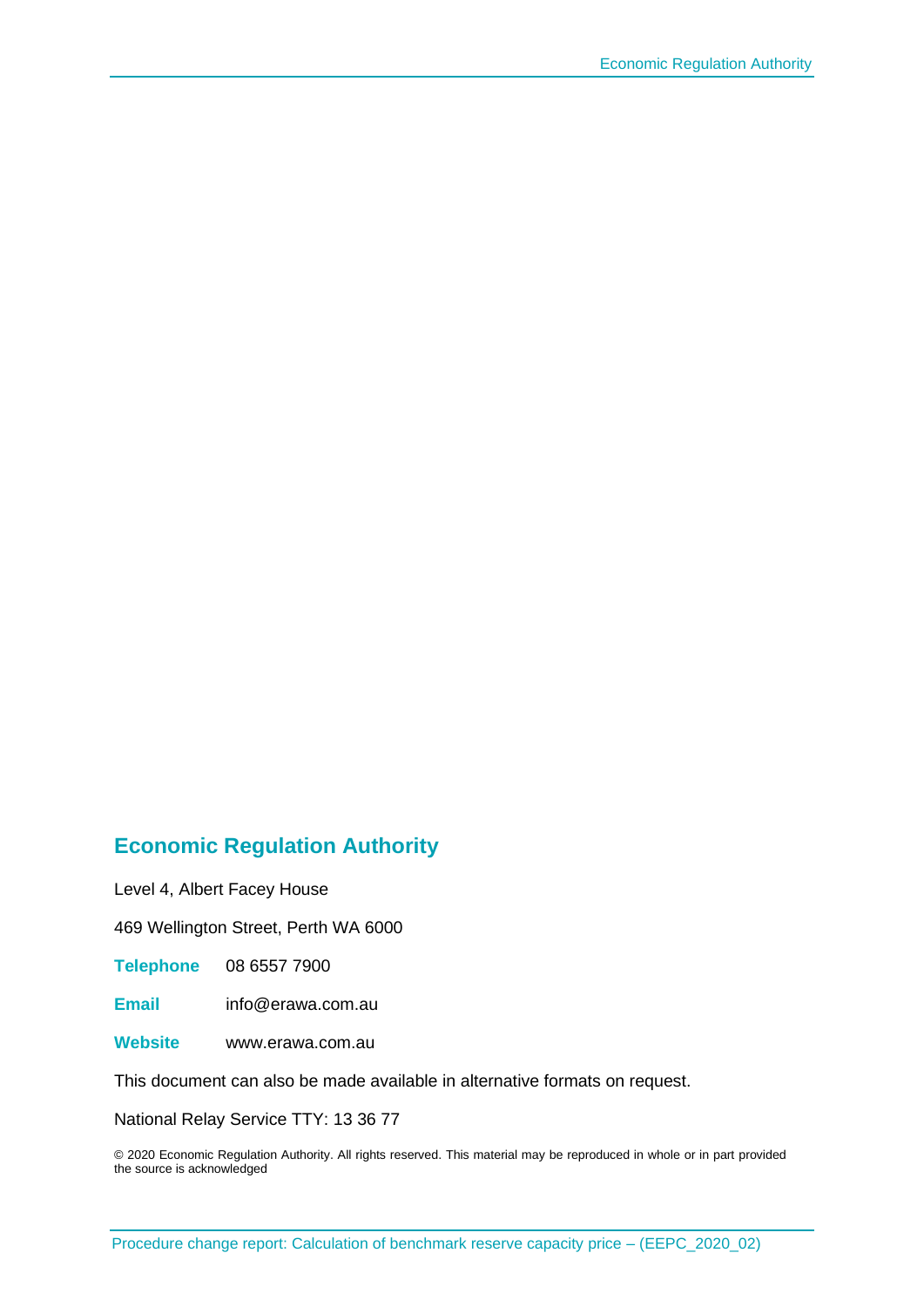İ

# **Contents**

| 1. |        |                                                                              |  |  |  |
|----|--------|------------------------------------------------------------------------------|--|--|--|
|    | 1.1    | Market procedure for the calculation of the benchmark reserve capacity price |  |  |  |
|    | 1.2    |                                                                              |  |  |  |
| 2. |        |                                                                              |  |  |  |
|    | 2.1.1  |                                                                              |  |  |  |
|    | 2.1.2  |                                                                              |  |  |  |
|    | 2.1.3  |                                                                              |  |  |  |
|    | 2.2    |                                                                              |  |  |  |
|    | 2.2.1  |                                                                              |  |  |  |
|    | 2.2.2  |                                                                              |  |  |  |
|    | 2.3    |                                                                              |  |  |  |
| 3. |        |                                                                              |  |  |  |
|    | 3.1    |                                                                              |  |  |  |
|    | 3.1.1  |                                                                              |  |  |  |
|    | 3.1.2  |                                                                              |  |  |  |
|    | 3.2    |                                                                              |  |  |  |
|    | 3.3    |                                                                              |  |  |  |
|    | 3.3.1  |                                                                              |  |  |  |
|    | 3.3.2  |                                                                              |  |  |  |
|    | 3.3.3  |                                                                              |  |  |  |
|    | 3.4    |                                                                              |  |  |  |
|    | 3.4.1  |                                                                              |  |  |  |
|    | 3.4.2  |                                                                              |  |  |  |
|    | 3.4.3  |                                                                              |  |  |  |
|    | 3.5    |                                                                              |  |  |  |
|    | 3.5.1  |                                                                              |  |  |  |
|    | 3.5.2  |                                                                              |  |  |  |
|    | 3.5.3  |                                                                              |  |  |  |
|    | 3.6    |                                                                              |  |  |  |
|    | 3.6.1  |                                                                              |  |  |  |
|    | 3.6.2  |                                                                              |  |  |  |
|    | 3.6.3  |                                                                              |  |  |  |
|    | 3.7    |                                                                              |  |  |  |
|    | 3.8    |                                                                              |  |  |  |
|    | 3.8.1  |                                                                              |  |  |  |
|    | 3.9    |                                                                              |  |  |  |
|    | 3.10   |                                                                              |  |  |  |
|    | 3.10.1 |                                                                              |  |  |  |
|    | 3.10.2 |                                                                              |  |  |  |
|    | 3.10.3 |                                                                              |  |  |  |
|    | 3.11   |                                                                              |  |  |  |
|    | 3.11.1 |                                                                              |  |  |  |
|    |        |                                                                              |  |  |  |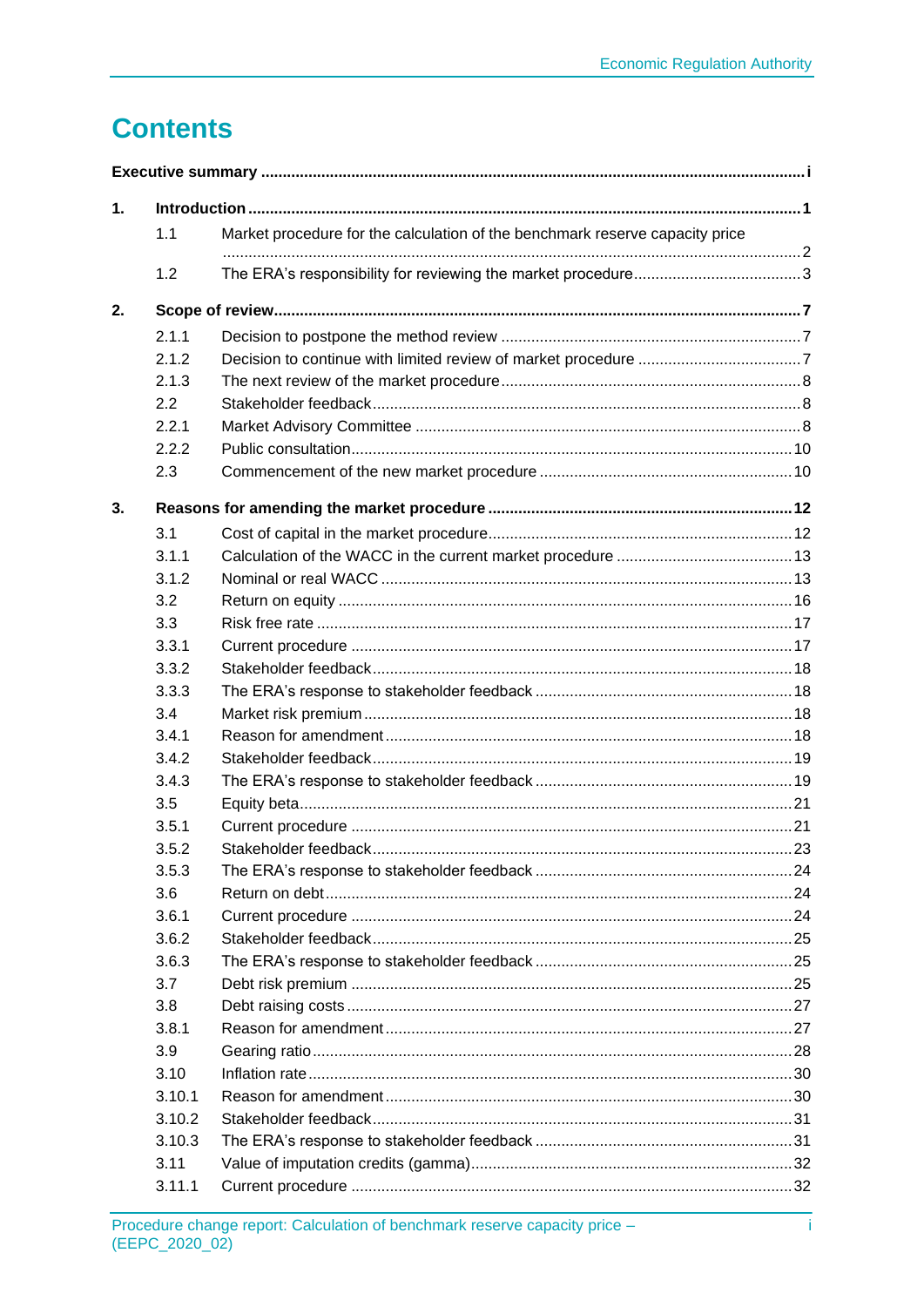|  | 4.  Illustrative rate of return for the BRCP ………………………………………………………………………………………37 |  |
|--|----------------------------------------------------------------------------------|--|
|  |                                                                                  |  |
|  |                                                                                  |  |

#### **List of appendices**

| Appendix 2 Market Procedure: Benchmark Reserve Capacity Price - Version 7 (tracked |  |
|------------------------------------------------------------------------------------|--|
|                                                                                    |  |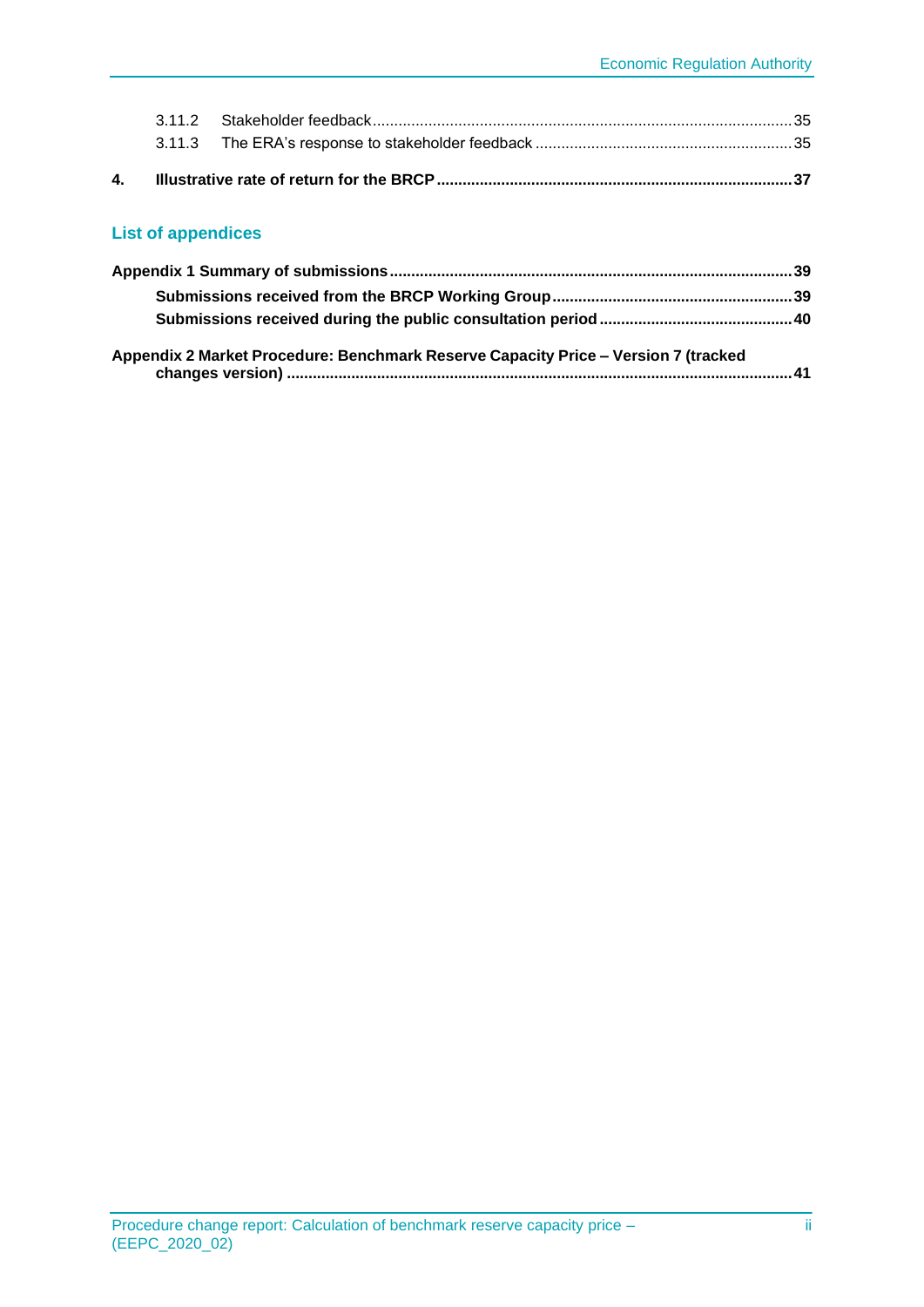# <span id="page-4-0"></span>**Executive summary**

This procedure change report outlines amendments to the current market procedure for the calculation of the benchmark reserve capacity price: one of the main factors in the calculation of the reserve capacity price in the Wholesale Electricity Market.

Under the Wholesale Electricity Market rules the ERA is responsible for reviewing the market procedure for the calculation of the benchmark reserve capacity price (BRCP) at least once every five years.<sup>1</sup> The market rules require the ERA to ensure that any amendments are consistent with the Wholesale Market Objectives, the market rules, the *Electricity Industry Act 2004* and the *Electricity Industry (Wholesale Electricity Market) Regulations 2004*. 2

The reserve capacity mechanism in the Wholesale Electricity Market (WEM) seeks to maintain the adequacy of capacity in the South West Interconnected System to reliably meet demand. The mechanism achieves this aim by procuring capacity at the lowest cost possible. This seeks to minimise the long-term supply cost of electricity to consumers while maintaining the reliability of the system.

The Australian Energy Market Operator (AEMO) annually assesses the contribution of resources to meeting peak demand in the system and assigns capacity credits consistent with their expected contribution. Each retailer procures capacity credits from suppliers consistent with the retailer's contribution to peak demand. AEMO calculates the price of capacity credits based on the BRCP and the amount of excess capacity credits: that is, the capacity credits offered beyond that required to meet the adequacy target of the system. The larger the amount of excess capacity credits, the lower the price of capacity credits. This is to reflect the reducing value of additional capacity to consumers from an increasingly higher level of reliability.

AEMO calculates the BRCP as an annual \$/MW figure based on the annualised fixed costs of a 160 MW liquid-fuelled open cycle gas turbine, divided by the quantity of capacity credits expected to be assigned to the facility. In consultation conducted for past BRCP calculations, stakeholders have raised concerns that this reference facility is no longer a choice for investment in the WEM, the parameters and method for the calculation of the cost of capital are outdated and some investment or operating costs are inaccurate or missing.<sup>3</sup>

The market rules also require the ERA to review the method used to calculate the BRCP, as well as the market procedure. The ERA commenced these two reviews together in November 2019. However, on commencing the reviews, the ERA identified considerable overlap with the current reforms being developed by Energy Policy WA.

The ERA postponed the review of the method for setting the BRCP but continued with the review of the market procedure.<sup>4</sup> After consulting with the Market Advisory Committee Working Group established for the review of the market procedure, the ERA limited the scope of the market procedure review to just the calculation of the cost of capital. Limiting the scope allowed the ERA to fast-track the amendment process, with the aim of publishing a revised market procedure in time for AEMO to apply to the calculation of the 2021 BRCP.

<sup>&</sup>lt;sup>1</sup> The ERA can conduct the next review of the market procedure any time after 31 October 2017. Wholesale Electricity Market Rules (WA), 7 August 2020, Clause 1.17.5(e), [\(online\)](https://www.erawa.com.au/cproot/21394/2/Wholesale-Electricity-Market-Rules-7-August-2020.pdf).

 $\overline{2}$ Ibid, Clause 2.10.

<sup>&</sup>lt;sup>3</sup> AEMO, 2019, 2020 benchmark reserve capacity price for the 2022-23 capacity year, p. 20, [\(online\)](https://aemo.com.au/-/media/files/electricity/wem/reserve_capacity_mechanism/brcp/2020/final-report/final-report---benchmark-reserve-capacity-price-for-the-2022-23-capacity-year.pdf?la=en&hash=01DBBEC4291877CDA51EC016432D181A).

<sup>4</sup> ERA, 2020, *Notice: Review of the methods used to calculate the benchmark reserve capacity price and energy price limits, Suspension of the method reviews*, [\(online\)](https://www.erawa.com.au/cproot/21237/2/NOTICE---Suspension-of-BRCPEPL-method-reviews.pdf).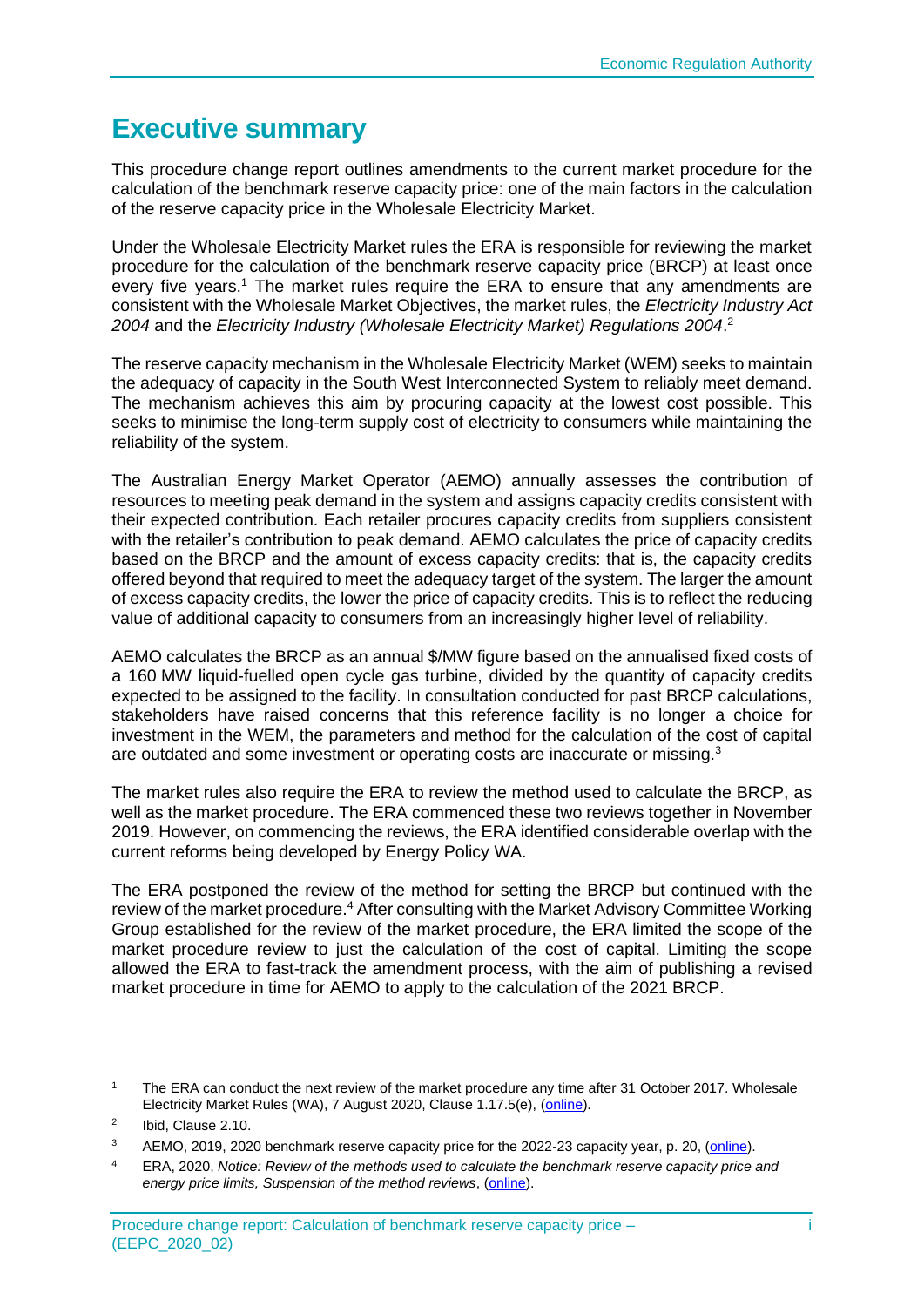This procedure change report contains the ERA's reasoning for amending the calculation of the weighted average cost of capital (WACC) in the market procedure. This includes moving from a real to a nominal WACC. The use of a nominal WACC ensures that an efficient generator financing cost includes compensation for forecast inflation. This change will set the necessary foundation for any future consideration of the annualisation method used in the WACC calculation as part of a broader review of the BRCP calculation method. Future consideration of the annualisation method would need to consider how investors project forward cashflows from the sale of capacity credits given uncertainties around future investment costs for the reference facility.

This procedure change report provides a marked-up copy of the market procedure i[n Appendix](#page-46-0)  [2.](#page-46-0) Overall, the proposed changes would raise the value of the WACC, and hence the value of the BRCP. An illustrative example shows that AEMO's recently estimated WACC would increase from 3.51 per cent to 5.47 per cent using the proposed changes in the calculation.<sup>5</sup>

The ERA published a procedure change proposal on 15 September 2020 and invited stakeholders to provide feedback on the proposed amendments by 14 October 2020. The ERA received one submission, from Merredin Energy, supporting the ERA's recommendation that a nominal WACC should be used to calculate the annualised capital cost of a power station in the calculation of the BRCP. $6$  Merredin Energy proposed adopting the Independent Pricing and Regulatory Tribunal's (IPART) approach to calculate the cost of debt estimate and market risk premium. The ERA reviewed Merredin's submission and considers its current approach detailed in the proposed procedure change best estimates a new generator's cost of capital.

The BRCP Working Group, convened by the Market Advisory Committee (MAC) to discuss this procedure change, also supported the ERA's proposed amendments of the market procedure.

The amended market procedure will take effect from Monday 9 November 2020.

<sup>5</sup> For the 2020 reserve capacity cycle BRCP, AEMO applied a weighted average cost of capital of 3.51 per cent per annum (in real terms). Refer to AEMO, 2019, *Final report: 2020 benchmark reserve capacity price for the 2022-23 capacity year*, [\(online\)](https://aemo.com.au/-/media/files/electricity/wem/reserve_capacity_mechanism/brcp/2020/final-report/final-report---benchmark-reserve-capacity-price-for-the-2022-23-capacity-year.pdf?la=en&hash=01DBBEC4291877CDA51EC016432D181A).

<sup>&</sup>lt;sup>6</sup> Merredin Energy, 2020, *ERA Review of the BRCP Market Procedure*, (*online*).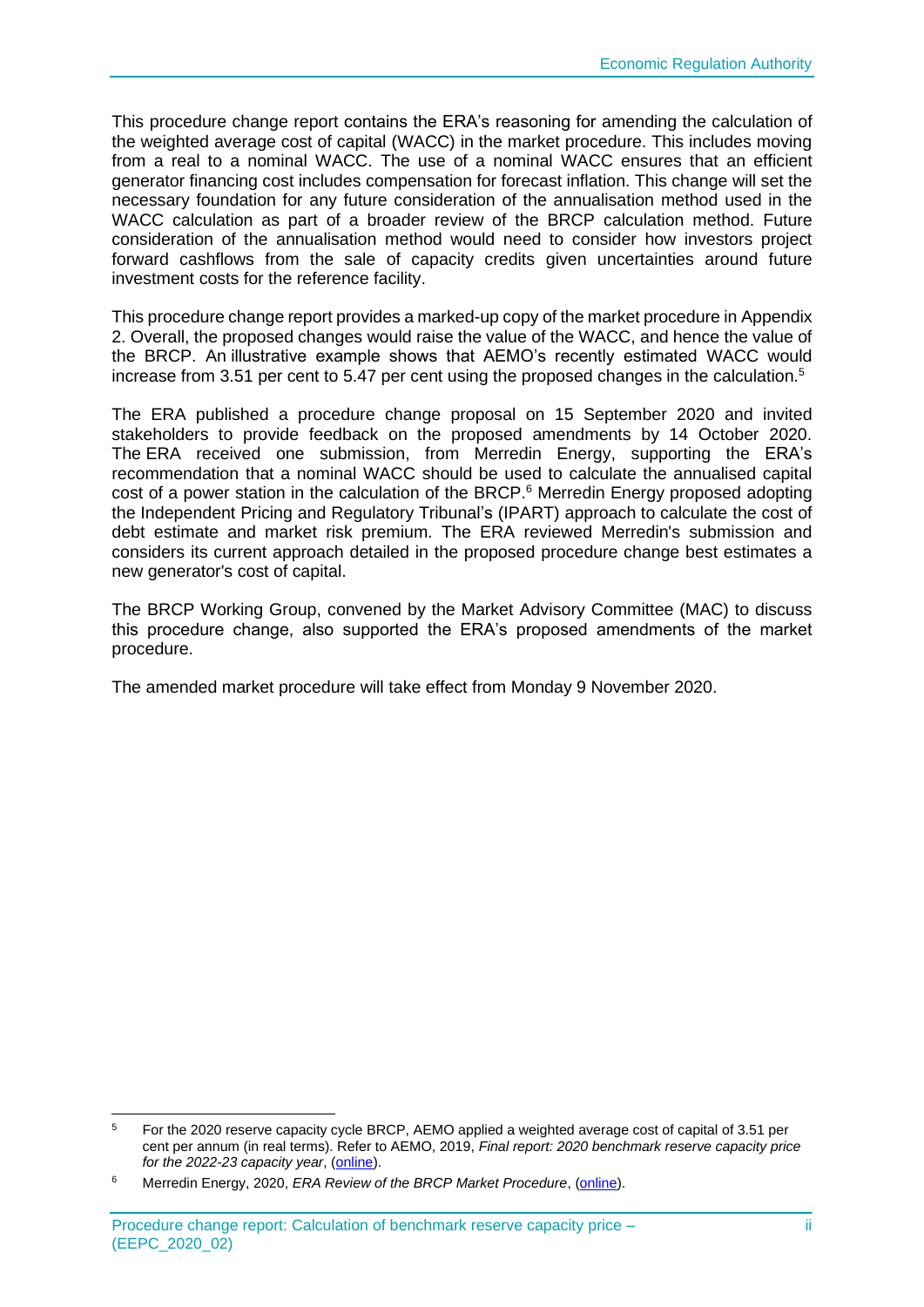# <span id="page-6-0"></span>**1. Introduction**

The design of the WEM includes a reserve capacity mechanism to ensure that enough supply capacity is available to reliably satisfy demand. AEMO uses the reliability planning criterion outlined in the Wholesale Electricity Market Rules to establish the level of capacity required to maintain system adequacy: this is referred to as the reserve capacity target.<sup>7</sup>

Two years in advance, AEMO measures the expected contribution of facilities to meeting the reserve capacity target and assigns capacity credits to suppliers according to their expected contribution. Capacity suppliers receive payments consistent with the number of capacity credits they hold and in return commit to providing their capacity to AEMO in the delivery year.<sup>8</sup> The capacity payments provide incentives for investment when the system requires new capacity.

The cost of capacity payments should be balanced against the benefits of procuring capacity to improve the reliability of the system. Retailers fund the procurement of capacity and ultimately pass their costs to consumers through retail electricity tariffs. Although consumers value a secure and reliable electricity supply, they should not be expected to pay for excess capacity that provides little additional benefit to system security and reliability.

The market rules specify a method for determining the price of each megawatt of capacity credit provided to suppliers.<sup>9</sup> The BRCP is an input to this price determination. The calculation of the BRCP, together with its application in the determination of capacity price, seeks to balance the cost to consumers of procuring capacity credits against the benefits to consumers of improving the reliability of electricity supply.<sup>10</sup> In this way, the calculation of the BRCP is consistent with the objectives of the WEM. These objectives include minimising long-term cost of electricity supply to consumers, promoting the reliable supply of electricity, and avoiding discrimination against energy technologies.<sup>11</sup>

AEMO uses a calculation method specified in a market procedure to estimate the BRCP. The ERA is responsible for reviewing this market procedure at least once every five years. This paper proposes the ERA's amendments to the current market procedure for the calculation of the BRCP, following that review.

This paper is organised as follows:

- The rest of section 1 summarises the current market procedure, explains the ERA's role, and outlines the requirements of the procedure change process under the market rules.
- Section 2 explains the scope of the review of the market procedure, stakeholders' feedback, the date of commencement of the amended market procedure, and the ERA's plan for the next review of the market procedure.
- Section 3 explains the ERA's reasoning for the proposed amendments to the market procedure.
- Section 4 provides an illustrative example of the effect of proposed changes on the WACC.

<sup>7</sup> Wholesale Electricity Market Rules (WA), 7 August 2020, Clause 4.5.9, [\(online\)](https://www.erawa.com.au/cproot/21394/2/Wholesale-Electricity-Market-Rules-7-August-2020.pdf).

<sup>&</sup>lt;sup>8</sup> The market rules refer to the capacity delivery year as capacity year. A capacity year commences on 1 October each year.

<sup>9</sup> Wholesale Electricity Market Rules (WA), 7 August 2020, Clause 4.16, [\(online\)](https://www.erawa.com.au/cproot/21394/2/Wholesale-Electricity-Market-Rules-7-August-2020.pdf).

<sup>10</sup> Public Utilities Office, 2019, *Improving Reserve Capacity pricing signals – a recommended capacity pricing model, Final recommendations report*, p. 23, [\(online\)](https://www.wa.gov.au/sites/default/files/2019-08/Final-Recommendations-Report-Improving-Reserve-Capacity-pricing-signals_0.pdf).

<sup>&</sup>lt;sup>11</sup> Wholesale Electricity Market Rules (WA), 7 August 2020, Clause 1.2.1, [\(online\)](https://www.erawa.com.au/cproot/21394/2/Wholesale-Electricity-Market-Rules-7-August-2020.pdf).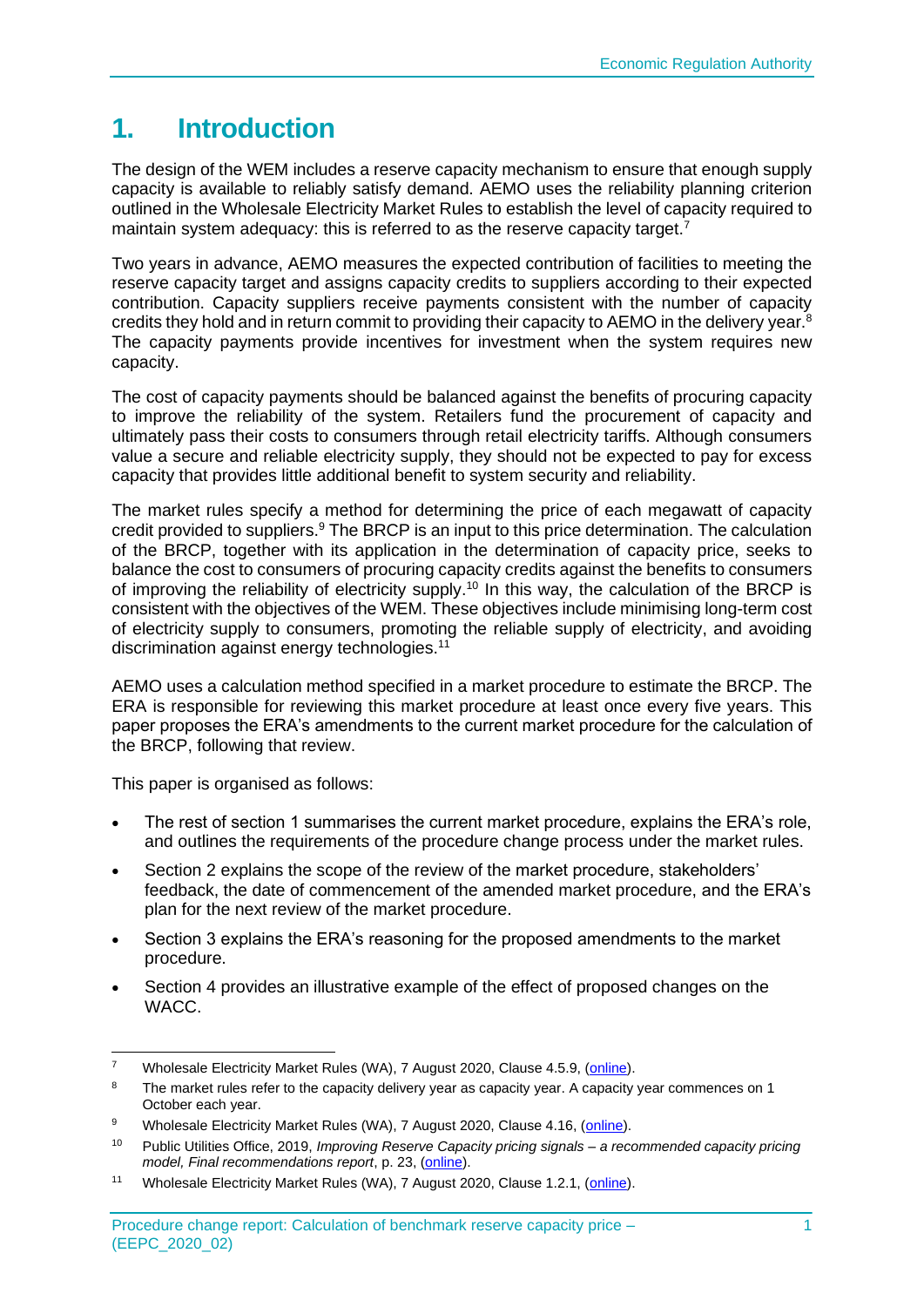- Appendix 1 provides a summary of the submissions received during the public consultation process and by the Market Advisory Committee Working Group members.
- Appendix 2 provides a marked up copy of the market procedure indicating the changes proposed to the market procedure.

# <span id="page-7-0"></span>**1.1 Market procedure for the calculation of the benchmark reserve capacity price**

AEMO uses a market procedure to calculate the BRCP, which estimates the BRCP as the annualised fixed costs per megawatt of assigned capacity credits to a liquid-fuelled open cycle gas turbine power station with a nameplate capacity of 160 MW. The costs included in the calculation of the BRCP cover capital expenditure, a return on the capital expenditure, and fixed operating and maintenance costs.

The calculation of the BRCP, as set out in the current market procedure, is as follows:

- (a) Consider a 160 MW open cycle gas turbine, which uses distillate as liquid fuel.
- (b) Calculate the number of capacity credits expected to be assigned to the plant.
- (c) Calculate the sum of the costs below for the capacity delivery year:
	- a. Capital expenditure (inclusive of the cost of capital during the construction period).
	- b. Present value of fixed operating and maintenance costs during the economic life of the plant.
- (d) Calculate a WACC, assuming the project receives capacity credits through the reserve capacity auction.
- (e) Calculate an annuity payment using the total cost estimated in step 3 (as the present value of the annuity), WACC in step 4 (as discount rate) and a duration of 15 years.
- (f) The BRCP is the annuity calculated in step 5 divided by the number of capacity credits calculated in step 2.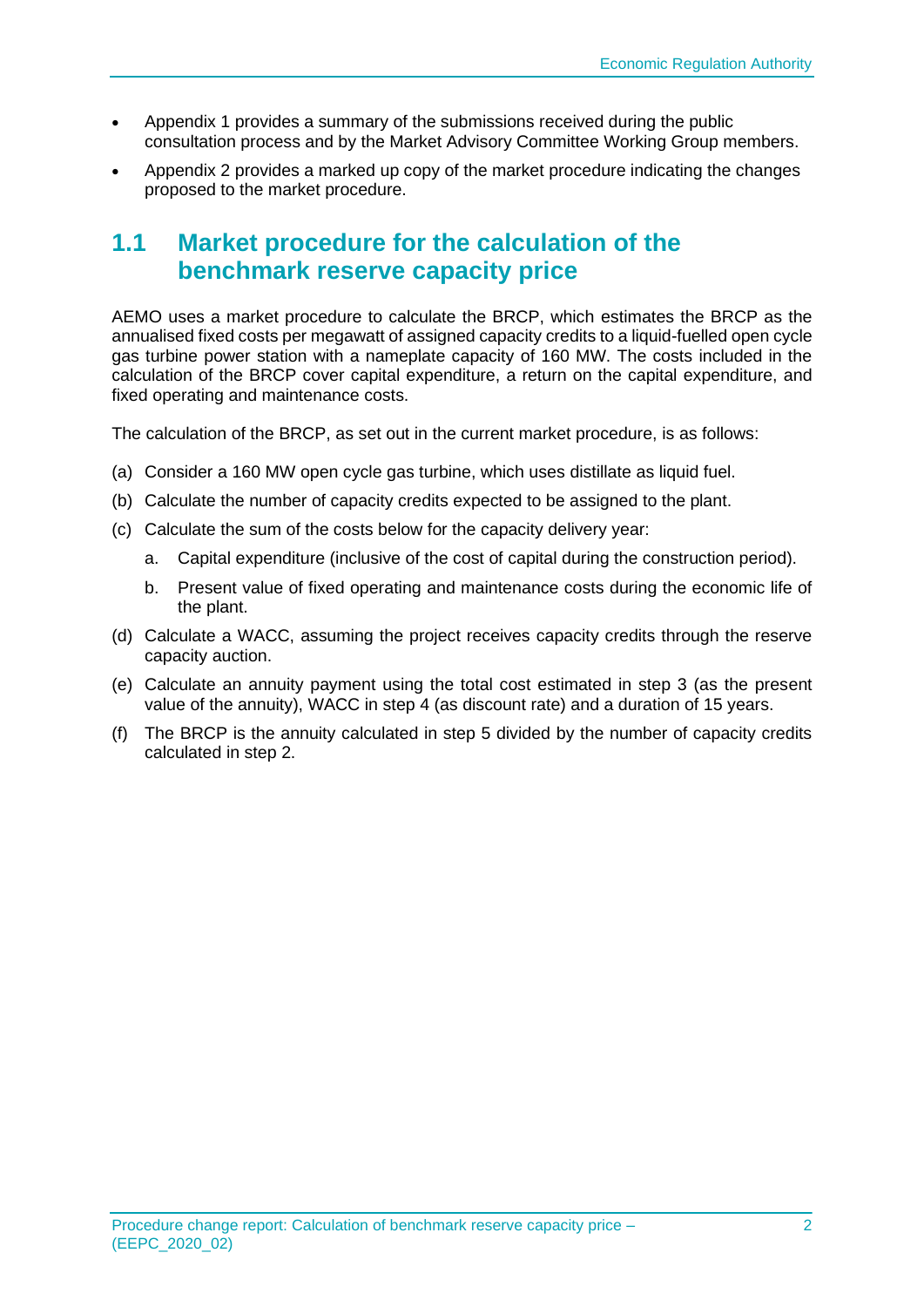#### **Explanation**

The main cost components of the BRCP for the 2022/23 capacity year were as follows:

- Total capital cost of \$194 million, inclusive of funding costs incurred during the construction period.
- Total fixed operating and maintenance cost of \$54.6 million.<sup>12</sup>

Using an estimated real WACC of 3.51 per cent per annum and an annuity period of 15 years, the total annualised cost of developing and operating the power plant was approximately \$21.6 million.

The annualised cost divided by the number of capacity credits expected to be assigned to the reference power station (approximately 152 MW) yielded a BRCP of approximately \$142,000 per MW per year.<sup>13</sup>

# <span id="page-8-0"></span>**1.2 The ERA's responsibility for reviewing the market procedure**

The market rules require the ERA to review the market procedure for the calculation of the BRCP at least once every five years:

- 4.16.3 The Economic Regulation Authority must develop a Market Procedure documenting: the methodology AEMO must use and the process AEMO must follow in determining the Benchmark Reserve Capacity Price, and:
	- (a) the AEMO and Rule Participants must follow that documented Market Procedure when conducting any review and consultations in accordance with that Market Procedure and clause 4.16.6; and
	- (b) AEMO must follow that documented Market Procedure to annually review the value of the Benchmark Reserve Capacity Price in accordance with this section 4.16 and in accordance with the timing requirements specified in section 4.1.19.<sup>14</sup>
- 4.16.9 At least once in every five year period, the Economic Regulation Authority must review the Market Procedure referred to in clause 4.16.3 and must undertake a public consultation process in respect of the outcome of the review. 15

The market rules allow the ERA to conduct the next review of the market procedure, including any public consultation process on the outcomes of the review of the market procedure, after 31 October 2017. The Independent Market Operator last reviewed the market procedure in 2013.

1.17.5 The operation of—

(e) clause 4.16.9 is modified so that the Economic Regulation Authority is not required to carry out the next review of the Market Procedure referred to in clause 4.16.3

<sup>&</sup>lt;sup>12</sup> This represents the present value of fixed operating and maintenance costs of the facility over its assumed economic life.

<sup>13</sup> ERA, 2020, *Decision on the benchmark reserve capacity price to apply in the 2022/23 capacity year*, [\(online\)](https://www.erawa.com.au/cproot/20891/2/Benchmark-Reserve-Capacity-Price-2020---Decision-paper.pdf).

<sup>&</sup>lt;sup>14</sup> Wholesale Electricity Market Rules (WA), 7 August 2020, Clause 4.16.3, [\(online\)](https://www.erawa.com.au/cproot/21394/2/Wholesale-Electricity-Market-Rules-7-August-2020.pdf).

<sup>15</sup> Ibid, Clause 4.16.9.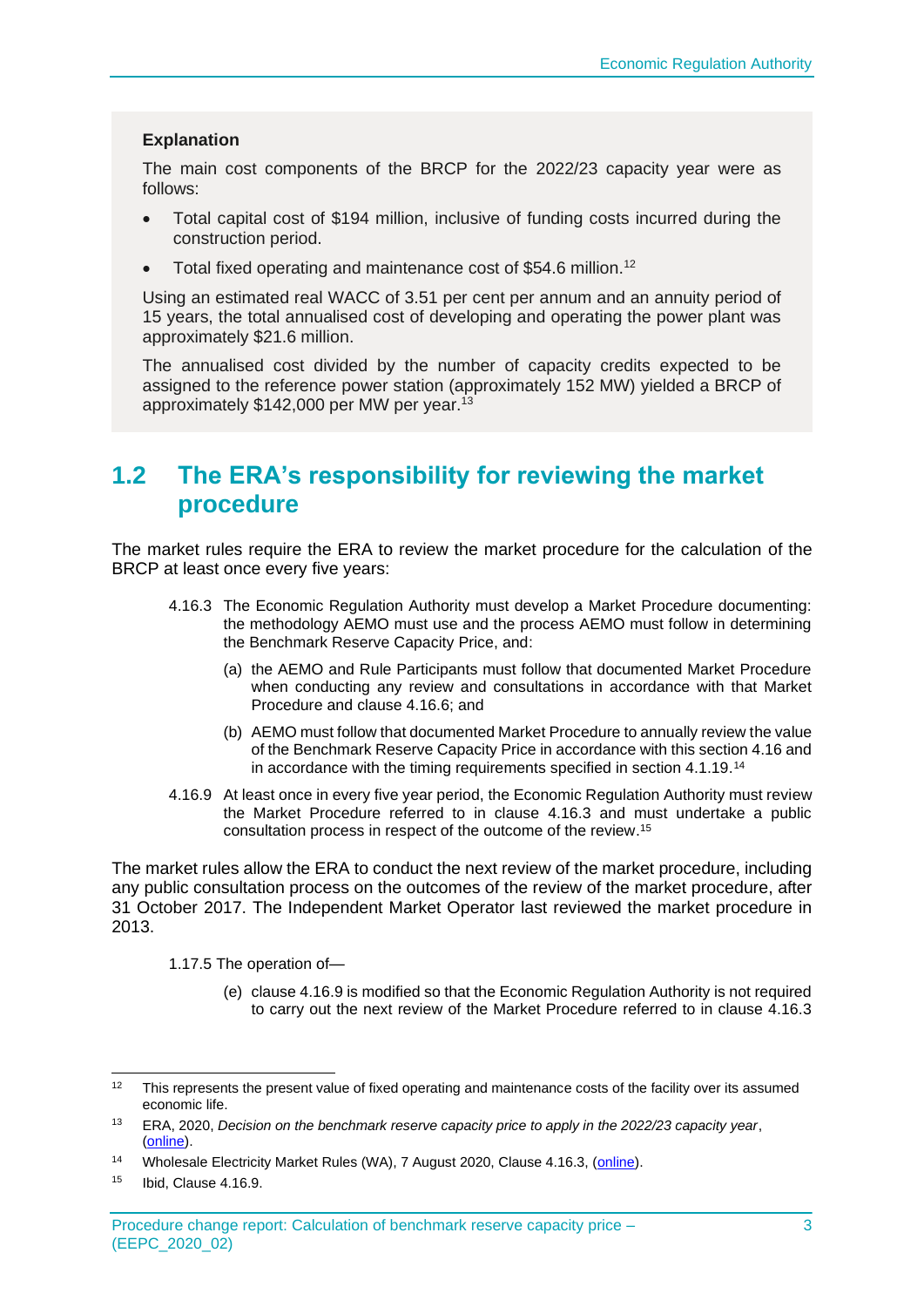(including any public consultation process in respect of the outcome of the review) before 31 October 2017.<sup>16</sup>

The market rules require any amendments of the market procedure to be consistent with the Wholesale Market Objectives, the market rules, the *Electricity Industry Act 2004* and the *Electricity Industry (Wholesale Electricity Market) Regulations 2004*:

- 2.9.3 Market Procedures
	- (a) must:
		- i. be developed, amended or replaced in accordance with the process in these Market Rules;
		- ii. be consistent with the Wholesale Market Objectives; and
		- iii. be consistent with these Market Rules, the Electricity Industry Act and Regulations; and
	- (b) may be amended or replaced in accordance with clause 2.10 and must be amended or replaced in accordance with clause 2.10 where a change is required to maintain consistency with Amending Rules.<sup>17</sup>

If the ERA recommends changes as a result of the review, the ERA must submit a rule change proposal to the Rule Change Panel or initiate a procedure change process to implement those changes:

4.16.10 If the Economic Regulation Authority recommends changes as a result of the review in clause 4.16.9, the Economic Regulation Authority must either submit a Rule Change Proposal or initiate a Procedure Change Process, as the case may be, to implement those changes.<sup>18</sup>

If the ERA chooses to initiate a procedure change proposal, it must follow the procedure change process stipulated in the market rules and the Rule Change Panel's market procedure on procedure administration:

2.10.1 The Rule Change Panel, AEMO, System Management, the Economic Regulation Authority or a Network Operator, as applicable, may initiate the Procedure Change Process by developing a Procedure Change Proposal.<sup>19</sup>

The market rules stipulate what the procedure change proposal must include:

- 2.10.6 The Procedure Change Proposal must include:
	- (a) a proposed Market Procedure or an amendment to or replacement for a Market Procedure, indicating the proposed amended words, or a proposed Market Procedure; and
	- (b) the reason for the proposed Market Procedure or an amendment to or replacement for the Market Procedure or proposed Market Procedure.<sup>20</sup>

The market rules require the ERA to publish the procedure change proposal and request submissions from the public within 20 business days:

<sup>16</sup> Ibid, Clause 1.17.5(e).

<sup>17</sup> Ibid, Clause 2.9.3.

<sup>18</sup> Ibid, Clause 4.16.10.

<sup>19</sup> Ibid, Clause 2.10.1.

<sup>20</sup> Ibid, Clause 2.10.6.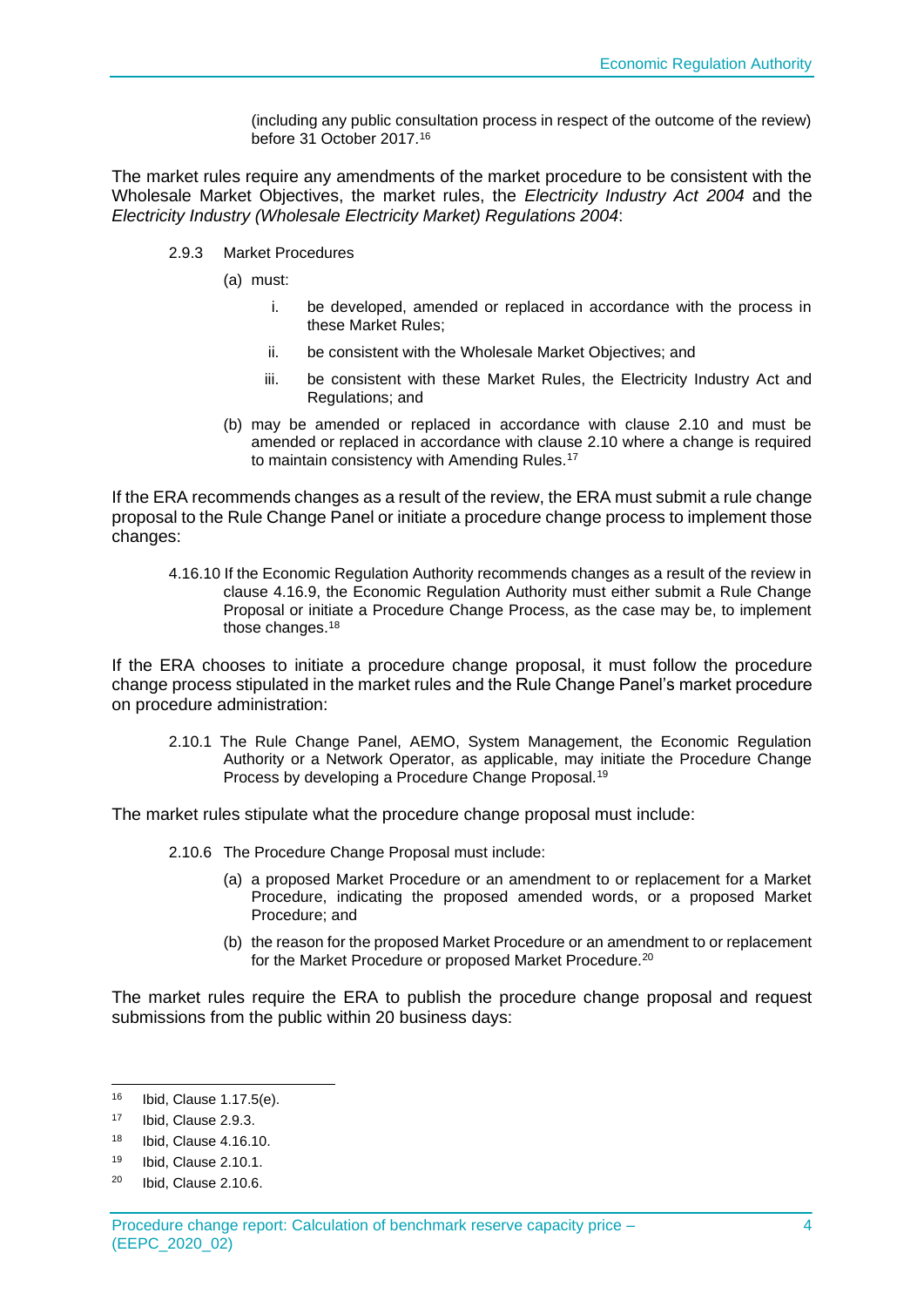- 2.10.5B The Economic Regulation Authority must publish Procedure Change Proposals that the Economic Regulation Authority develops.<sup>21</sup>
- 2.10.7 At the same time as it publishes a Procedure Change Proposal notice, the Rule Change Panel, AEMO, the Economic Regulation Authority or the Network Operator, as applicable, must publish a call for submissions on that proposal. The due date for submissions must be 20 Business Days from the date the call for submissions is published. Any person may make a submission to the Rule Change Panel, AEMO, the Economic Regulation Authority or the Network Operator, as applicable, relating to a Procedure Change Proposal. A Procedure Change Submission may be made using the Procedure Change Submission form maintained on the Market Web Site in accordance with clause 2.9.4.<sup>22</sup>

On 15 September 2020, the ERA published the procedure change proposal in accordance with the requirements of the market rules and invited stakeholders to provide feedback on the proposed amendments by 14 October 2020.<sup>23</sup>

The market procedure on procedure administration requires the ERA to notify members of the Market Advisory Committee (MAC) once the procedure change proposal has been published and advise them whether the MAC should be convened to discuss the proposal:

2.5.1 Once it has published a Procedure Change Proposal under step 2.3, the Responsible Procedure Administrator must notify all members of the MAC and advise them whether it considers that the MAC should be convened in relation to the Procedure Change Proposal, giving reasons why. This notification must be in writing and made within one Business Day of publishing the Procedure Change Proposal.<sup>24</sup>

On 16 September 2020, the ERA notified members of the MAC that the Committee does not need to be convened to discuss the changes proposed in the procedure change proposal. This was because the ERA would discuss the proposed changes with the BRCP Working Group convened by the MAC for the review of the market procedure.

The market rules require the ERA to prepare and publish a procedure change report on the procedure change proposal:

- 2.10.10 Following the closing date for submissions, the Rule Change Panel, AEMO, System Management or the Economic Regulation Authority, as applicable, must prepare a Procedure Change Report on the Procedure Change Proposal.<sup>25</sup>
- 2.10.12B The Economic Regulation Authority must publish Procedure Change Reports that the Economic Regulation Authority prepares.<sup>26</sup>

The market rules stipulate what the procedure change report must include:

- 2.10.13 The Procedure Change Report must contain:
	- (a) the wording of the proposed Market Procedure or amendment to or replacement for the Market Procedure;
	- (b) the reason for the proposed Market Procedure or amendment to or replacement for the Market Procedure;

<sup>21</sup> Ibid, Clause 2.10.5B.

<sup>22</sup> Ibid, Clause 2.10.7.

<sup>23</sup> ERA, 2020, *Procedure change proposal: Benchmark reserve capacity price*, [\(online\)](https://www.erawa.com.au/cproot/21445/2/Review-of-BRCP-market-procedure-2020---BRCP-procedure-change-proposal---Approved-for-publishing.pdf).

<sup>24</sup> Rule Change Panel, *Market Procedure: Procedure Administration*, version 7.0, clause 2.5.1, [\(online\)](https://www.erawa.com.au/cproot/18407/2/Procedure%20Administration%20Market%20Procedure-24%20October%202017.pdf).

<sup>&</sup>lt;sup>25</sup> Wholesale Electricity Market Rules (WA), 7 August 2020, Clause 2.10.10, [\(online\)](https://www.erawa.com.au/cproot/21394/2/Wholesale-Electricity-Market-Rules-7-August-2020.pdf).

<sup>26</sup> Ibid, Clause 2.10.12B.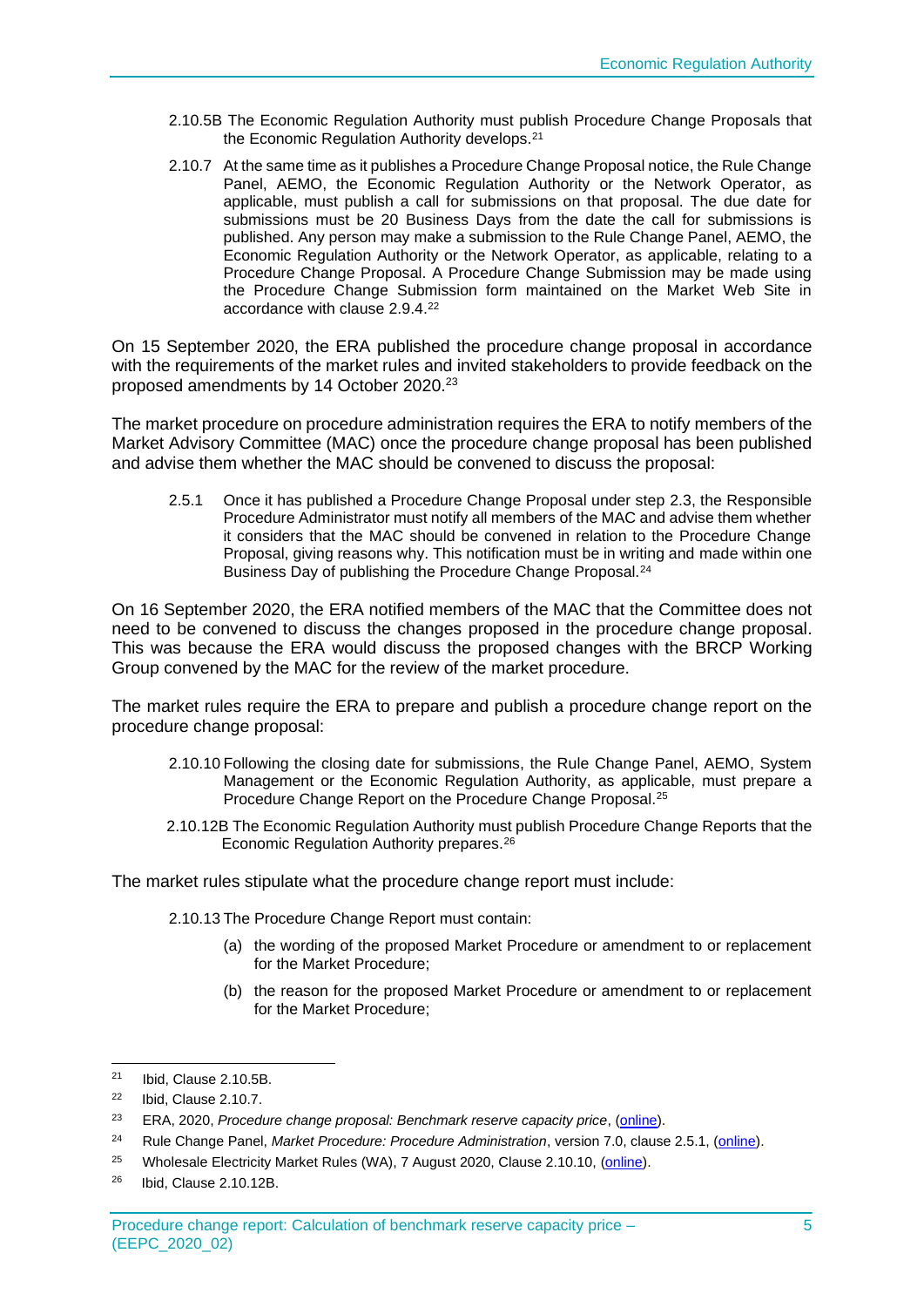- (c) all submissions received before the due date for submissions, a summary of those submissions, and the response of the Rule Change Panel, AEMO, System Management or the Economic Regulation Authority, as applicable, to the issues raised in those submissions;
- (d) a summary of the views expressed by the Market Advisory Committee and, if the Market Advisory Committee has delegated its role to consider the Procedure Change Proposal to a Working Group under clause 2.3.17(a), a summary of the views expressed by that Working Group;
- (e) [Blank]
- (f) in the case of a Procedure Change Proposal developed by the Rule Change Panel, a proposed date and time for the Market Procedure or amendment or replacement to commence, which must, in the Rule Change Panel's opinion, allow sufficient time after the date of publication of the Procedure Change Report for Rule Participants to implement changes required by it;
- (g) in the case of a Procedure Change Proposal developed by AEMO (including in its capacity as System Management), a proposed date and time for the Market Procedure or amendment or replacement to commence, which must, in AEMO's opinion, allow sufficient time after the date of publication of the Procedure Change Report for Rule Participants to implement changes required by it;
- (h) in the case of a Procedure Change Proposal developed by the Economic Regulation Authority, a proposed date and time for the Market Procedure or amendment or replacement to commence, which must, in the Economic Regulation Authority's opinion, allow sufficient time after the date of publication of the Procedure Change Report for Rule Participants to implement changes required by it; and
- (i) in the case of a Procedure Change Proposal developed by a Network Operator, a proposed date and time for the Market Procedure or amendment or replacement to commence, which must, in the Network Operator's opinion, allow sufficient time after the date of publication of the Procedure Change Report for Rule Participants to implement changes required by it.<sup>27</sup>

This report satisfies the requirements of the procedure change process outlined in the market rules:

- The wording of the proposed market procedure is presented in Appendix 2 of this report as per clause 2.10.13(a) of the market rules.
- The reason for the proposed market procedure is presented in section [3](#page-17-0) of this report as per clause 2.10.13(b) of the market rules.
- All stakeholder feedback, including submissions received during the consultation period and views expressed by the members of the MAC working group, is presented in section [2.2](#page-13-1) and Appendix 1 of this report as per clauses 2.10.13(c) and (d) of the market rules.
- The proposed commencement date and time of the new market procedure is provided in section [2.3](#page-15-1) of this paper as per clause 2.10.13(h) of the market rules.

Procedure change report: Calculation of benchmark reserve capacity price – (EEPC\_2020\_02)

<sup>27</sup> Ibid, Clause 2.10.13.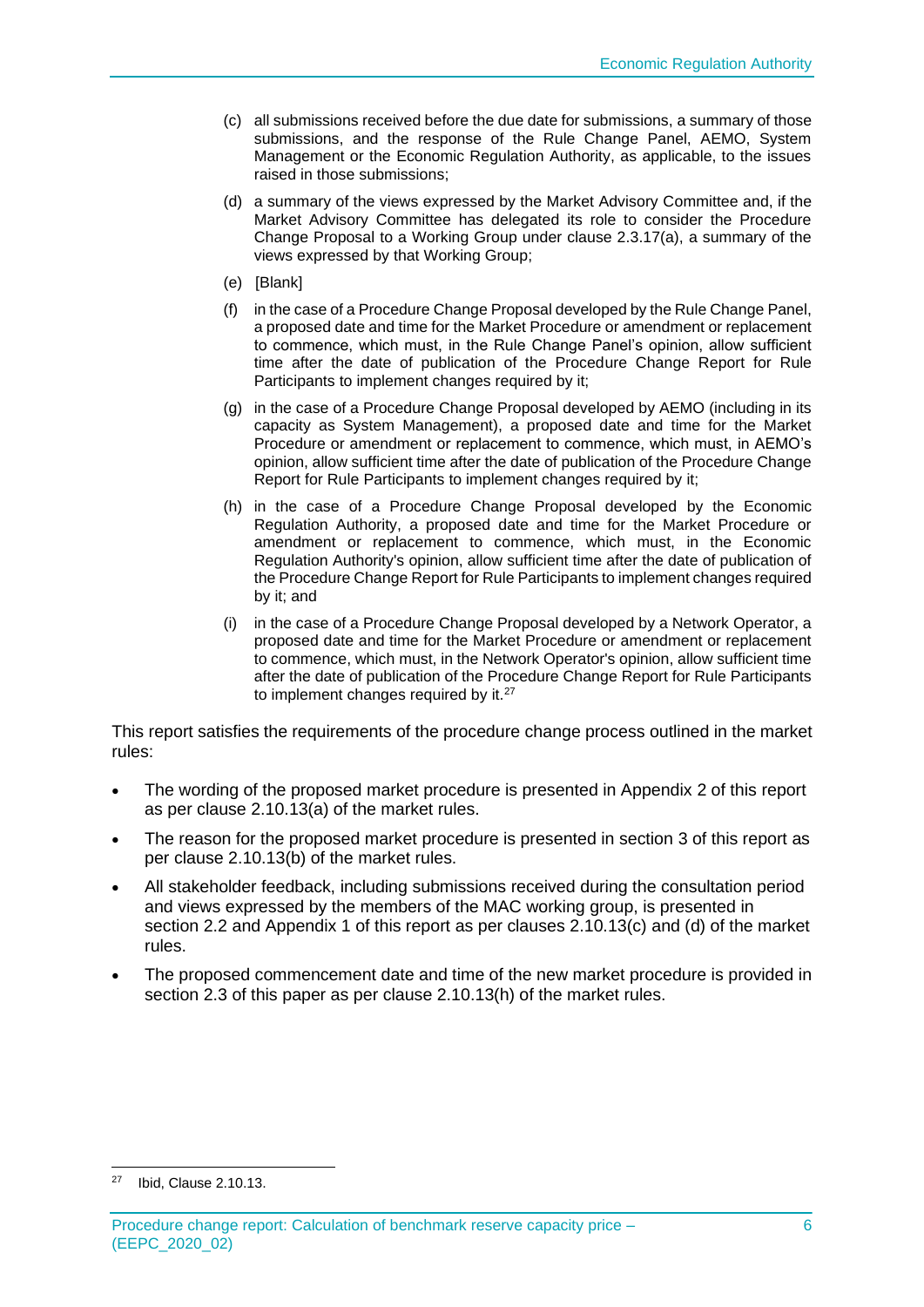# <span id="page-12-0"></span>**2. Scope of review**

The ERA is required to conduct a comprehensive review of the principles of setting the BRCP, the governance process for the calculation of the BRCP and the calculation method in the market procedure:

2.26.3. The Economic Regulation Authority must review the methodology for setting the Benchmark Reserve Capacity Price and the Energy Price Limits not later than the fifth anniversary of the first Reserve Capacity Cycle and, subsequently, not later than the fifth anniversary of the completion of the preceding review under this clause 2.26.3. <sup>28,29</sup>

A complete review of the market procedure must address the three elements below:

- the facility that is a suitable choice for setting the BRCP
- the number of capacity credits expected to be assigned to the chosen facility
- the fixed investment and operating and maintenance costs of the reference facility.

The ERA commenced a review of the market procedure together with the review of the method for setting the BRCP in November 2019.

# <span id="page-12-1"></span>*2.1.1 Decision to postpone the method review*

Due to overlap between the review of the method for setting the BRCP and the State Government's energy reform process, the ERA decided to postpone the review of the method until after the completion of the reforms. In March 2020, the ERA published a notice and advised stakeholders of this decision.<sup>30</sup>

Energy Policy WA (EPWA) is currently developing changes to the market rules that account for the effect of network constraints in assigning capacity credits to facilities. EPWA is also developing a method for the assignment of capacity credits to storage facilities. The details of the changes are currently under development and it is not clear how they will affect capacity credits to facilities, including new facilities that intend to enter the market. EPWA has indicated the possibility of further changes to the reserve capacity mechanism. However, the scope of these possible changes is not vet clear. $31$ 

### <span id="page-12-2"></span>*2.1.2 Decision to continue with limited review of market procedure*

The ERA decided to continue with the review of the market procedure. Through AEMO's annual BRCP determination and consultation process, many stakeholders have raised concerns with the current method for calculating the BRCP. <sup>32</sup> The BRCP is a main determinant

<sup>28</sup> Ibid, Clause 2.26.3.

<sup>&</sup>lt;sup>29</sup> In its previous review of the methodology in 2013, the ERA considered that the scope of the review of the methodology covers the high-level concepts and principles for setting the BRCP, including the governance of the process. The ERA's review of the market procedure ensures those principles carry through consistently in the implementation of the method for the calculation of the BRCP. ERA, 2013, *Review of methodology for setting the maximum reserve capacity price and the energy price limits in the Wholesale Electricity Market*, p. 43, [\(online\)](https://www.erawa.com.au/cproot/12036/2/Review%20of%20methodology%20for%20setting%20the%20MRCP%20and%20the%20EPLs%20in%20the%20WEM.pdf).

<sup>30</sup> ERA, 2020, *Notice: Review of the methods used to calculate the benchmark reserve capacity price and energy price limits, Suspension of the method reviews*, [\(online\)](https://www.erawa.com.au/cproot/21237/2/NOTICE---Suspension-of-BRCPEPL-method-reviews.pdf).

<sup>31</sup> EPWA, Webpage: *Improving reserve capacity pricing signals*, accessed: 26 March 2020, [\(online\)](https://www.wa.gov.au/government/document-collections/improving-reserve-capacity-pricing-signals).

<sup>32</sup> AEMO, 2019, *Final report: 2020 benchmark reserve capacity price for the 2022-23 capacity year*, p. 19–20, [\(online\)](https://aemo.com.au/-/media/files/electricity/wem/reserve_capacity_mechanism/brcp/2020/final-report/final-report---benchmark-reserve-capacity-price-for-the-2022-23-capacity-year.pdf?la=en&hash=01DBBEC4291877CDA51EC016432D181A).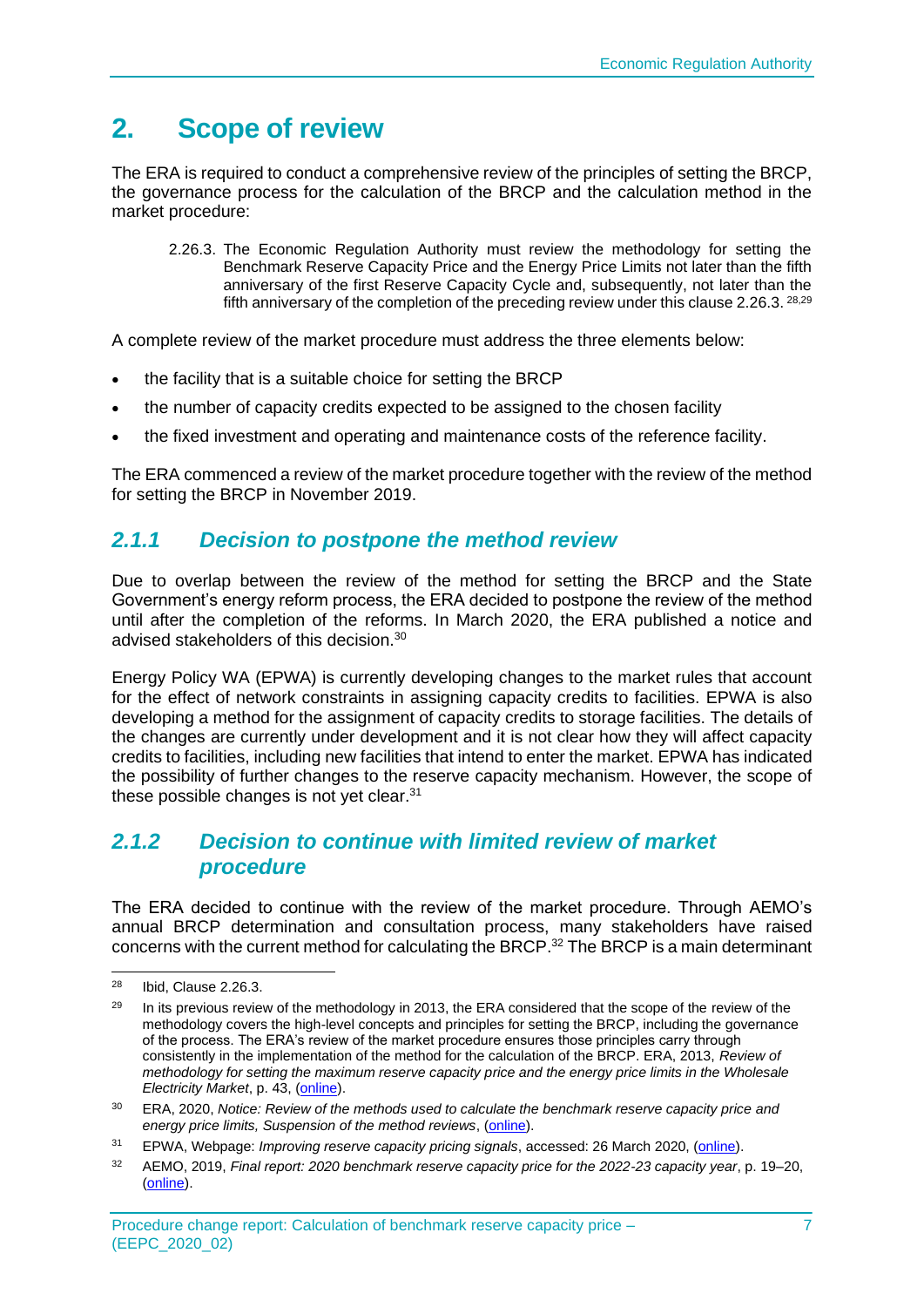of the price of reserve capacity credits and small changes can materially influence cash flows for new and existing market participants. In February 2020, the Minister for Energy implemented a new capacity pricing mechanism, for which the BRCP is a main input. The ERA determined that a review of the method for setting the BRCP was needed to ensure this new capacity pricing mechanism also used the best estimate of the BRCP.

Due to the overlaps outlined above, the ERA decided to limit the review of the market procedure to the method used to estimate the weighted average cost of capital. This is in response to stakeholders' concerns. As explained in section [2.2,](#page-13-1) stakeholders were keen for the ERA to complete this review in time for AEMO's calculation of the BRCP for the 2021 reserve capacity cycle.

The ERA decided to postpone the assessment of other parts of the market procedure, including the choice of reference facility, until after the reforms are complete and there is more clarity on the expected constraints on the network and the amount of network access quantity available to new entrants.

### <span id="page-13-0"></span>*2.1.3 The next review of the market procedure*

The ERA considers that a comprehensive review of calculating the BRCP should be conducted concurrently with the review of the method for setting the BRCP and the pricing curve for capacity credits. This is because the calculation of the BRCP and the design of the capacity credit pricing curve interact. Reviewing all three elements at once would ensure that that the pricing of capacity credits is consistent with the objectives of the reserve capacity mechanism. Under the market rules the ERA is responsible for reviewing:

- the capacity credit pricing curve (clause 2.26.3A).
- the method for setting the BRCP (clause 2.26.3).
- the market procedure for calculating the BRCP (clause 4.16.9).

The ERA's review of the capacity credit pricing curve commences after 30 September 2022.<sup>33</sup> The ERA is in discussion with EPWA about combining the review of the capacity credit pricing curve, the method for setting the BRCP and the market procedure for calculating the BRCP after the completion of the State Government's reform program.

# <span id="page-13-1"></span>**2.2 Stakeholder feedback**

# <span id="page-13-2"></span>*2.2.1 Market Advisory Committee*

The procedure change process stipulated under the market rules allows the ERA to seek the advice of the MAC when conducting the review:

- 2.10.9. The Rule Change Panel must convene a meeting of the Market Advisory Committee concerning any Procedure Change Proposal before the due date for submissions in relation to the Procedure Change Proposal if:
	- (a) the Rule Change Panel, AEMO or the Economic Regulation Authority considers that advice on the Procedure Change Proposal is required from the Market Advisory Committee.<sup>34</sup>

<sup>&</sup>lt;sup>33</sup> Wholesale Electricity Market Rules (WA), 7 August 2020, Clause 1.13.1, [\(online\)](https://www.erawa.com.au/cproot/21394/2/Wholesale-Electricity-Market-Rules-7-August-2020.pdf).

<sup>34</sup> Ibid, Clause 2.10.9.

Procedure change report: Calculation of benchmark reserve capacity price – (EEPC\_2020\_02)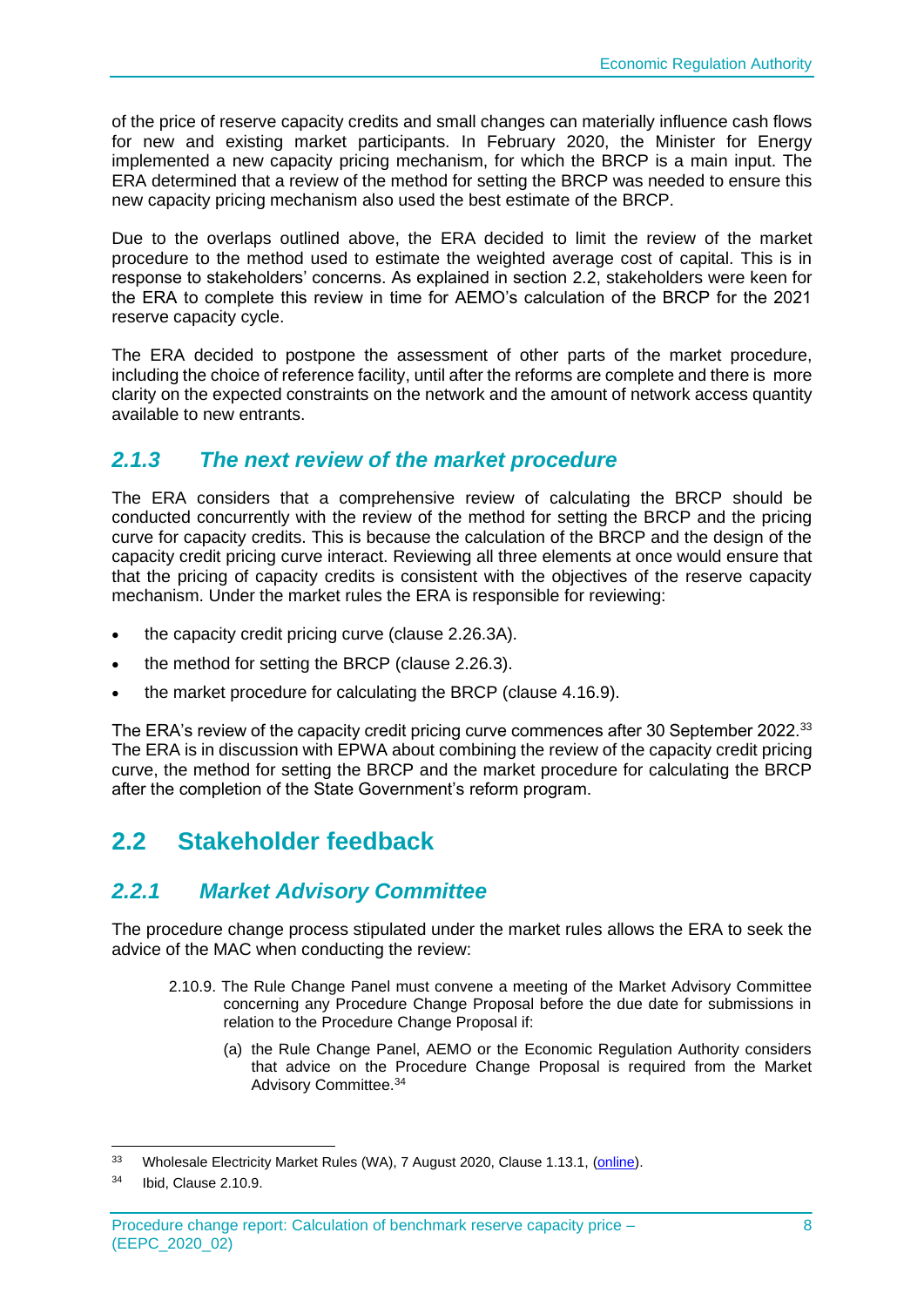The MAC can also consider providing feedback to the ERA through meetings or by delegating its role to a working group of rule participants and other stakeholders:

- 2.3.17. The Market Advisory Committee may:
	- (a) establish one or more Working Groups comprising Representatives of Rule Participants and other interested stakeholders, to assist the Market Advisory Committee in advising the Rule Change Panel, Economic Regulation Authority and AEMO on any of the matters listed in clause 2.3.1 of these Market Rules. 35

On 16 June 2020, the ERA presented a high-level scope of the review and asked the MAC whether it considered that a working group was required to provide feedback to the ERA for the review. The MAC considered that a working group should be convened.<sup>36</sup> The Rule Change Panel developed the terms of reference for the BRCP Working Group, including the ERA's proposed scope and high-level timeline for the review. $37$  The ERA intended to review the calculation of the weighted average cost of capital and fixed operating and maintenance costs and expected to complete the review in February 2021.

A market participant raised concern about the ERA's proposed review timeline, explaining that, given the proposed completion of the review in 2021, AEMO's calculation of the BRCP for the 2021 reserve capacity cycle would continue to be based on the current version of the market procedure, which used outdated parameters for the calculation of the weighted average cost of capital. The market participant asked whether the proposed timeline could be shortened to enable AEMO to use a revised market procedure for the 2021 reserve capacity cycle.

The ERA engaged with AEMO to understand whether the timeline for the calculation of the BRCP this year could allow for the application of a new market procedure in the calculation. AEMO started its process for determination of the BRCP for the 2021 reserve capacity cycle in July 2020.

In the first meeting of the Working Group on 18 August 2020, the ERA sought advice on its proposed fast-track process. Before the meeting, the ERA provided the Working Group with a draft procedure change proposal based on reviewing the calculation of the weighted average cost of capital only and sought feedback. The Working Group supported the ERA's fast-track review this year and limiting the scope of the review to the calculation of weighted average cost of capital only.<sup>38</sup> Alinta Energy, the Australian Energy Council, Perth Energy and Synergy provided feedback on the draft procedure change report and supported the fast-track process for the review of the market procedure in their submissions.<sup>39</sup>

In the second meeting of the Working Group on 6 October 2020, the ERA presented a highlevel summary of the procedure change proposal. Members of the Working Group were supportive of the proposed changes, specifically the change from a real to nominal WACC.<sup>40</sup>

The Working Group members are not a representative cross section of all interested parties. Most representatives on the Working Group have generation businesses and the ERA

<sup>35</sup> Ibid, Clause 2.3.17.

<sup>36</sup> Rule Change Panel, 2020, *Meeting minutes: Market Advisory Committee meeting 16 June 2020*, pp. 19–20, [\(online\)](https://www.erawa.com.au/cproot/21382/2/MAC-2020_06_16----Minutes-FINAL.pdf).

<sup>37</sup> Rule Change Panel, 2020, *Terms of reference: benchmark reserve capacity price Working Group*, [\(online\)](https://www.erawa.com.au/cproot/21385/2/BRCP-Working-Group----Terms-of-Reference-28-July-2020-.pdf).

<sup>38</sup> ERA, 2020, Meeting minutes: BRCP Working Group meeting 1 – Discussion of preliminary procedure change proposal, 18 August 2020, pp. 2-6, [\(online\)](https://www.erawa.com.au/cproot/21436/2/BRCP-Working-group-meeting-18th-August---Minutes-FINAL.pdf).

<sup>&</sup>lt;sup>39</sup> Submissions are available on the Working Group's website [\(online\)](https://www.erawa.com.au/rule-change-panel-brcp-working-group). A summary is provided i[n Appendix 1.](#page-44-0)

<sup>40</sup> ERA, 2020, *Meeting minutes: BRCP Working Group meeting 2 – Discussion of preliminary procedure change proposal*, 6 October 2020, pp. 2-4, [\(online\)](https://www.erawa.com.au/cproot/21524/2/BRCP-Working-group-meeting-6-October---Minutes-FINAL.pdf).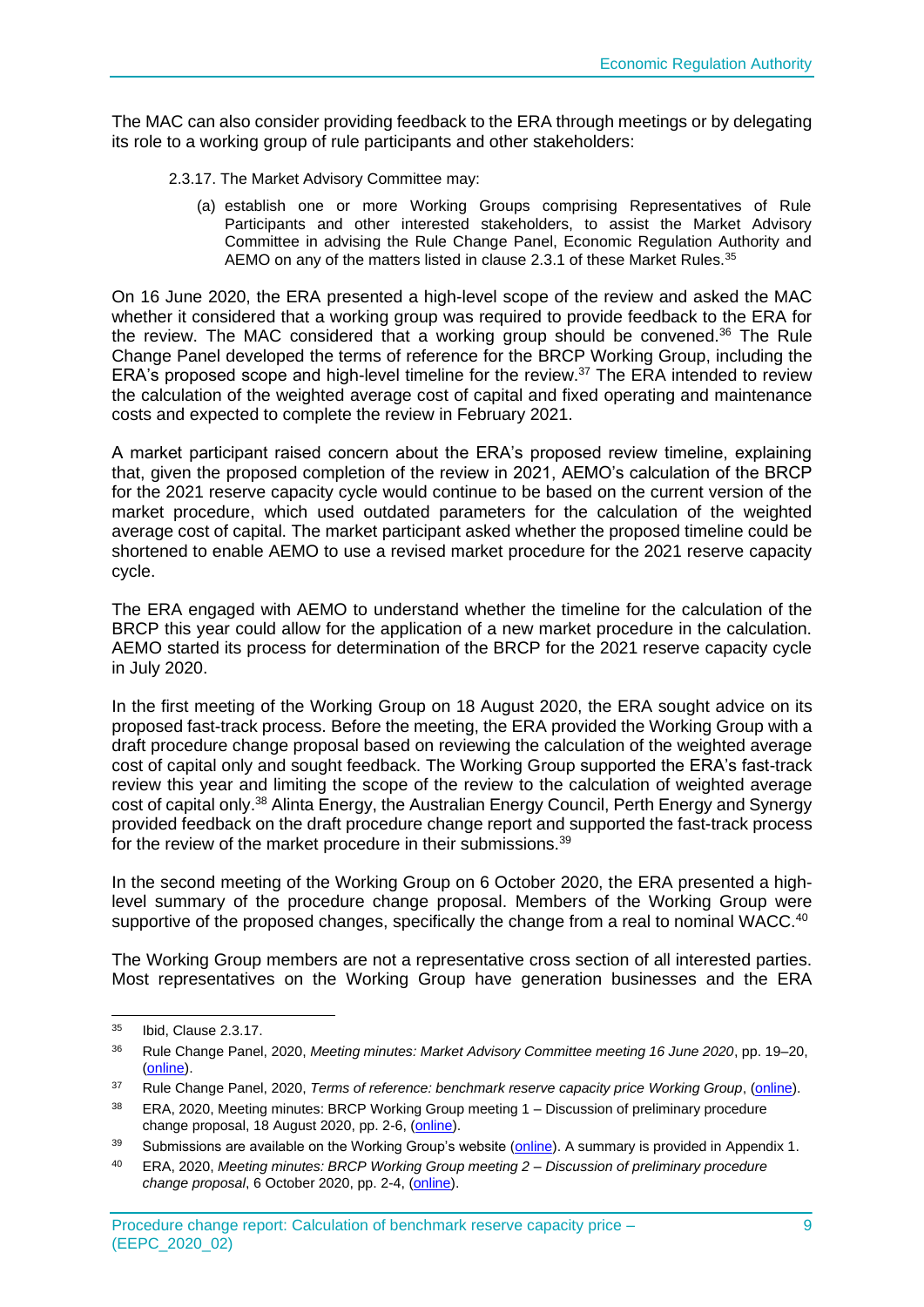recognises their interest in supporting changes that increase the cost of capital and value of the BRCP. All four responses from the Working Group members considered that the current calculation of the weighted average cost of capital underestimated the cost of capital. They considered this was because the calculation underestimated the risk that private investors faced when developing power generation projects in the WEM. These submissions indicated increasing investment risk for electricity generation projects due to changes and uncertainties in the market, including changes to the reserve capacity pricing mechanism, changing demand levels, the removal of long-term special capacity credit price arrangements for new entrants, and deep transmission connection costs from the calculation of the BRCP.

# <span id="page-15-0"></span>*2.2.2 Public consultation*

On 15 September 2020, the ERA published a procedure change proposal and sought stakeholder comment on its proposed amendments to the market procedure for the calculation of the BRCP by 14 October 2020.<sup>41</sup>

The ERA received one submission, from Merredin Energy.<sup>42</sup> In its submission Merredin Energy detailed its concern that the method for calculating the BRCP was not reflective of the cost of financing new power stations. Merredin Energy supported a comprehensive review of the BRCP calculation method but noted that the ERA had postponed this comprehensive review. Merredin Energy stated that:

- Consistent with the ERA's recommendation, a nominal WACC should be used to calculate the BRCP.
- The current setting of the cost of debt in the review of the BRCP market procedure did not reflect the current market rates that new entrant generators were likely to pay. In addition, existing generators were unlikely to obtain new debt financing annually and the current estimate of market rates were unlikely to reflect the actual cost of debt paid by existing generators. Merredin Energy sought to adopt the Independent Pricing and Regulatory Tribunal (IPART)'s cost of debt estimate approach, which was based on a midpoint of the current cost of debt and the historic cost of debt (based on a 10-year trailing average). Merredin Energy considered IPART's nominal cost of debt of 4.7 per cent was a reasonable point estimate, compared to 3.34 per cent used in the setting of the 2020 BRCP by AEMO.
- IPART's market risk premium of 7.3 per cent was a reasonable point estimate, compared to 6.0 per cent used in the setting of the 2020 BRCP by AEMO. Merredin Energy stated IPART's approach was based on the midpoint of the forecast current market risk premium and the long-term market risk premium and sought to adopt IPART's approach to calculate the market risk premium.

The ERA's response to the points raised in Merredin Energy's submission is discussed in section 3 of this report.

# <span id="page-15-1"></span>**2.3 Commencement of the new market procedure**

The market rules require the ERA to propose a date and time for the amended market procedure to commence:

The Procedure Change Report must contain:

<sup>41</sup> ERA, 2020, EEPC\_2020\_02 Procedure change proposal – Calculation of benchmark reserve capacity price, [\(online\)](https://www.erawa.com.au/cproot/21445/2/Review-of-BRCP-market-procedure-2020---BRCP-procedure-change-proposal---Approved-for-publishing.pdf).

<sup>&</sup>lt;sup>42</sup> Merredin Energy, 2020, ERA Review of the BRCP Market Procedure, [\(online\)](https://www.erawa.com.au/electricity/wholesale-electricity-market/market-procedures/procedure-change-eepc_2020_02-review-of-the-benchmark-reserve-capacity-price-market-procedure).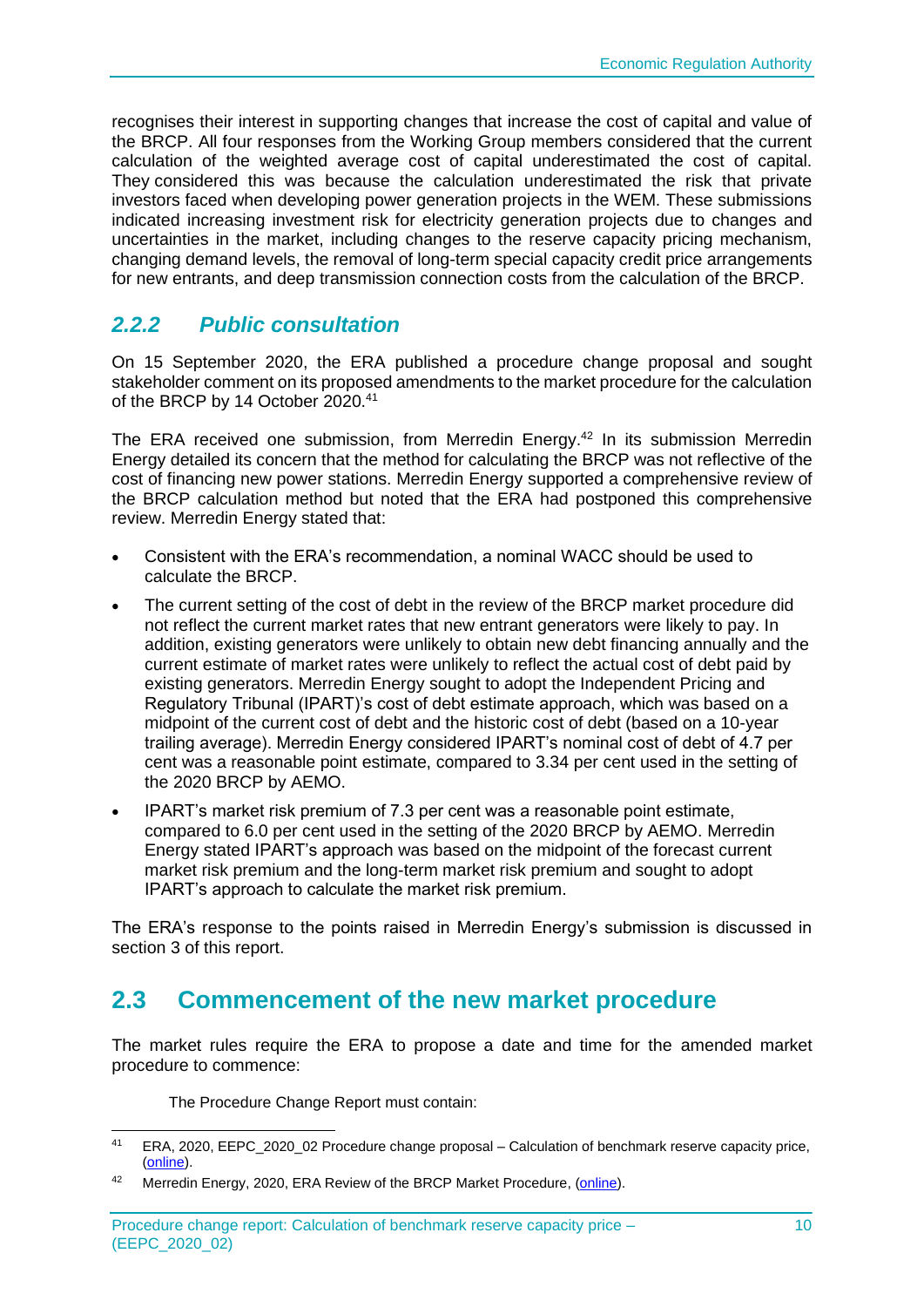(h) in the case of a Procedure Change Proposal developed by the Economic Regulation Authority, a proposed date and time for the Market Procedure or amendment or replacement to commence, which must, in the Economic Regulation Authority's opinion, allow sufficient time after the date of publication of the Procedure Change Report for Rule Participants to implement changes required by it.<sup>43</sup>

The amended market procedure will commence from Monday 9 November 2020. This will allow AEMO to apply the new market procedure to the BRCP calculations conducted in December 2020 for the 2021 Reserve Capacity Cycle. In the submissions received, no parties indicated a need for any additional time to prepare and implement changes arising from the amended market procedure. Members of the Working Group convened by MAC to discuss the market procedure were also supportive of expediting the procedure review so the new procedure could be implemented in 2020.

<sup>43</sup> Wholesale Electricity Market Rules (WA), 7 August 2020, Clause 2.10.13(h), [\(online\)](https://www.erawa.com.au/cproot/21394/2/Wholesale-Electricity-Market-Rules-7-August-2020.pdf).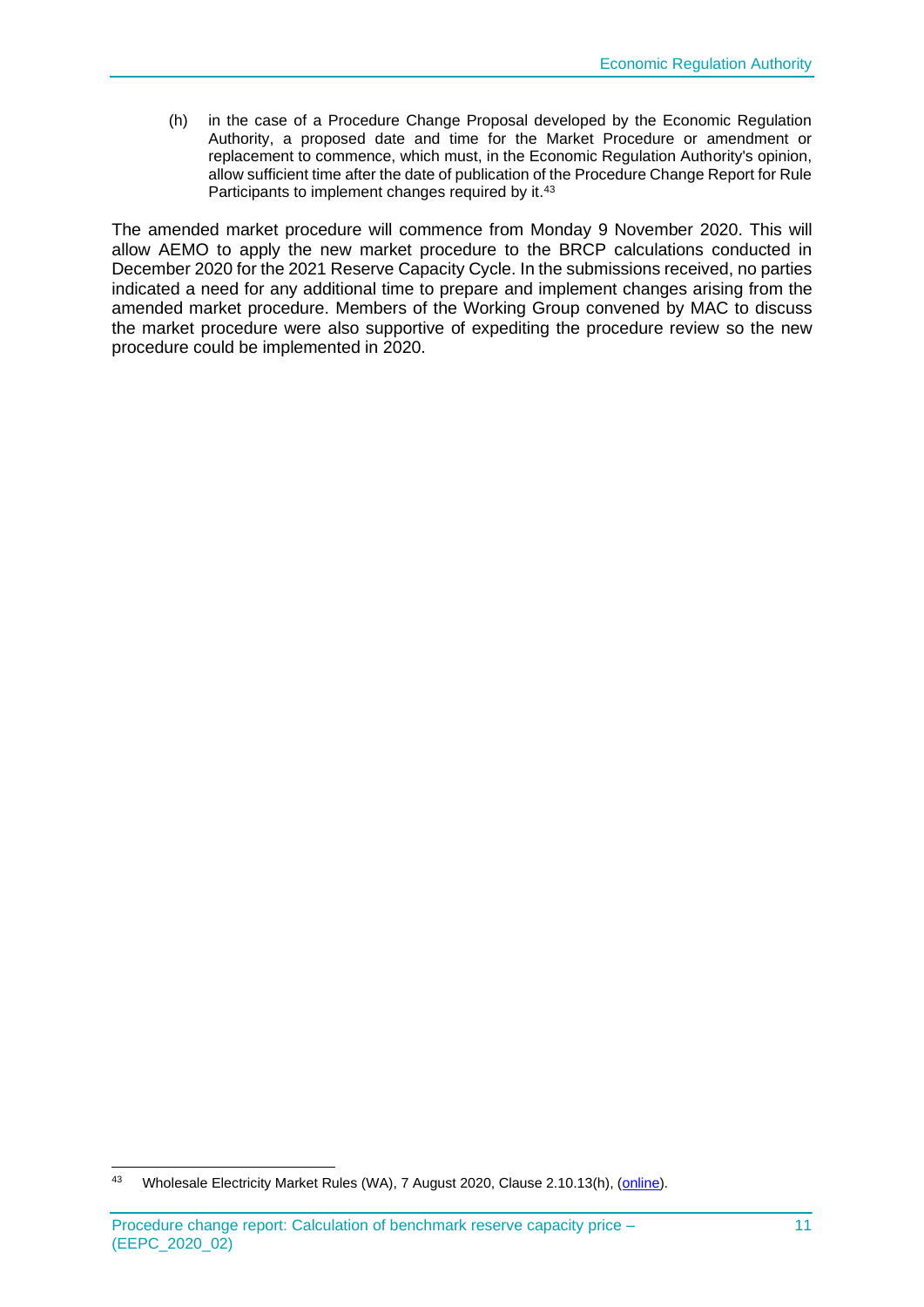# <span id="page-17-0"></span>**3. Reasons for amending the market procedure**

Clause 2.10.13(b) of the market rules requires this procedure change report to set out the reasons for the amendments of the market procedure.

Following stakeholder feedback on the ERA's review of the current market procedure, the following changes have been made:

- Sections 2.9.7 and 2.10.1 of the market procedure have been amended to clarify that a nominal WACC should be used to calculate annualised capital costs.
- Section 2.9.78(k) of the market procedure has been deleted as there is no requirement to forecast inflation in nominal WACC calculations.
- The market risk premium has been reduced to 5.9 per cent in section 2.9.8 of the market procedure to reflect an updated estimate of the market risk premium.
- Debt issuance costs have been reduced to 0.100 per cent in section 2.9.8 of the market procedure to mitigate a double counting error.
- Franking credit value (gamma) has been reduced to 0.50 following new reports and analysis which identified improved methods to calculate gamma.
- References to the 'Independent Market Operator' (IMO) and 'maximum reserve capacity price' have been updated in line with current terminology used in the market rules.

These changes will improve the estimated cost of capital to develop the reference power station costs in the WEM as specified in the market procedure. The estimate would be more likely to reflect the cost of capital of a new investor. This improves the estimate of the BRCP and will help the reserve capacity mechanism to better achieve its purpose of maintaining the reliability of the system at the lowest cost possible. These changes help the WEM to better achieve its objective of maintaining the reliability of the system and minimising the long-term supply cost of electricity to consumers.

Each of these changes are discussed below.

# <span id="page-17-1"></span>**3.1 Cost of capital in the market procedure**

Section 2.9 of the market procedure calculates a WACC:

- To estimate initial financing costs, which are added in to the reference power station's capital expenditures. This accounts for project financing costs before the commissioning of the power station and the realisation of revenues from participation in the WEM.
- To convert the power station's capital costs into an annualised cost that can be recovered over an assumed 15-year period. In this annuity approach, the WACC represents a long-term required rate of return over the life of the asset.

Each year, the market procedure requires AEMO to estimate the WACC. AEMO's annual review involves two sets of components listed in sections 2.9.3 and 2.9.8 of the market procedure, which are:

- Annual components, which require review each year and comprise the risk free rate, expected inflation, debt risk premium and corporate tax rate.
- Structural components, which are fixed in the procedure and remain constant between the five-yearly reviews of the BRCP by the ERA. As part of the annual review, AEMO may review and determine values for structural components that differ from those specified in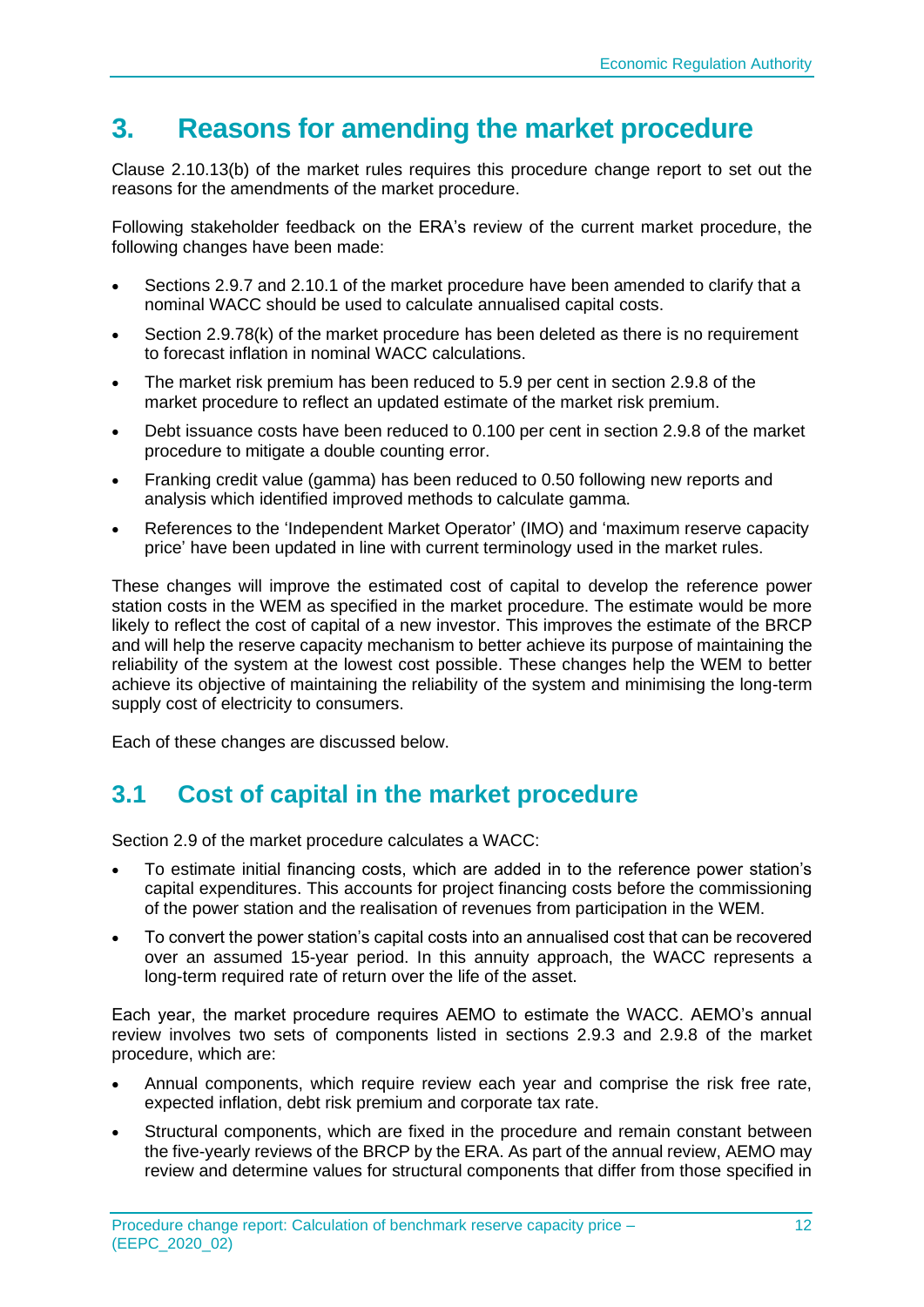the procedure if it considers that a significant economic event has influenced those components. These structural components include the market risk premium, equity beta, debt issuance costs, franking credit value and gearing ratio.

## <span id="page-18-0"></span>*3.1.1 Calculation of the WACC in the current market procedure*

The ERA reviewed and updated its approach to the calculation of the WACC for electricity networks, gas pipelines and rail in 2018 and 2019. These reviews have informed the ERA's review of the WACC for the calculation of the BRCP.

The purpose of the WACC in the rail framework is similar to the purpose of the WACC used for the BRCP because the WACC:

- Represents a long-term required rate of return.
- Is used in an annuity calculation to calculate an annual compensation to the investor for capital costs over the life of the asset.
- Is updated annually to reflect efficient financing costs at a point in time.

The ERA's overall rate of return approach across energy and rail sectors is largely consistent with that detailed in the market procedure for the calculation of the BRCP.

The ERA's gas rate of return instrument requires that the ERA adopts a nominal vanilla WACC to develop the rate of return for the benchmark efficient entity. A vanilla WACC does not include any adjustment for tax effects, such as the effect of imputation credits on the rate of return. The effect of tax on returns must be accounted for separately, as an explicit deduction from the relevant cash flow. A vanilla WACC is therefore a post-tax calculation.

The requirements for the WACC for BRCP are similar to those for the ERA's rail WACC:

- The *Railways (Access) Code 2000* requires the estimation of annual capital costs through an annuity that provides for the return on and of the cost of building a new railway.
- For rail the ERA calculates a pre-tax WACC. The pre-tax approach is preferred as the estimation of future tax liabilities may not be consistent with the light-handed nature of the *Railways (Access) Code 2000* and the determination of the asset base on a gross replacement valuation basis. The development of tax accounts is also complex.

For the calculation of the BRCP the ERA continues to support a WACC calculated:

- on a pre-tax basis
- through the standard Officer WACC method.

### <span id="page-18-1"></span>*3.1.2 Nominal or real WACC*

#### *3.1.2.1 Reason for amendment*

Section 2.9 of the market procedure provides AEMO with direction on how the WACC is to be calculated. Specifically, sections 2.9.6 and 2.9.7 detail the high-level framework to be used:

- 2.9.6 The IMO shall compute the WACC on the following basis:
	- (a) The WACC shall use the Capital Asset Pricing Model (CAPM) as the basis for calculating the return to equity.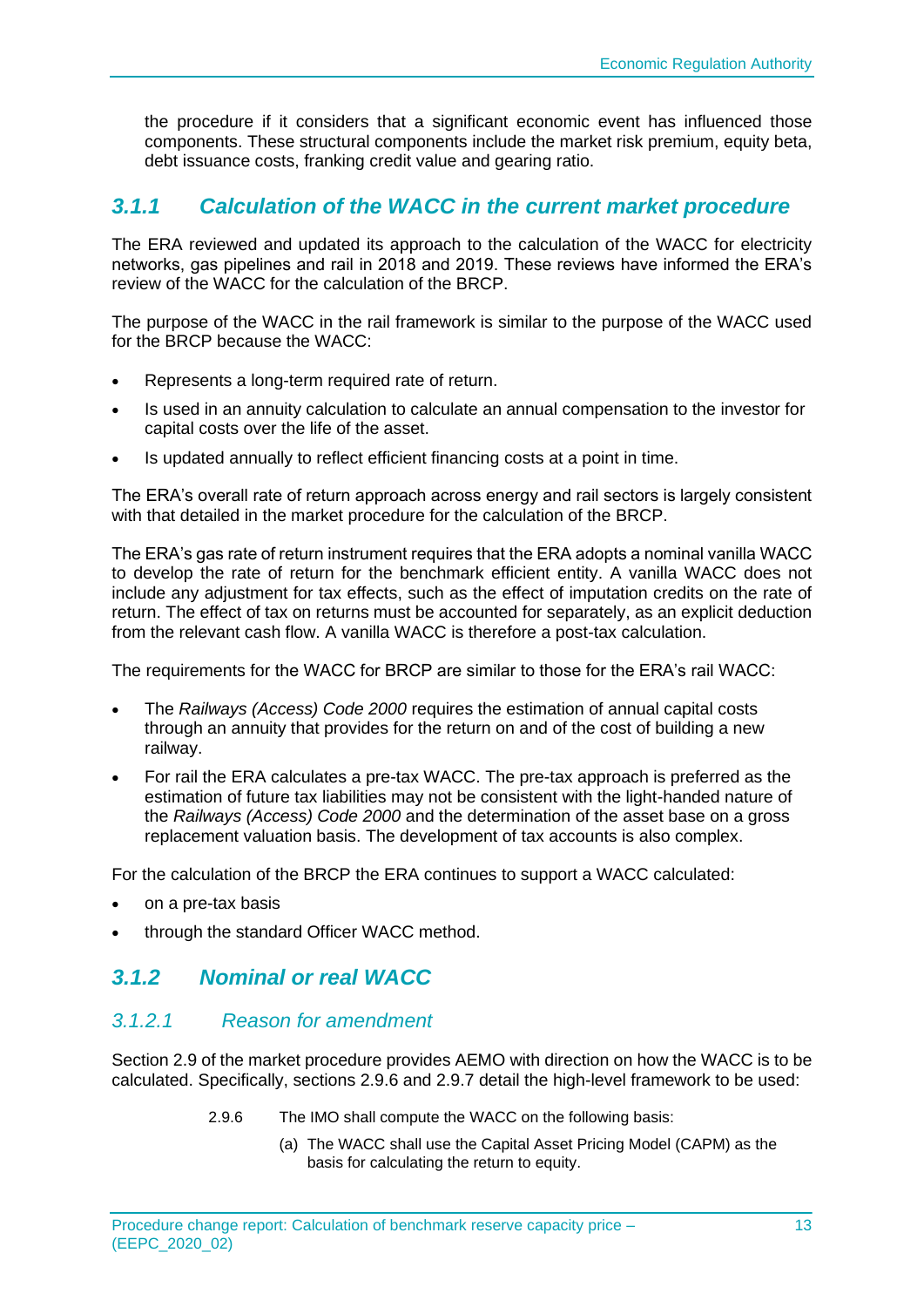- (b) The WACC shall be computed on a Pre-Tax basis.
- (c) The WACC shall use the standard Officer WACC method as the basis of calculation.
- 2.9.7 The pre-tax real Officer WACC shall be calculated using the following formulae:

$$
WACC_{real} = \left(\frac{(1 + WACC_{nominal})}{(1 + i)}\right) - 1
$$

$$
\quad \text{and} \quad
$$

$$
WACC_{nominal} = \frac{1}{(1 - t(1 - \gamma))} R_e \frac{E}{V} + R_d \frac{D}{V}
$$

where,

| $WACC_{real}$    | is real WACC                                                                     |
|------------------|----------------------------------------------------------------------------------|
| $WACC_{nominal}$ | is nominal WACC                                                                  |
| i                | is forecast inflation                                                            |
| t                | is corporate tax rate                                                            |
| γ                | is the value of franking credits                                                 |
| $R_e$            | is nominal return on equity                                                      |
| $R_d$            | is nominal return on debt                                                        |
| $\frac{E}{V}$    | is market value of equity as a proportion of<br>the market value of total assets |
| D<br>V           | is market value of debt as a proportion of the<br>market value of total assets   |

At present, the market procedure details how to calculate both a nominal and real WACC. However, it does not detail whether a nominal or real WACC should be applied in the annuity process to calculate the annualised capital cost. AEMO has applied a real WACC.

It is important for the WACC to set an efficient benchmark for the financing of a new generator at a point in time. Efficient financing costs include compensation for the time value of money. A prudent and efficient new generator investor would issue nominal debt and would be contractually required to make nominal interest payments (this includes a component for expected inflation). Similarly, an efficient equity investor would seek to be compensated for expected inflation.

Investors can be compensated for inflation:

- through a nominal WACC, which includes a component for inflation; or
- through a real WACC plus an additional adjustment mechanism.

Electricity and gas networks target the delivery of a real WACC through specific adjustment mechanisms that: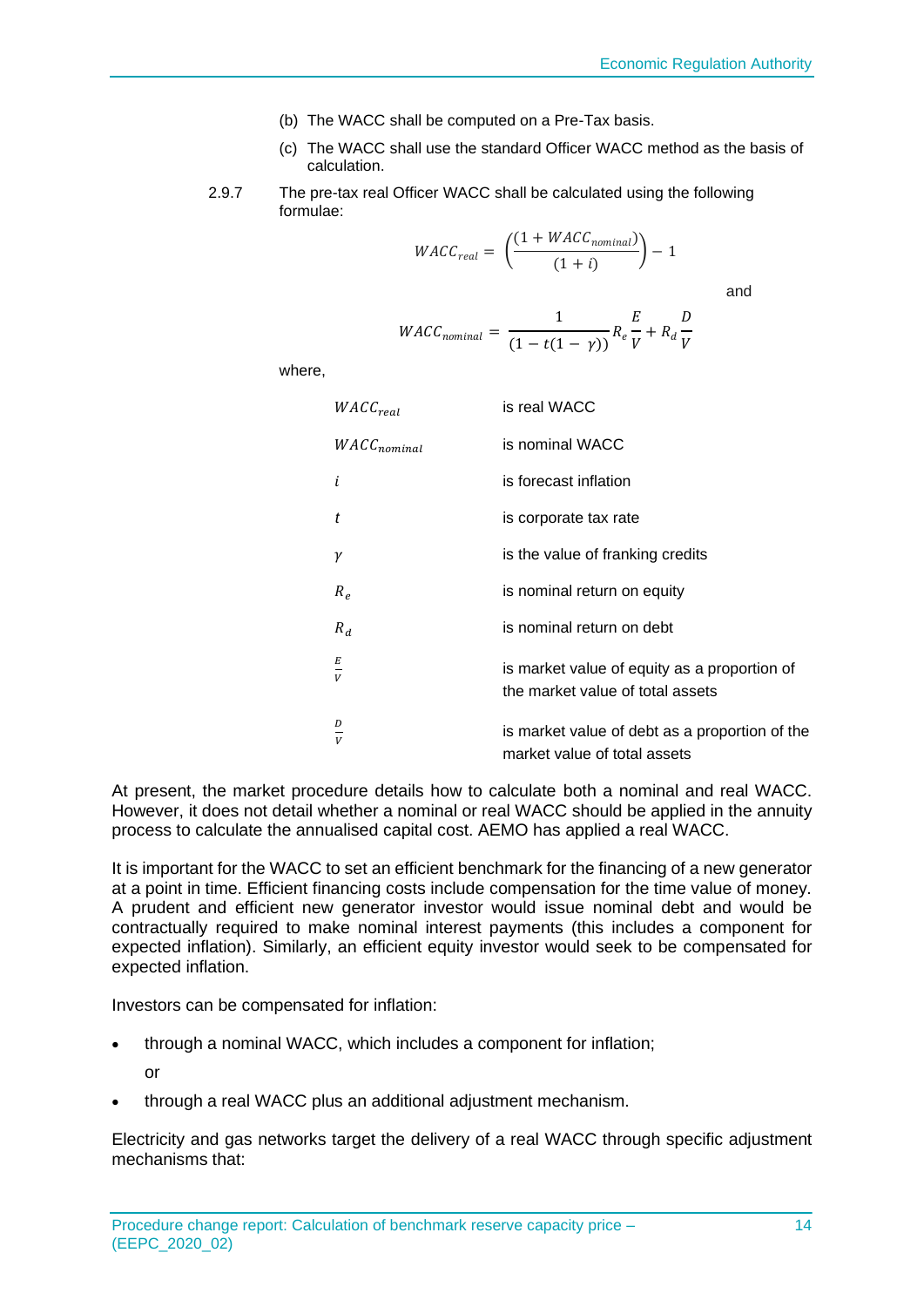- (a) Initially uses a nominal WACC in revenue modelling.
- (b) Undertakes annual adjustments to:
	- i. Remove expected inflation from the post-tax revenue model.
	- ii. Escalate historic capital expenditure by actual inflation.

The BRCP procedure provides the best annual estimate of generator capital costs at a point in time and has no adjustment mechanism to compensate investors for inflation.

- There is no recognition of historic capital expenditure and historic capital investment is not carried through time.
- There is no adjustment for past inflation expectations nor adjustment for actual inflation.

Therefore, the BRCP's use of a real WACC makes no allowance for inflation and does not match the efficient financing costs that a benchmark new generator would incur when financing a new plant.

The ERA supports the use of a nominal WACC to:

- Provide investors with compensation for expected inflation.
- Meet the "Net Present Value =  $0$ " principle.<sup>44</sup>
- Provide efficient price signals to market.

Moving to a nominal WACC approach also removes the need to forecast inflation as market expectations are already built into a nominal WACC.

The use of a nominal WACC will also set the necessary foundations for any future consideration of the annualisation process as part of a broader review of BRCP.

- The use of a nominal WACC ensures that the annualised capital cost includes compensation for inflation.
- Any future reform to the annualisation will then be considered from this baseline level.

For example, the annualisation process could provide an allowance for reductions in forecast new generator capital costs to recognise risk to capital recovery. This adjustment to the annualisation process could occur through bringing forward the recovery of capital. In this case, more capital would be recovered in the early years of the 15-year generator life. This would result in a higher first year annual capital cost, compared to a straight annuity with a nominal WACC (which has the same annual payment for each year of the 15-year term).

#### *3.1.2.2 Stakeholder feedback*

In its submission, Alinta Energy stated that the overestimated inflation rate used in the most recent determination contributed to the underestimated WACC.<sup>45</sup> Alinta supported the ERA's further analysis of options to rectify this issue, including using a nominal WACC or reforming the method to forecast inflation.

<sup>&</sup>lt;sup>44</sup> The Net Present Value = 0 principle is a regulatory principle that ensures the present value of future cash flows is equal to the initial investment. That is, investors receive cashflows sufficient to recover their initial investment, no more and no less.

<sup>45</sup> Alinta Energy, *Review of market procedure: benchmark reserve capacity price,* September 2020 [\(online\)](https://www.erawa.com.au/cproot/21425/2/Alinta-Energy-submission---ERA-BRCP-Market-Procedure-Review_Redacted.pdf).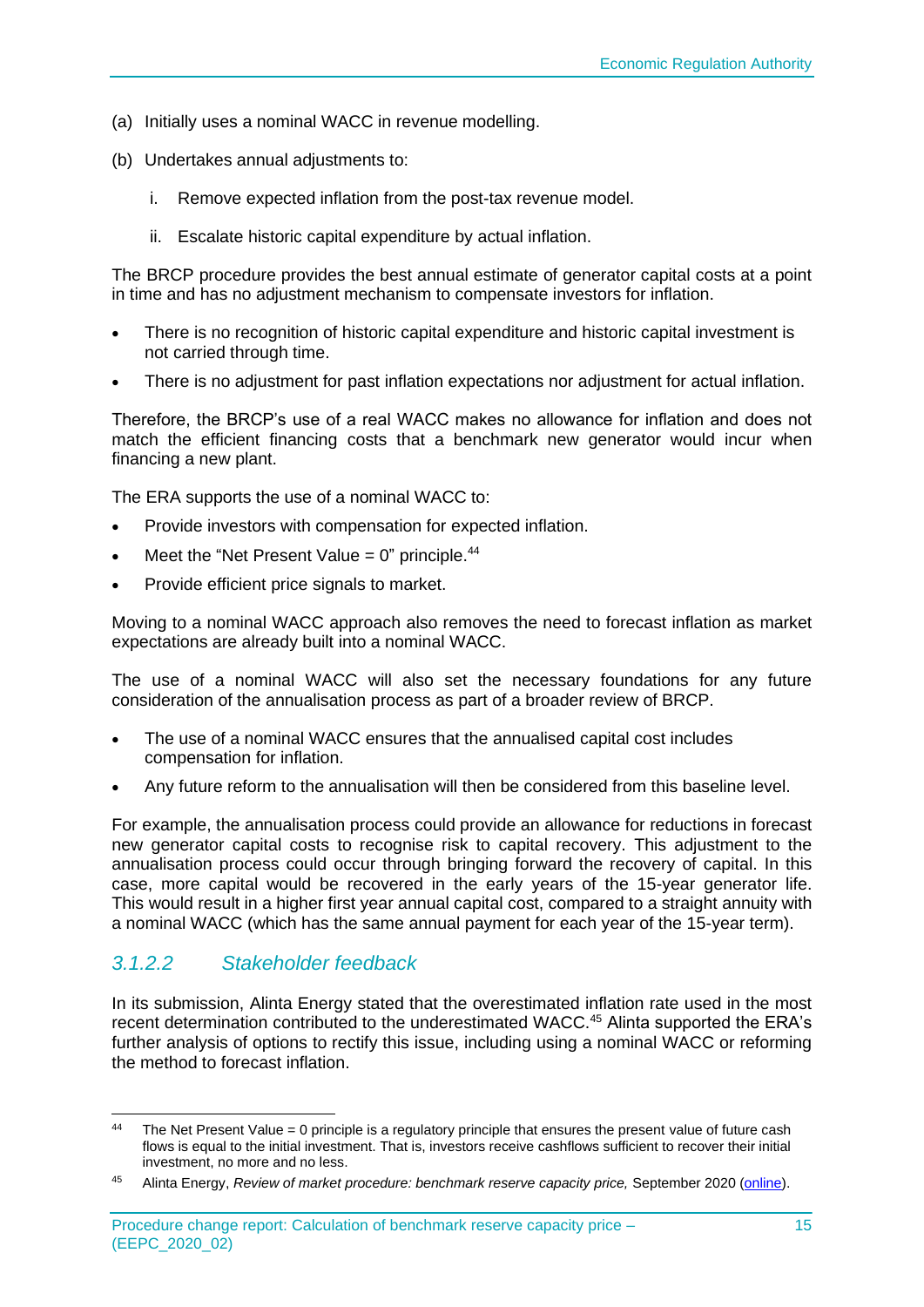Merredin Energy supported the ERA's recommendation that a nominal WACC should be used to calculate the annualised capital cost of a power station in the calculation of the BRCP.<sup>46</sup>

**Amendment 1: The annualisation process to use nominal WACC**

The ERA has amended sections 2.9.7 and 2.10.1 of the market procedure to clarify that a nominal WACC should be used to calculate annualised capital costs.

# <span id="page-21-0"></span>**3.2 Return on equity**

The return on equity is the return that investors require from a firm to compensate them for the risk they take by offering their capital. There are no readily observable proxies for the expected return on equity. While estimates of the cost of debt can be obtained by observing debt instruments, financial markets do not provide a directly observable proxy for the cost of equity, for either individual firms or for the market.

To date, Australian regulators have used the Sharpe-Linter Capital Asset Pricing Model (CAPM) to quantify the return on equity:

$$
R_i = R_f + \beta_i (R_m - R_f)
$$

where,

- $R_i$ is the required rate of return on equity for the asset, firm or industry in question
- $R_f$  is the risk free rate
- $\beta_i$ is the equity beta that describes how the return for a particular asset will follow the market return, which is defined as,

$$
\beta_i = cov(R_i, R_m) / \sigma_{R_m}^2
$$

 $R_m - R_f$  is the market risk premium.

Clauses 2.9.6(a) and 2.9.7(a) of the market procedure require AEMO to determine the nominal return on equity by using the CAPM.

The ERA uses the CAPM to determine a single point estimate for the return on equity. The CAPM estimates the required return on the equity share of an asset as a linear function of the risk free rate and a component reflecting the market risk premium that investors would require over the risk free rate.

For the BRCP, the ERA continues to support the use of the CAPM.

Stakeholders did not raise any concerns with this recommendation during the consultation period.

<sup>&</sup>lt;sup>46</sup> Merredin Energy, 2020, ERA Review of the BRCP Market Procedure, [\(online\)](https://www.erawa.com.au/electricity/wholesale-electricity-market/market-procedures/procedure-change-eepc_2020_02-review-of-the-benchmark-reserve-capacity-price-market-procedure).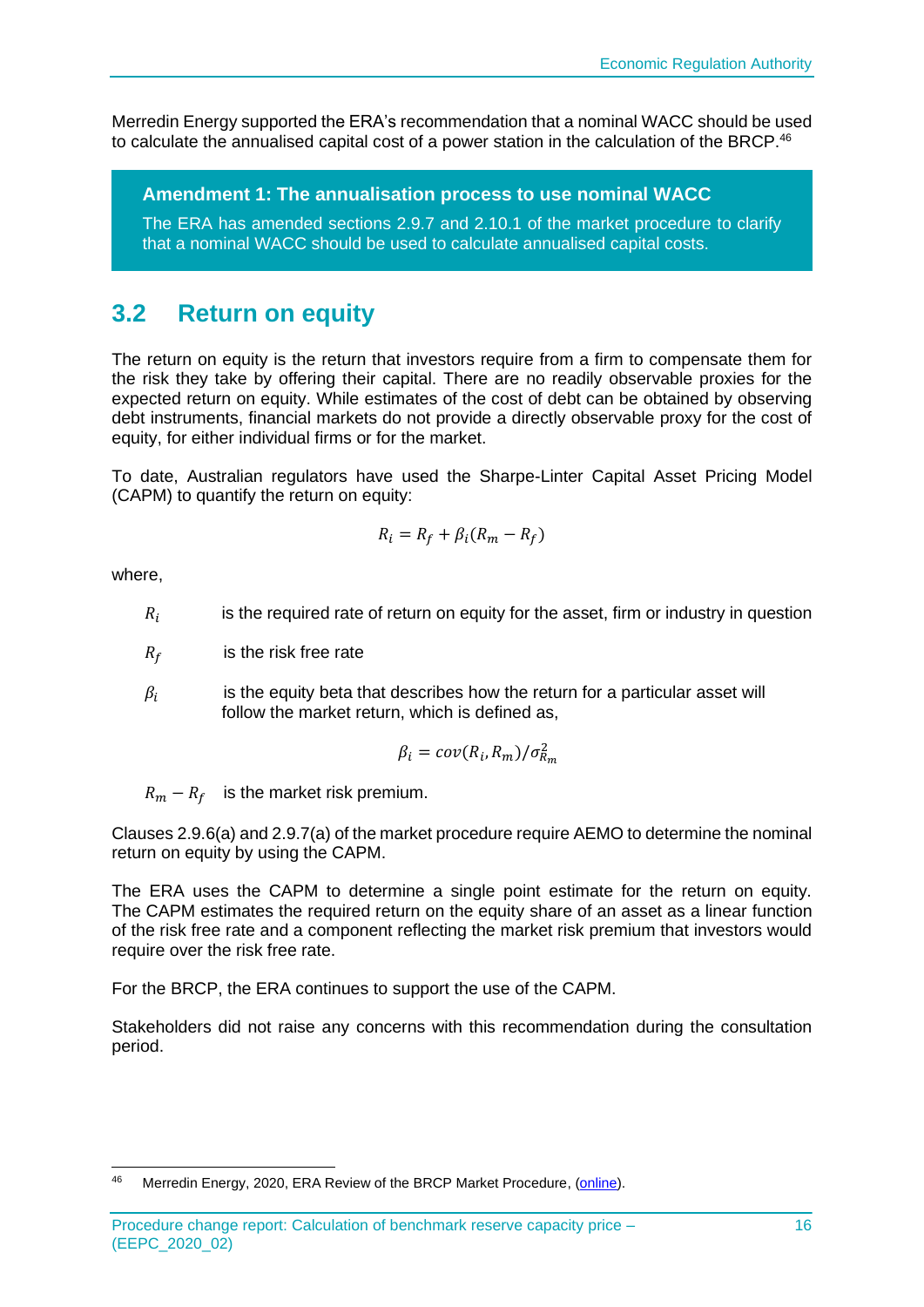# <span id="page-22-0"></span>**3.3 Risk free rate**

# <span id="page-22-1"></span>*3.3.1 Current procedure*

The risk free rate is the return an investor would expect when investing in an asset with no risk. This is the rate of return an investor receives from holding an asset with a guaranteed payment stream. Since there is no likelihood of default, the return on risk free assets compensates investors for the time value of money.

The risk free rate of return can be estimated as either nominal or real. The nominal risk free rate includes compensation to investors for the reduction in purchasing power caused by inflation. The real risk free rate of return would prevail if the expected inflation rate was zero during an investment period.

The market procedure specifies how the nominal risk free rate should be determined.

- 2.9.7 (g) The nominal risk free rate, for a Capacity Year is the rate determined for that Capacity Year by the IMO on a moving average basis from the annualised yield on Commonwealth Government bonds with a maturity of 10 years:
	- using the indicative mid rates published by the Reserve Bank of Australia; and
	- averaged over a 20-trading day period;
- 2.9.7 (i) If there are no Commonwealth Government bonds with a maturity of 10 years on any day in the period referred to in step 2.9.7(g), the IMO must determine the nominal risk free rate by interpolating on a straight line basis from the two bonds closest to the 10 year term and which also straddle the 10 year expiry date.
- 2.9.7 (j) If the methods used in step 2.9.7(i) cannot be applied due to suitable bond terms being unavailable, the IMO may determine the nominal risk free rate by means of an appropriate approximation.

The market procedure does not treat the risk free rates for debt and equity differently. Section 2.9.8 states that the risk free rate is reviewed annually.

The ERA uses observed yields from Commonwealth Government bonds as the best proxy for risk free assets in Australia to estimate the risk free rate of return.

To calculate the risk free rate, the ERA uses indicative mid-rates published by the Reserve Bank of Australia. Where there are no Commonwealth Government bonds with a maturity of exactly 10 years, the ERA interpolates the risk free rate on a straight line basis.

The use of a 10-year term for the risk free rate is consistent with that intended for the WACC for the purposes of BRCP calculations, which is to reflect a long-term rate of return for the annuitisation of capital costs over the life of the reference plant.

The use of a 10-year term is consistent with the ERA's approach to the rail WACC. For a return on equity and debt, a term of 10 years is used to estimate returns. Although terms longer than 10 years are available for the risk free rate, a risk free rate with a 10-year term allows components of models to be estimated consistently and provides for inclusion of a reasonable number of bonds in the calculation.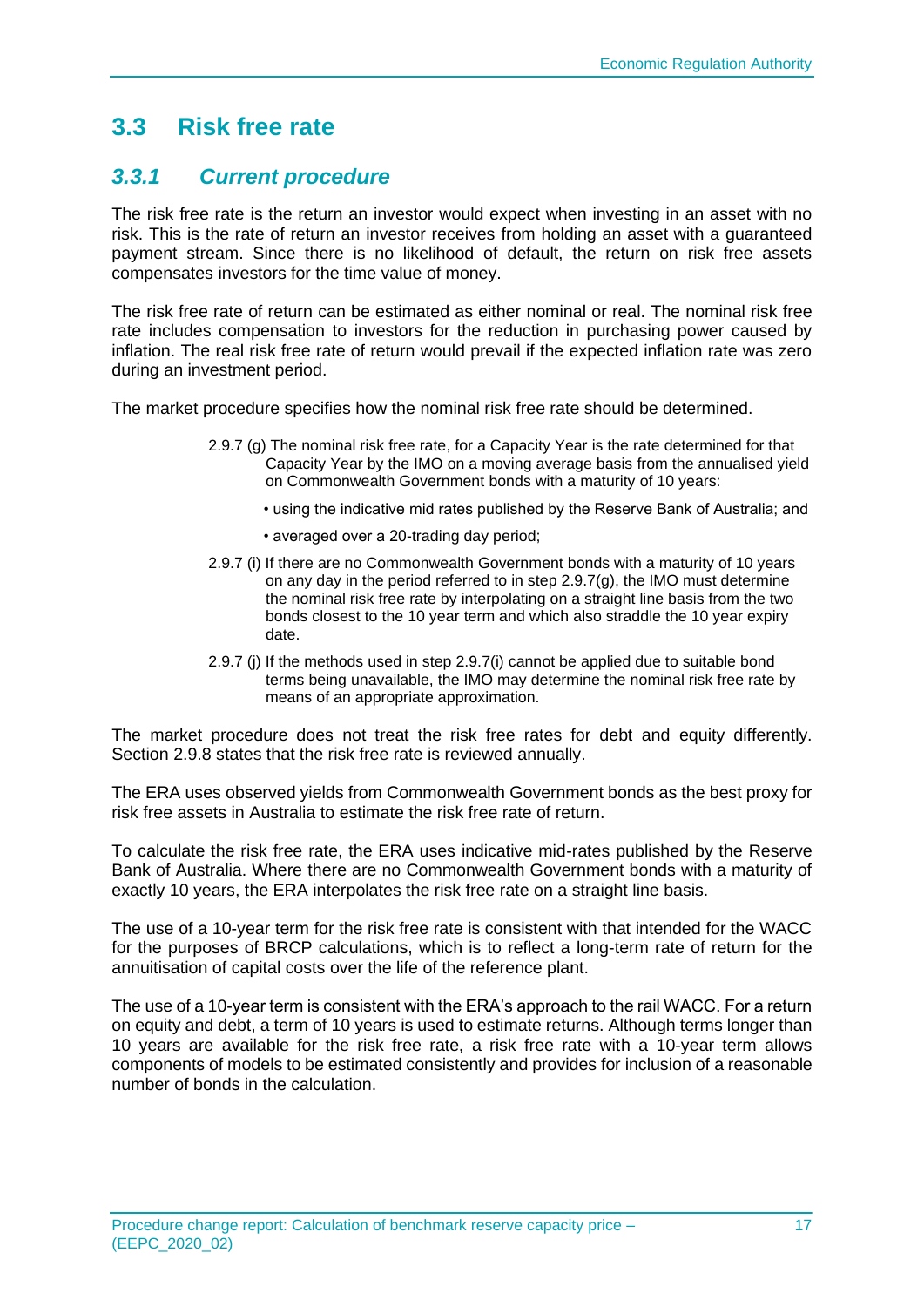# <span id="page-23-0"></span>*3.3.2 Stakeholder feedback*

In its 2020 BRCP report, AEMO noted that a negative real risk free rate, and subsequently a low WACC, did not reflect Australian market conditions at that point in time.<sup>47</sup> AEMO also noted that market participants queried the WACC method and provided this information to the ERA for consideration in the five-yearly review of the market procedure.<sup>48, 49</sup>

# <span id="page-23-1"></span>*3.3.3 The ERA's response to stakeholder feedback*

The ERA notes stakeholder concerns with negative real risk free rates. However, the BRCP process uses a nominal risk free rate, which includes a component for the market's expectations of inflation. The inflation expectation is then deducted to provide a real WACC and real return.

Adopting a nominal WACC also addresses stakeholders' and AEMO's concern that current negative real risk free rates and low real WACCs do not reflect Australian market conditions. The market procedure's inflation forecast delivers a relatively static inflation forecast of around 2.3 per cent.<sup>50</sup> This higher rate compares to inflation expectations of around 1 per cent being built into market bond yields and the Reserve Bank of Australia's expectation that inflation will average between 1 and 1.5 per cent over the next few years.<sup>51</sup> The market procedure's inflation forecast is inconsistent with market expectations built into other WACC parameters.

The ERA continues to support:

- the existing approach to determine the risk free rate
- the risk free rate being updated annually.

# <span id="page-23-2"></span>**3.4 Market risk premium**

### <span id="page-23-3"></span>*3.4.1 Reason for amendment*

The market risk premium is the expected rate of return over and above the risk free rate that investors require to invest in a fully-diversified portfolio. *Ex ante*, investors always require a rate of return above the risk free rate to invest and so the expected market risk premium is always positive.

The market risk premium compensates an investor for the systematic risk of investing in a fully diversified portfolio. Systematic risk is risk that cannot be eliminated by investing in a

<sup>47</sup> AEMO, *Final Report: 2020 Benchmark Reserve Capacity Price for the 2022-23 Capacity Year*, December 2019, pp. 12, 14.

<sup>48</sup> AEMO, *Final Report: 2020 Benchmark Reserve Capacity Price for the 2022-23 Capacity Year*, December 2019, p. 14.

<sup>49</sup> Alinta Energy, *Submission to AEMO Draft Report: 2020 Benchmark Reserve Capacity Price for the 2022-23 Capacity Year,* October 2019.

<sup>&</sup>lt;sup>50</sup> The current market procedure's approach to forecasting inflation uses: 1) the Reserve Bank of Australia's annual estimates of inflation over the next two years; and 2) the mid-point of the Reserve Bank of Australia's 2 per cent to 3 per cent inflation target range (2.5 per cent) for the remaining eight years of the forecast period. The large weight placed on the mid-point of the inflation target leads to a relatively static forecast of inflation of around 2.3 per cent.

<sup>51</sup> RBA, *Statement by Philip Lowe, Governor: Monetary Policy Decision*, 4 August 2020 [\(online\)](https://www.rba.gov.au/media-releases/2020/mr-20-18.html?utm_campaign=monetary-policy-decision-2020-aug&utm_content=media-release&utm_medium=email&utm_source=rbanews).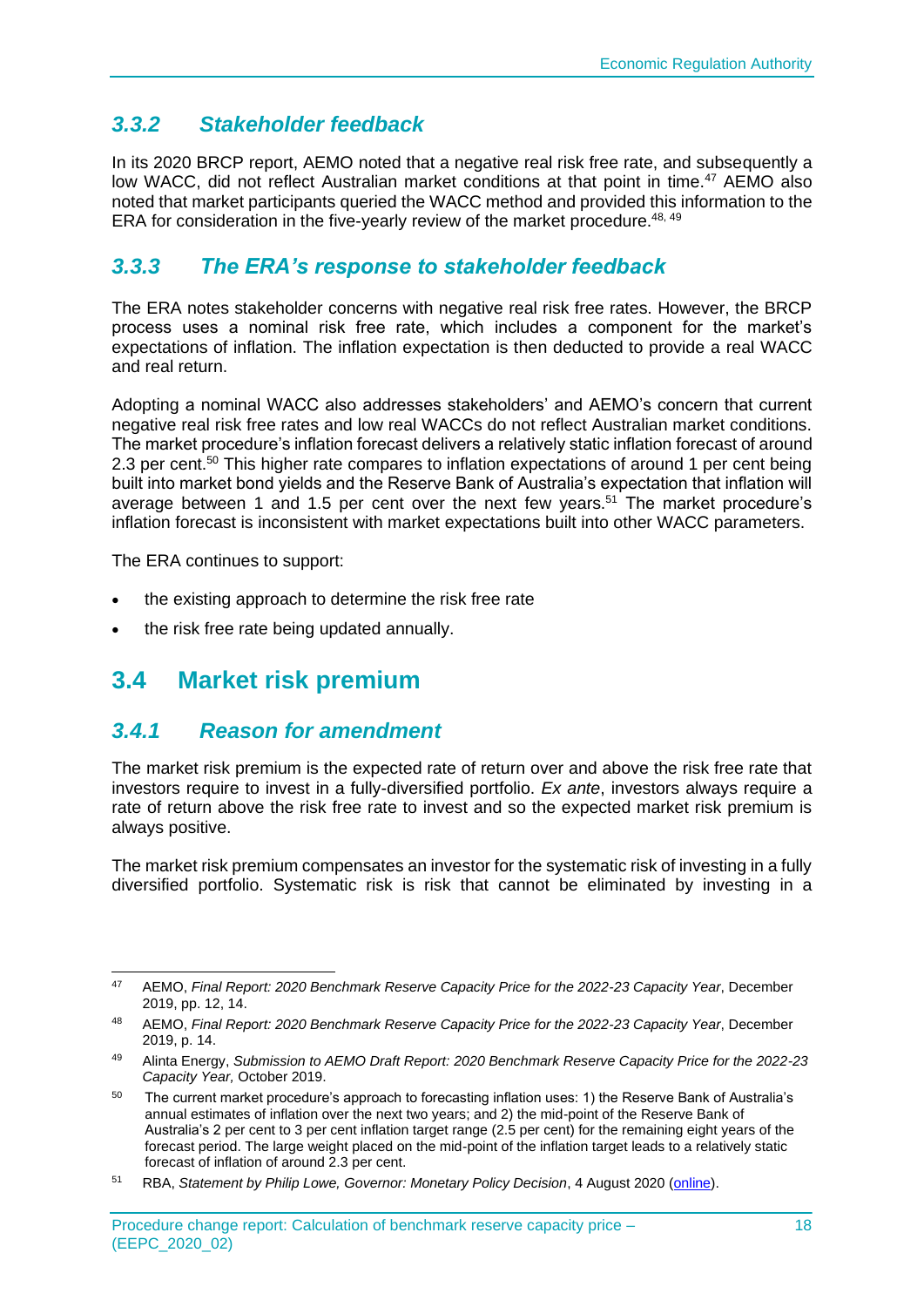diversified portfolio of assets, because such risk affects all assets in the market.<sup>52</sup> Therefore, the market risk premium represents an investor's required return, over and above the risk free rate of return, on a fully diversified portfolio of assets. This is a forward-looking concept.

Section 2.9.8 of the market procedure sets a market risk premium of 6.0 per cent. The procedure requires a review of the parameter every five years. For the 2020 BRCP calculation, AEMO adopted a market risk premium of 6.0 per cent.<sup>53</sup>

While estimates of the cost of debt can be obtained by observing debt instruments, the financial markets do not provide a directly observable proxy for the cost of equity for either individual firms or the market. The market risk premium cannot be directly observed because it depends on investor expectations at the time of investment. In order to set the return on equity, the market risk premium needs to be estimated for a future time period.

The ERA reviewed the market risk premium as part of its rail determination. For rail networks, the ERA's forward-looking market risk premium was estimated for a 10-year period, consistent with the long lives of rail networks and the regulatory framework. The same approach is appropriate for the BRCP given it requires a long-term WACC.

For its rail WACC final determination, the ERA adopted a market risk premium of 5.9 per cent.<sup>54</sup> The ERA considers the same approach is appropriate for the BRCP.

### <span id="page-24-0"></span>*3.4.2 Stakeholder feedback*

Synergy's submission to the BRCP market procedure change addressed the market risk premium. Synergy did not consider that a reduction of the market risk premium was reflective of the general market uncertainty observed in the South West Interconnected System (SWIS) and did not support a decrease.<sup>55</sup>

Merredin Energy sought to adopt IPART's approach to calculate the market risk premium. IPART's approach is based on the midpoint of the forecast current market risk premium and the long-term market risk premium. Merredin Energy considered that IPART's market risk premium of 7.3 per cent was a reasonable point estimate, compared to 6.0 per cent used in the setting of the 2020 BRCP by AEMO.

# <span id="page-24-1"></span>*3.4.3 The ERA's response to stakeholder feedback*

The ERA notes that the market risk premium is a market parameter and is therefore unaffected by the industry or asset under consideration.

While estimates of the cost of debt can be obtained by observing debt instruments, the financial markets do not provide a directly observable proxy for the cost of equity for either individual firms or the market. The market risk premium cannot be directly observed because

<sup>&</sup>lt;sup>52</sup> The foundation of the Sharpe-Lintner CAPM is the proposition that adding an asset to a portfolio reduces risk via the diversification effect but not beyond the risks that the assets in a portfolio share in common, that is, their systematic risk. At the limit, when one has invested in all available assets in the market portfolio, there is only systematic risk left. An important assumption of the CAPM is that assets are priced as though it is only their systematic risk that is relevant to investors.

<sup>53</sup> AEMO, *Final Report: 2020 Benchmark Reserve Capacity Price for the 2022-23 Capacity Year*, December 2019, p.23.

<sup>54</sup> ERA, *Final Determination 2018 and 2019 Weighted Average Cost of Capital for the Freight and Urban Networks and Pilbara Railways*, August 2019, p. 53.

<sup>55</sup> Synergy, *ERA's review of the Market Procedure: Benchmark Reserve Capacity Price,* September 2020, p. 2, [\(online\)](https://www.erawa.com.au/cproot/21424/2/Synergy-feedback-on-the-BRCP.pdf).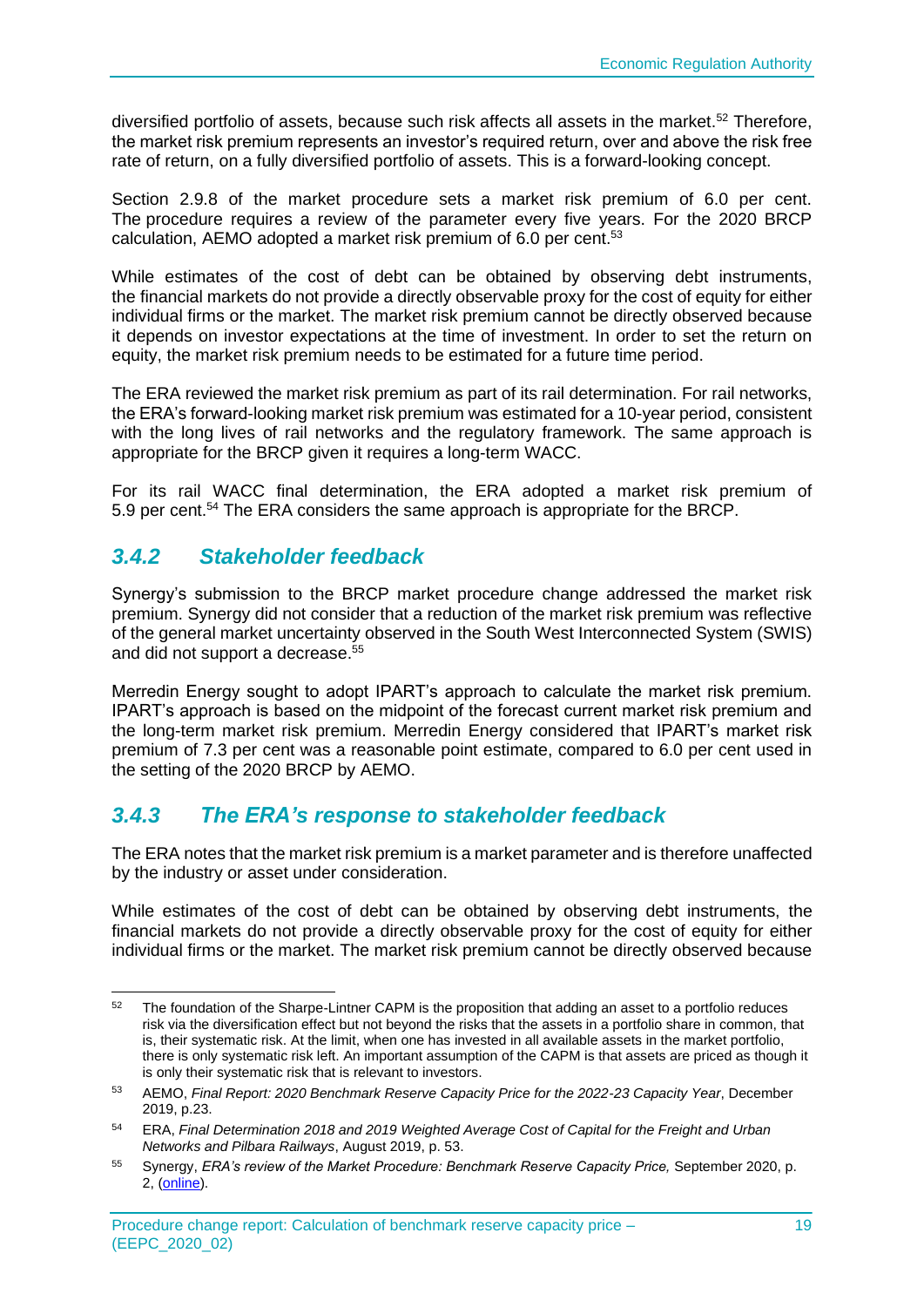it depends on investor expectations at the time of investment. In order to set the return on equity, the market risk premium needs to be estimated for a future time period.

The Independent Pricing and Regulatory Tribunal (IPART) uses the midpoint of short-term and long-term market risk premia for its WACC calculation.

Unlike the historic market risk premium, IPART acknowledged the difficulty in reliably measuring the current market risk premium. IPART uses six methods to determine a single point estimate for the current market risk premium, with five of these methods relying on dividend discount models with different assumptions about future growth rates.<sup>56</sup>

The ERA reviewed the market risk premium as part of its rail determinations. The ERA determines a point estimate of the market risk premium by placing more reliance on the historic market premium, relative to the dividend growth model. The historic market premium is a simple and well-accepted method for calculating the market risk premium using historical data. Historical averages of the market premium are widely used by financial practitioners and regulators in Australia.<sup>57</sup>

The ERA considers that there are theoretical and empirical concerns with the use of the dividend growth model to estimate the market risk premium. While the dividend growth model has the benefit of taking the current economic outlook into account, it is unreliable on its own. The ERA considers that the dividend growth model has the following weaknesses:<sup>58</sup>

- There is no clear agreement among experts as to the best form for the dividend growth model, or its inputs.
- The dividend growth model is sensitive to its assumptions.
- Forecasts of future earnings and dividends have proved to be inaccurate over more than two years.
- The dividend growth model is subject to upward bias from the smoothed or "sticky" nature of dividends.
- Biases in analyst forecasts can lead to biased dividend growth model forecasts of the market risk premium.
- The dividend growth model is likely to be upwardly biased when interest rates are low.

The ERA considers that using several forms of the dividend growth model does not improve the model and its estimate of the market risk premium.

For rail networks, the ERA's forward-looking market risk premium was estimated for a 10-year period, consistent with the long lives of rail networks and the regulatory framework. The same approach is appropriate for the BRCP given it requires a long-term WACC.

For its rail WACC final determination, the ERA adopted a market risk premium of 5.9 per cent.<sup>59</sup>

<sup>56</sup> IPART, *Review of our WACC method*, Final Report Research, p.52, February 2018.

<sup>57</sup> ERA, *Final Determination 2018 and 2019 Weighted Average Cost of Capital for the Freight and Urban Networks and Pilbara Railways*, August 2019, p.52.

<sup>58</sup> ERA, *Final Determination 2018 and 2019 Weighted Average Cost of Capital for the Freight and Urban Networks and Pilbara Railways*, August 2019, p.52.

<sup>59</sup> ERA, *Final Determination 2018 and 2019 Weighted Average Cost of Capital for the Freight and Urban Networks and Pilbara Railways*, August 2019, p.53.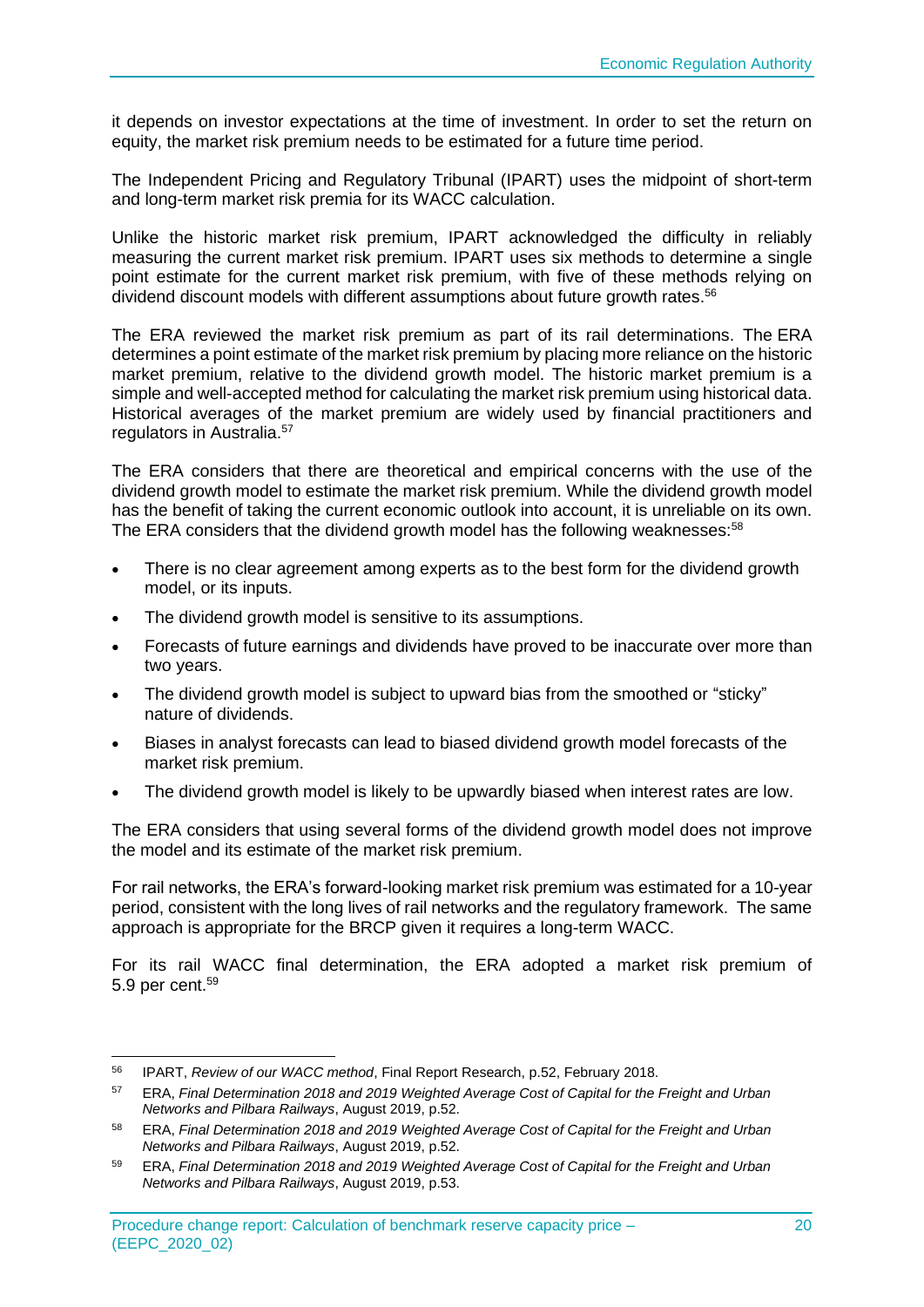The ERA supports:

- updating the market risk premium to be 5.9 per cent
- fixing the market risk premium until the next BRCP review.

**Amendment 2: Update of market risk premium**

The ERA has updated the market risk premium to 5.9 per cent in section 2.9.8 of the market procedure.

# <span id="page-26-0"></span>**3.5 Equity beta**

### <span id="page-26-1"></span>*3.5.1 Current procedure*

Equity beta is the "slope" parameter  $b_i$  in the Sharpe-Lintner CAPM. The slope parameter  $b_i$ correlates the return on the specific asset, in excess of the risk free rate of return, to the return on the market portfolio.

The risk of an asset is typically thought of as the variance in asset returns. This variance is a measure of the total risk of an asset. Total risk consists of systematic and non-systematic risk. Systematic risk is that part of total risk in a firm's returns that stems from the economy and markets more broadly. Systematic risk cannot be eliminated through diversification. Non-systematic risk is the risk stemming from unique attributes of the firm, which may be eliminated by an investor through diversification. For this reason, only systematic risk is compensated in the return on equity.

The equity beta is a parameter that measures the systematic risk of a security or a portfolio in comparison to the market portfolio.

Section 2.9.8 of the market procedure specifies an equity beta of 0.83. For the 2020 BRCP calculation, AEMO adopted an equity beta of 0.83.<sup>60</sup>

To determine an equity beta, the ERA first selects a benchmark sample of comparable listed companies and then uses empirical approaches to estimate equity beta.

In considering beta, the ERA has reviewed the beta approaches in other jurisdictions with capacity markets in North America. The ERA found that:

- The approach to estimate the cost of capital is to establish a WACC range from:
	- an individual WACC for each of the sample generation companies
	- publicly available comparator discount rates from mergers and sales.

Based on that WACC range, regulatory judgement is then used to determine a final WACC. 61 62

<sup>60</sup> AEMO, *Final Report: 2020 Benchmark Reserve Capacity Price for the 2022-23 Capacity Year*, December 2019, p.23.

<sup>61</sup> The Brattle Group, *PJM Cost of New Entry: Combustion Turbines and Combined-Cycle Plants with June 1, 2022 Online Date,* 19 April 2018, pp. 35-46 [\(online\)](https://www.pjm.com/~/media/committees-groups/committees/mic/20180425-special/20180425-pjm-2018-cost-of-new-entry-study.ashx).

<sup>62</sup> The Brattle Group, *AESO Cost of New Entry Analysis: Combustion Turbines and Combined-Cycle Plants with November 1, 2021 Online Date*, 4 September 2018, pp. 30-33 [\(online\)](https://www.aeso.ca/assets/Uploads/CONE-Study-2018-09-04.pdf).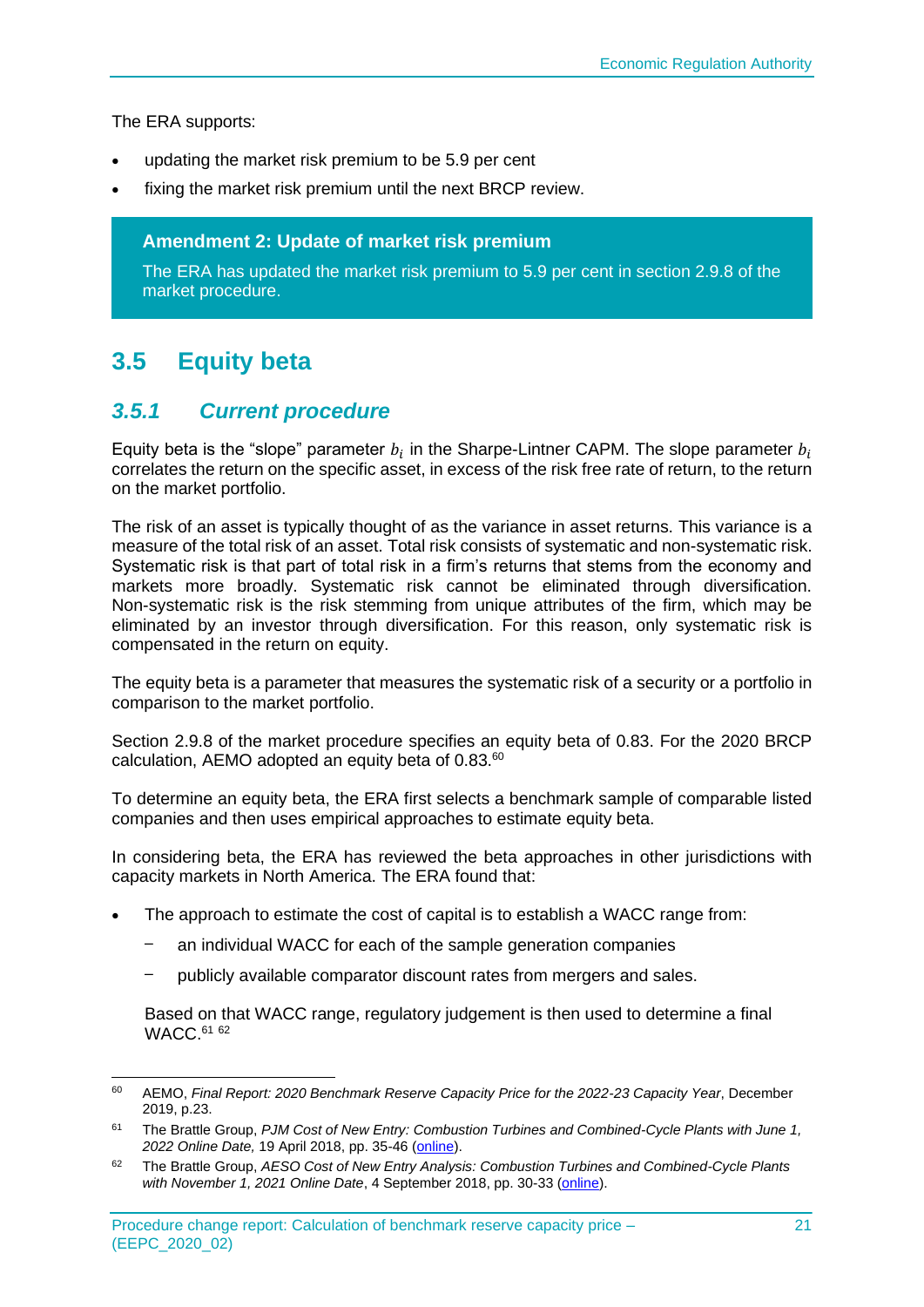- This approach uses individual company equity betas to calculate the individual WACC's for each of the sample companies. The approach does not estimate a benchmark equity beta.
- WACC was considered at a point in time, and this did not take into account how a benchmark equity beta changed over time for any increased generator uncertainty. Pennsylvania New Jersey Maryland (PJM) Interconnection analysis did find that a reduction in the recommended WACC over 2011 to 2018 was traced primarily to the fall in the long-term risk free rate.<sup>63</sup>
- The range of generator equity betas did vary depending on the sample companies chosen. PJM Interconnection analysis produced an equity beta range of 0.84 to 1.47 as of November 2017.<sup>64</sup> Alberta Electric System Operator analysis produced an equity beta range of 0.80 to 1.29 as of June 2018.<sup>65</sup> Independent System Operator New England analysis produced an equity beta range of 0.71 to 1.38 as of June 2020.<sup>66</sup> The ERA also analysed if there was an identifiable trend in these equity beta studies. However, detailed analysis of equity beta ranges and individual company equity betas did not produce a clear indication of trend.

The market procedure takes a different approach that involves determining a benchmark equity beta to inform the calculation of the benchmark WACC. This approach to beta is consistent with the general framework in Europe.<sup>67</sup> However, there is limited information on equity betas for individual European countries given a new framework is being considered.

In reviewing the equity beta, the ERA has considered data for the available benchmark sample of Australian listed generators operating in the Australian market. Betas from other countries need to be used cautiously because of differences in systematic risk between countries and difficulties in converting these estimates into Australian betas.<sup>68</sup>

There are two listed Australian generators available, AGL Energy and Infigen Energy. A third generator, Energy Developments Ltd, was available in the past. However, it has now been delisted. The ERA's beta analysis is presented in [Table 1.](#page-28-1)

<sup>63</sup> The Brattle Group, *PJM Cost of New Entry: Combustion Turbines and Combined-Cycle Plants with June 1, 2022 Online Date,* 19 April 2018, p. 37 [\(online\)](https://www.pjm.com/~/media/committees-groups/committees/mic/20180425-special/20180425-pjm-2018-cost-of-new-entry-study.ashx).

<sup>64</sup> The Brattle Group, *PJM Cost of New Entry: Combustion Turbines and Combined-Cycle Plants with June 1, 2022 Online Date,* 19 April 2018, p. 40 [\(online\)](https://www.pjm.com/~/media/committees-groups/committees/mic/20180425-special/20180425-pjm-2018-cost-of-new-entry-study.ashx).

<sup>65</sup> The Brattle Group, *AESO Cost of New Entry Analysis: Combustion Turbines and Combined-Cycle Plants with November 1, 2021 Online Date*, 4 September 2018, p. 36 [\(online\)](https://www.aeso.ca/assets/Uploads/CONE-Study-2018-09-04.pdf).

<sup>66</sup> Concentric Energy Advisors, *ISO-NE CONE and ORTP Analysis,* 12 August 2020, p. 7 [\(online\)](https://www.iso-ne.com/static-assets/documents/2020/08/a4_a_iii_cea_presentation_cone_and_ortp_analysis.pdf).

<sup>67</sup> European Network of Transmission System Operators for Electricity, *Proposal for a Methodology for calculating the Value of Lost Load, the Cost of New Entry for generation, or demand response, and the Reliability Standard in accordance with Article 23 of the Regulation (EU) 2019/943 of the European Parliament and of the Council of 5 June 2019 on the internal market for electricity (recast), 5 December 2019, p 15* [\(online\)](https://consultations.entsoe.eu/entso-e-general/proposal-for-voll-cone-and-reliability-standard-me/supporting_documents/191205_Methodology%20for%20VoLL%20CONE%20and%20reliability%20standard_public%20consultation.pdf)*.*

<sup>68</sup> Partington, G. and Satchell, S., *Report to the AER: Alternative Asset Pricing Models,* 30 June 2020, pp. 6-7.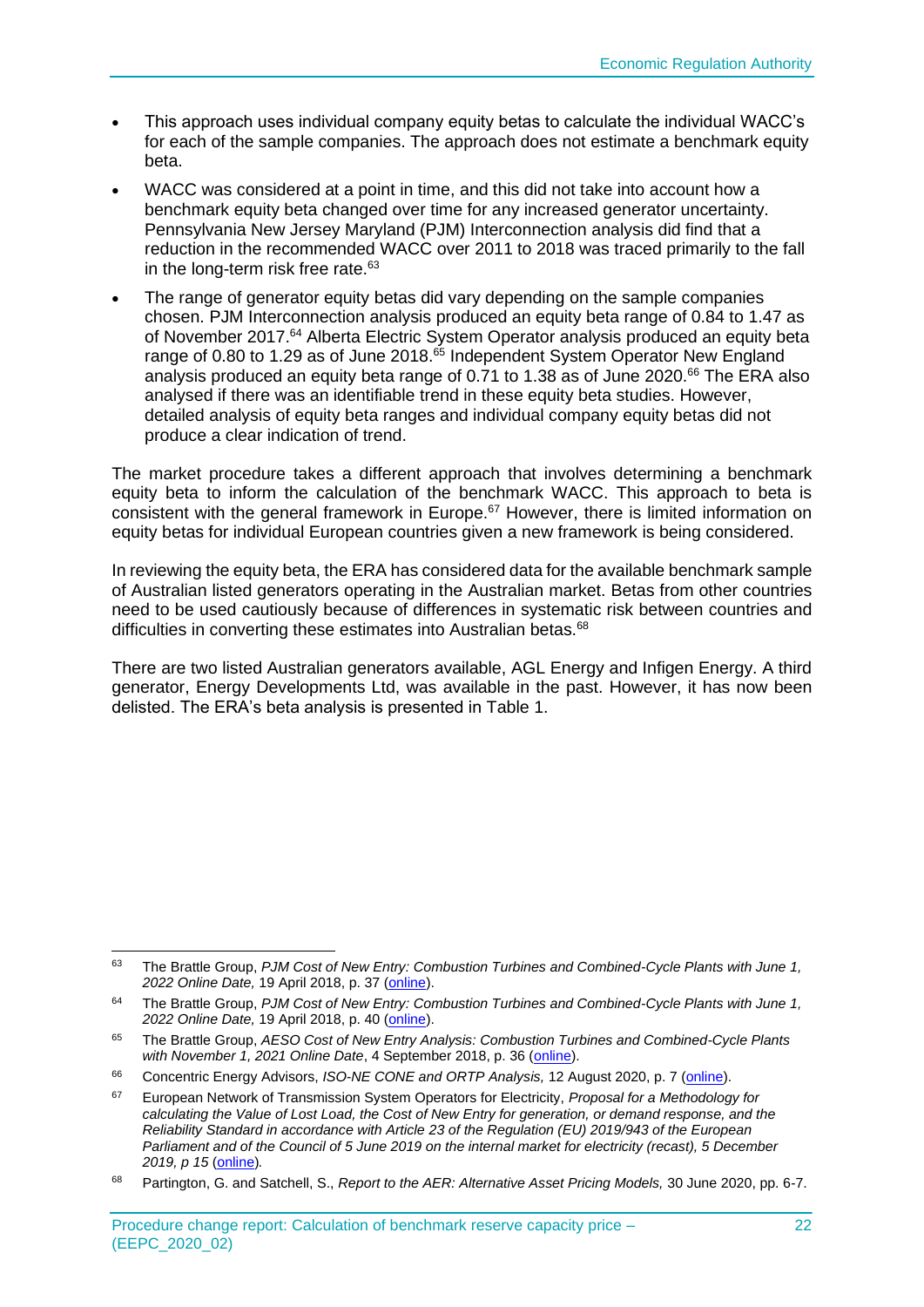|                   | <b>Asset beta</b><br>5 year | <b>Asset beta</b><br>10 year | <b>Equity beta</b><br>5 year | <b>Equity beta</b><br>10 year |
|-------------------|-----------------------------|------------------------------|------------------------------|-------------------------------|
| <b>AGL Energy</b> | 0.49                        | 0.49                         | 0.82                         | 0.82                          |
| Infigen Energy    | 0.47                        | 0.51                         | 0.78                         | 0.85                          |

<span id="page-28-1"></span>

*\*Source: Bloomberg and ERA analysis. Initial raw equity betas are provided by Bloomberg based on the ASX 200 and daily data.*

*Raw equity betas are de-levered by company gearing to estimate asset betas. Asset beta (also known as unlevered beta) is a measure that compares the risk of an unlevered company to the risk of the market. The unlevered beta is the beta of a company without any debt.*

*Asset betas are then re-levered by the benchmark 40 per cent gearing to calculate an equity beta based on the benchmark financial structure.*

The analysis has produced an equity beta range of 0.78 to 0.85, which indicates that 0.83 is still reflective of market data.

### <span id="page-28-0"></span>*3.5.2 Stakeholder feedback*

Submissions by Alinta Energy, the Australian Energy Council, Perth Energy and Synergy highlighted the high and increasing risks facing new generation projects in the SWIS. 69 70 71 72 These parties submitted that the generation market in the SWIS was, and would continue to be, more volatile than it was when the WACC parameters were initially set, including the equity beta.

Synergy noted that the equity beta value of 0.83 could possibly be left unchanged for 10 years if not updated under the current review. Synergy also commented that changes introduced through the Energy Transformation Strategy set for 1 October 2022, such as the introduction of constrained network access, warranted a more frequent review of the equity beta parameter.<sup>73</sup>

Alinta Energy and the Australian Energy Council considered that generators were facing higher risk as a result of changes to the reserve capacity price, continuous reform to the reserve capacity demand curve, increasingly volatile demand levels, greater price fluctuations and removal of the 10-year special price arrangement for new entrants.<sup>74 75</sup> Perth Energy considered that the reserve capacity market was perceived by new investors as carrying substantial risk that could not be hedged and that the process for developing the reserve capacity price had changed on several occasions.<sup>76</sup> Perth Energy considered that the WACC

<sup>&</sup>lt;sup>69</sup> Alinta Energy, *Review of market procedure: benchmark reserve capacity price, September 2020 [\(online\)](https://www.erawa.com.au/cproot/21425/2/Alinta-Energy-submission---ERA-BRCP-Market-Procedure-Review_Redacted.pdf).* 

<sup>70</sup> Australian Energy Council, *Review of market procedure: benchmark reserve capacity price,* September 2020 [\(online\)](https://www.erawa.com.au/cproot/21423/2/AEC-feedback-on-the-BRCP.pdf).

<sup>71</sup> Perth Energy, *Benchmark Reserve Capacity Price,* August 2020 [\(online\)](https://www.erawa.com.au/cproot/21416/2/2020-Aug-26---Perth-Energy-Submission-on-BRCP_Redacted.pdf).

<sup>72</sup> Synergy, *ERA's review of the Market Procedure: Benchmark Reserve Capacity Price,* September 2020 [\(online\)](https://www.erawa.com.au/cproot/21424/2/Synergy-feedback-on-the-BRCP.pdf).

<sup>73</sup> Synergy, *ERA's review of the Market Procedure: Benchmark Reserve Capacity Price,* September 2020, p. 2, [\(online\)](https://www.erawa.com.au/cproot/21424/2/Synergy-feedback-on-the-BRCP.pdf).

<sup>74</sup> Australian Energy Council, *Review of market procedure: benchmark reserve capacity price,* September 2020 [\(online\)](https://www.erawa.com.au/cproot/21423/2/AEC-feedback-on-the-BRCP.pdf).

<sup>75</sup> Alinta Energy, *Review of market procedure: benchmark reserve capacity price,* September 2020 [\(online\)](https://www.erawa.com.au/cproot/21425/2/Alinta-Energy-submission---ERA-BRCP-Market-Procedure-Review_Redacted.pdf).

<sup>76</sup> Perth Energy, *Benchmark Reserve Capacity Price,* August 2020 [\(online\)](https://www.erawa.com.au/cproot/21416/2/2020-Aug-26---Perth-Energy-Submission-on-BRCP_Redacted.pdf).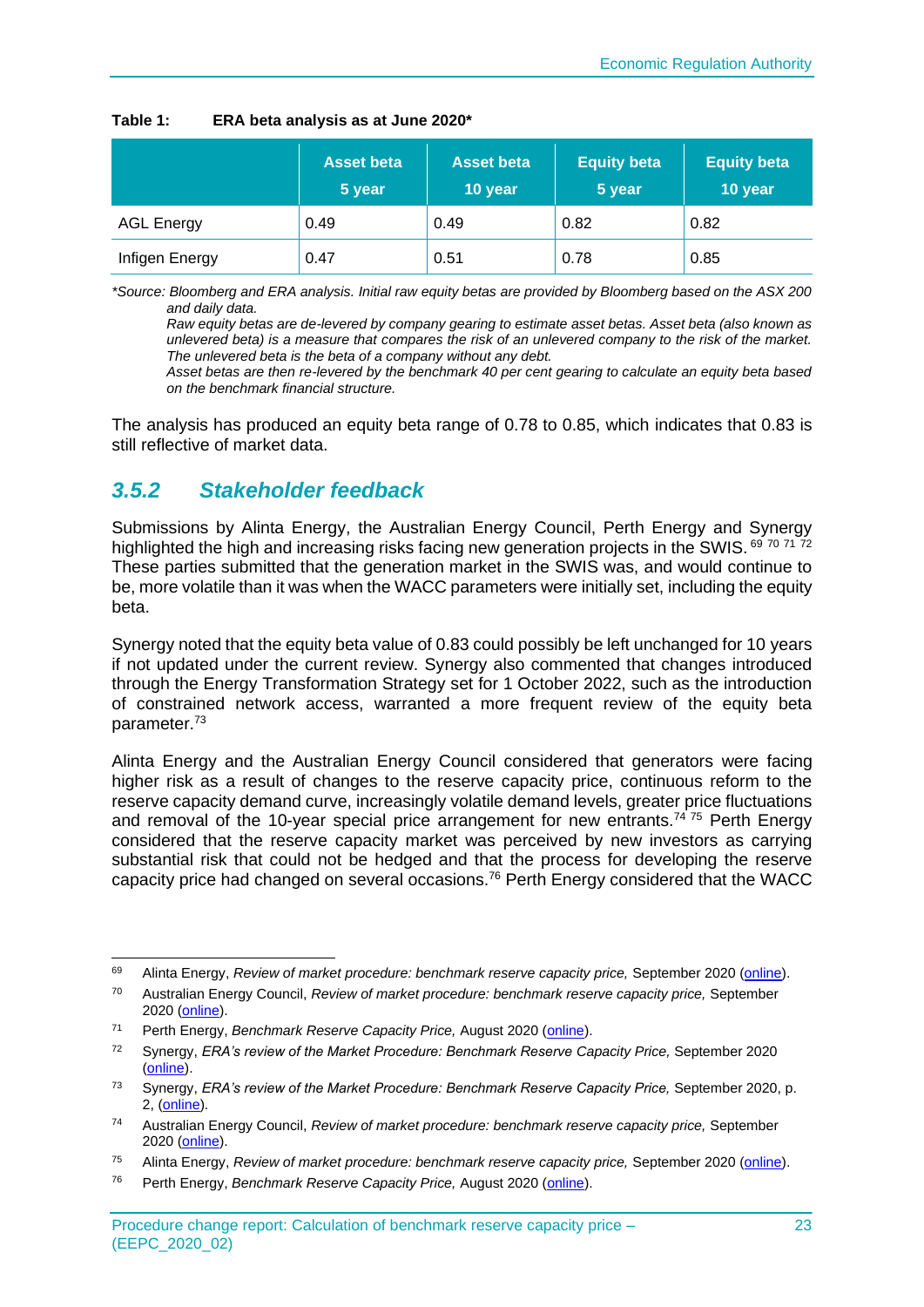needed to incorporate an appropriate margin to recognise this risk if the reserve capacity mechanism was to encourage adequate investment in generation.<sup>77</sup>

## <span id="page-29-0"></span>*3.5.3 The ERA's response to stakeholder feedback*

Several stakeholder comments claimed there is high and increasing risks facing new generation projects in the SWIS.

The variance in asset returns is a measure of the total risk of an asset. Total risk consists of systematic and non-systematic risk. Systematic risk is the proportion of total risk that stems from the economy and markets more broadly and cannot be easily eliminated through diversification. For this reason, only systematic risk is compensated in the return on equity. Non-systematic risk is the risk stemming from particular attributes of the firm, which may be eliminated by an investor through diversification.

The equity beta is a parameter that measures the systematic risk of a security or a portfolio in comparison to the market as a whole. Some industry-specific risks, such as uncertainty, may not be captured by the equity beta.

The ERA has found no evidence that generation betas have increased in energy markets other than the WEM.

Until the current electricity reforms are fully implemented, it is hard to understand the future risk profile of a new generator in the SWIS and therefore its equity beta. Once reforms have been implemented it will be possible to perform comparative risk analysis between a new SWIS generator and the generators in the benchmark sample to understand whether and how the equity beta may have to be adjusted.

Past and current SWIS market reforms may have changed the risk perception of a new entrant generator. There is a level of uncertainty created by the current reforms. However, as details of electricity reforms in the SWIS continue to emerge, the level of uncertainty will reduce. Therefore, the ERA considers that no adjustment to risk is needed.

The ERA has relied on the best available data to determine the equity beta. The current equity beta of 0.83 for the BRCP compares to the ERA's equity beta of 0.7 for electricity and gas networks. The greater level of risk that generators are exposed to is represented by the higher equity beta for the BRCP.

The ERA supports retaining an equity beta of 0.83.

# <span id="page-29-1"></span>**3.6 Return on debt**

### <span id="page-29-2"></span>*3.6.1 Current procedure*

The return on debt is the return that debtholders require from a firm to compensate them for the risk they take in providing debt financing to the company.

The market procedure details how the return on debt is to be calculated. Section 2.9.7(b) specifies the nominal return on debt,  $R_d$ , for the relevant capacity year is:

$$
R_d = R_f + DM
$$

<sup>77</sup> Perth Energy, *Benchmark Reserve Capacity Price,* August 2020 [\(online\)](https://www.erawa.com.au/cproot/21416/2/2020-Aug-26---Perth-Energy-Submission-on-BRCP_Redacted.pdf).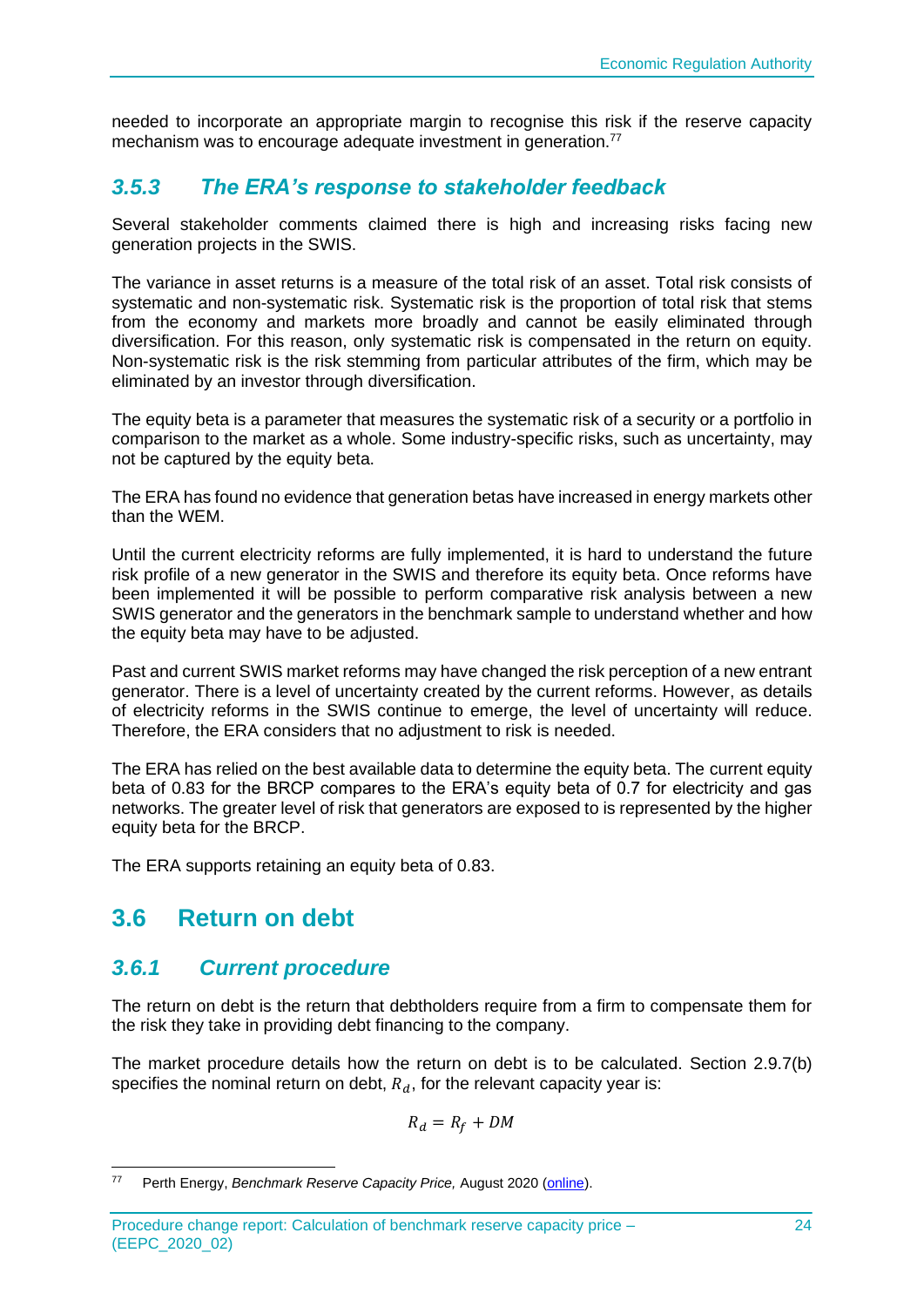where  $R_f$  is the nominal risk free rate for the capacity year and  $DM$  is the debt margin, which is calculated as the sum of the debt risk premium,  $DRP$ , and debt issuance cost,  $d$ .

For energy and rail WACC determinations the ERA estimated the return on debt based on a risk premium over and above the risk free rate, combined with an additional margin for administrative costs: 78, 79

Return on debt = risk free rate + debt risk premium + administrative costs

For the BRCP, the ERA continues to support the current approach to the return on debt in the market procedure.

### <span id="page-30-0"></span>*3.6.2 Stakeholder feedback*

Merredin Energy considered that the return on debt needed to consider both current market rates and historic rates to more accurately reflect the true cost of capital new and existing generators incur. Merredin Energy referred to IPART's cost of debt approach, which took the midpoint of the current cost of debt and the historic cost of debt.

# <span id="page-30-1"></span>*3.6.3 The ERA's response to stakeholder feedback*

IPART sets the cost of debt for existing long-term assets including water and rail infrastructure. In its 2018 review of its WACC calculation, IPART considered that its approach creates the right balance of incentives for efficient investment and for prudent debt management. IPART also acknowledged that the cost of debt applied to new investments should represent the marginal cost of borrowing at the time that the business was considering new capital expenditure.<sup>80</sup>

However, the ERA considers that, consistent with the BRCP procedure, efficient financing costs for a benchmark new generator should reflect the financing costs of a new plant, rather than historic financing for an existing plant. This is consistent with IPART's comments on cost of debt to be applied to new investment. Therefore, it is reasonable to use the ERA's current BRCP approach to estimate the cost of debt using the current risk free rate and current debt risk premium.

For the BRCP, the ERA continues to support the current approach to the return on debt in the market procedure.

# <span id="page-30-2"></span>**3.7 Debt risk premium**

The debt risk premium is the return above the risk free rate that lenders require to compensate them for the risk of providing debt funding to a firm. The debt risk premium compensates holders of debt securities for the possibility of default by the issuer.

The debt risk premium is closely aligned with the risk of the business. When issuing debt in the form of bonds, a credit rating can be assigned that reflects the probability of default of the issuer, and therefore the risk present in the bond.

<sup>78</sup> ERA, *Final Determination 2018 and 2019 Weighted Average Cost of Capital for the Freight and Urban Networks and Pilbara Railways*, August 2019, p. 20.

<sup>79</sup> ERA, *Final Gas Rate of Return Guidelines Explanatory Statement*, December 2018, p. 83.

<sup>80</sup> IPART, Review of our WACC method, Final Report Research, p.26, February 2018.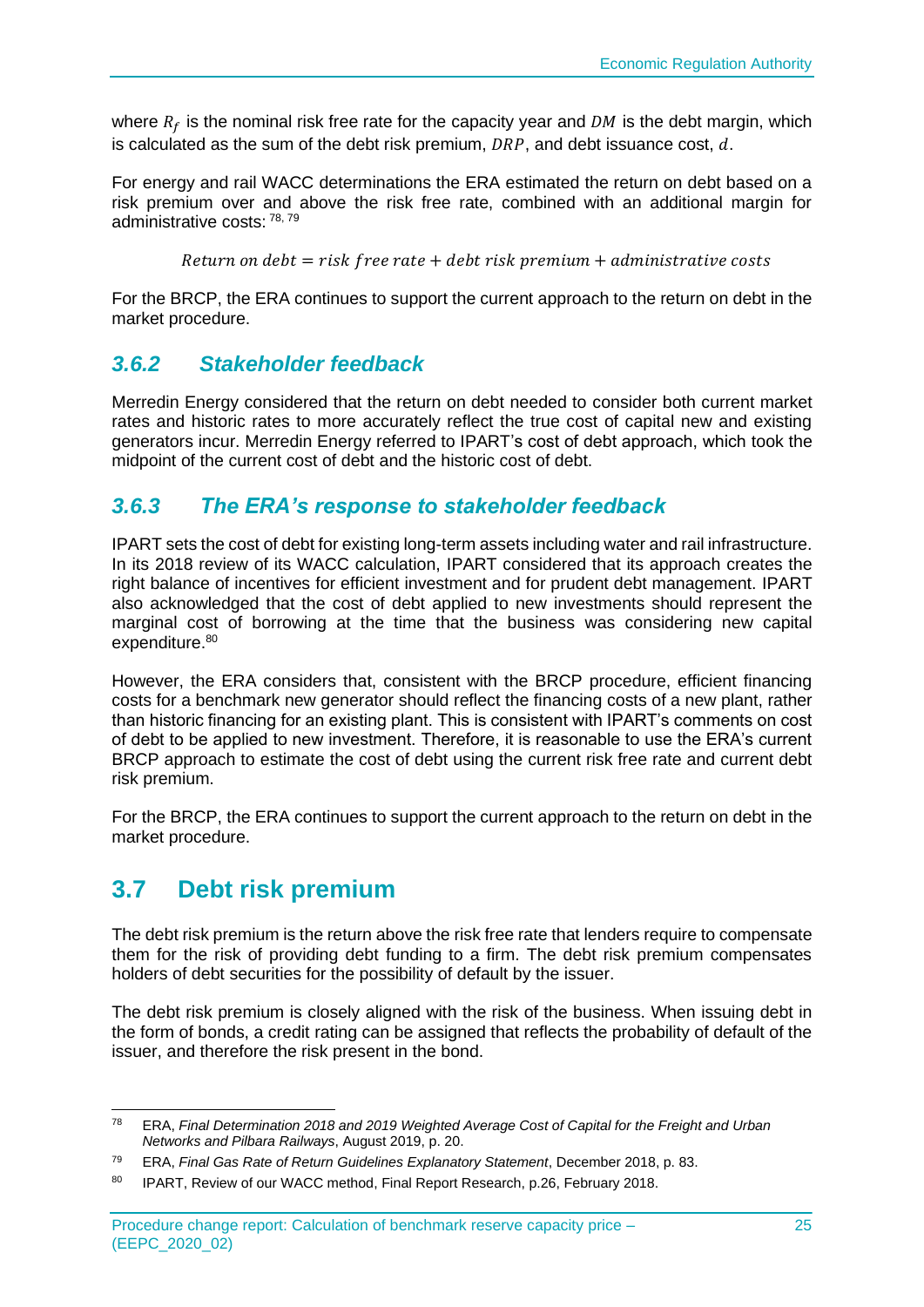The market procedure details how the debt risk premium is to be calculated.

2.9.7(h) The debt risk premium,  $DRP$ , for a Capacity Year is a margin above the risk free rate reflecting the risk in provision of debt finance. This will be estimated by the IMO as the margin between the observed annualised yields of Australian corporate bonds which have a BBB (or equivalent) credit rating from Standard and Poors and the nominal risk free rate. The IMO must determine the methodology to estimate the DRP, which in the opinion of the IMO is consistent with current accepted Australian regulatory practice.

Section 2.9.8 of the market procedure provides for an annual update to the debt risk premium.

AEMO has used the ERA's bond yield approach to estimate the debt risk premium since the 2018 BRCP determination, as it considered the ERA's method to be representative of the current accepted Australian regulatory practice.<sup>81</sup>

For energy and rail the ERA uses the "revised bond yield approach" to determine the debt risk premium at a point in time by taking the following steps: 82, 83

- Determining the benchmark sample identifying a sample of relevant corporate bonds that reflect the credit rating of the benchmark efficient entity.
- Converting the bond yields from the benchmark sample into Australian dollar equivalent yields.
- Calculating an average Australian dollar equivalent bond yield for each bond across the averaging period.
- Estimating yield curves on the bond data by applying various techniques including Gaussian Kernel, Nelson-Siegel and Nelson-Siegel-Svensson techniques.
- Estimating the 10-year cost of debt by averaging the three yield curves of 10-year cost of debt based on the techniques used in the previous step.
- Calculating the debt risk premium by subtracting the 10-year risk free rate (or base rate) from the 10-year cost of debt.

The ERA revises the return on debt each year to incorporate an annual update of the estimate of the debt risk premium. Each year, the ERA calculates the latest value of the debt risk premium over the specified averaging period.

As part of its 2018 review of the gas rate of return guidelines, the ERA refined and developed publicly available tools for its debt risk premium method. This refinement has meant that the debt risk premium process is more robust and easier to implement. The tools and process documents are available on the ERA's website.<sup>84</sup> These set out the operating procedure for updating the debt risk premium estimates.

For energy, the ERA uses the annual estimate of the debt risk premium to calculate a 10-year trailing average for the debt risk premium. As the ERA estimates a new year's debt risk premium, the oldest estimate in the 10-year series is removed. This approach recognises that an efficient financing strategy for existing assets is to refinance 10 per cent of the debt portfolio every year.

<sup>81</sup> AEMO, *Final Report: 2020 Benchmark Reserve Capacity Price for the 2022-23 Capacity Year*, pp.13-14.

<sup>82</sup> ERA, *Final Gas Rate of Return Guidelines Explanatory Statement*, December 2018, Chapter 10.

<sup>83</sup> ERA, *Final Determination 2018 and 2019 Weighted Average Cost of Capital for the Freight and Urban Networks and Pilbara Railways*, August 2019, Chapter 7.3.

<sup>84</sup> ERA, Gas Rate of Return Guidelines [\(online\)](https://www.erawa.com.au/gas/gas-access/guidelines/gas-rate-of-return-guidelines) (accessed March 2020).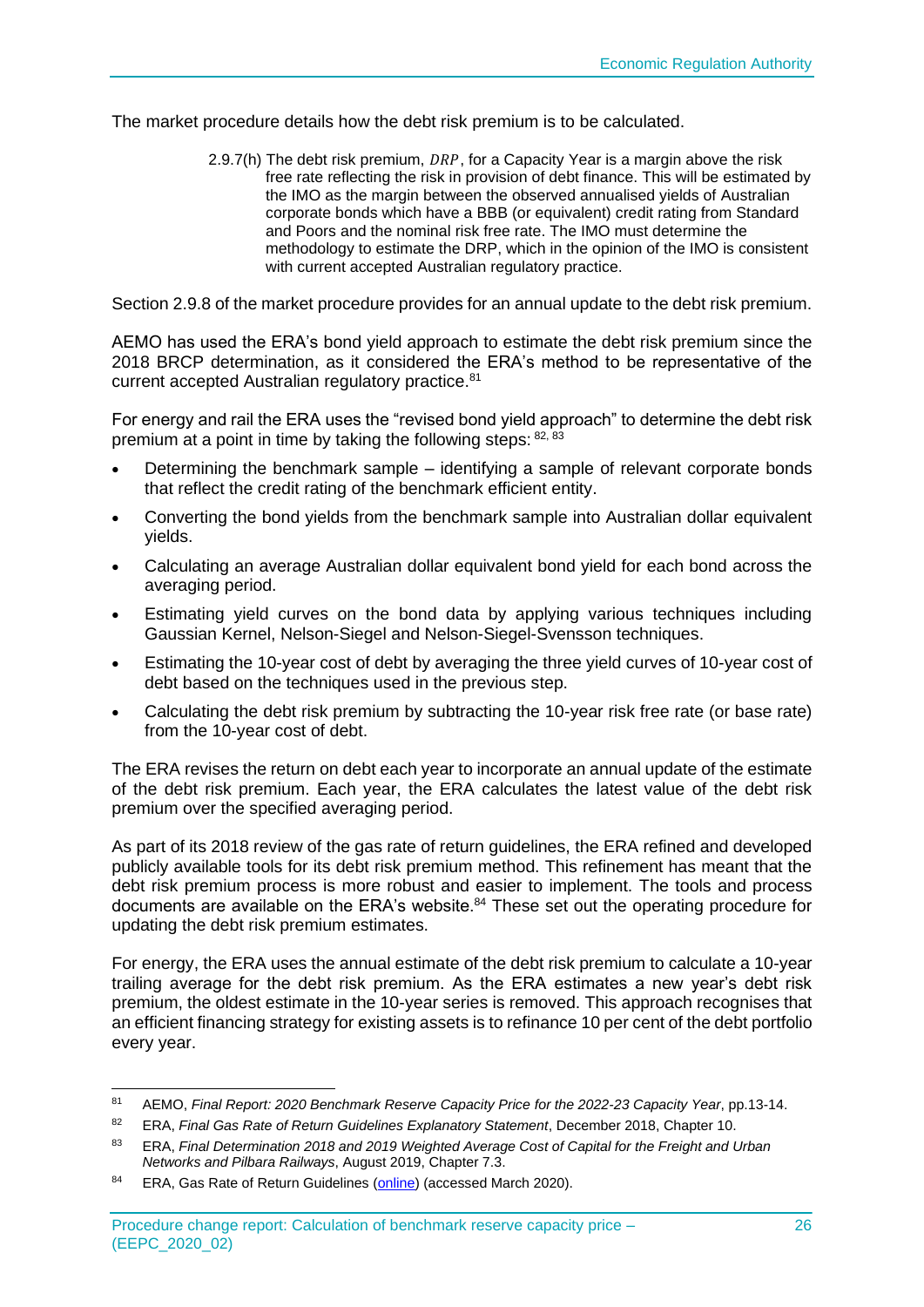For rail, however, the ERA uses the estimate of the on-the-day debt risk premium to reflect the debt premium at a forward-looking point in time. This approach seeks to determine a long-term rate of return for new assets.

Like rail, the BRCP requires the establishment of a long-term WACC, which is updated annually, for application to new assets. Therefore, it is reasonable to use the debt risk premium at a point in time, rather than a 10-year trailing average.

The ERA uses a 10-year bond term. Ten years is the longest feasible term that could be reliability estimated from the observed data. In Australia there is a limited market for corporate bonds for more than 10 years, which makes estimating a long-term yield curve difficult.

The ERA has reviewed available credit ratings for sample business. AGL's credit rating is available and its rating is a stable BBB rating. The ERA continues to use a benchmark sample of BBB corporate bonds as this an investment-grade rating.

To calculate the debt risk premium for the BRCP the ERA supports:

- The use of the ERA revised bond yield approach. Tools, including Excel spreadsheets, are available on the ERA's website.<sup>85</sup>
- The use of a corporate bond that has a 10-year term, which is consistent with the longterm nature of a generator and the intent to establish a long-term WACC.
- The continued use of a benchmark sample of BBB corporate bonds.
- The use of a 10-year Government bond as the risk free rate for calculating the debt risk premium.
- The use of an on-the-day debt risk premium.
- The debt risk premium being updated annually to reflect market conditions.

Stakeholders did not raise any concerns with this recommendation during the consultation period.

# <span id="page-32-0"></span>**3.8 Debt raising costs**

### <span id="page-32-1"></span>*3.8.1 Reason for amendment*

Debt-raising costs are the administrative costs and other charges incurred by businesses when obtaining finance. Debt-raising costs should include only direct costs, which will be compensated in proportion to the average annual debt issuance.

Section 2.9.8 of the current market procedure sets debt issuance costs at 0.125 per cent of the amount of debt. This parameter is to be reviewed every five years.

For the 2020 BRCP calculation, AEMO used an allowance of 0.125 per cent for debt issuance costs.<sup>86</sup>

<sup>85</sup> Ibid.

<sup>86</sup> AEMO, *Final Report: 2020 Benchmark Reserve Capacity Price for the 2022-23 Capacity Year*, December 2019, p. 21.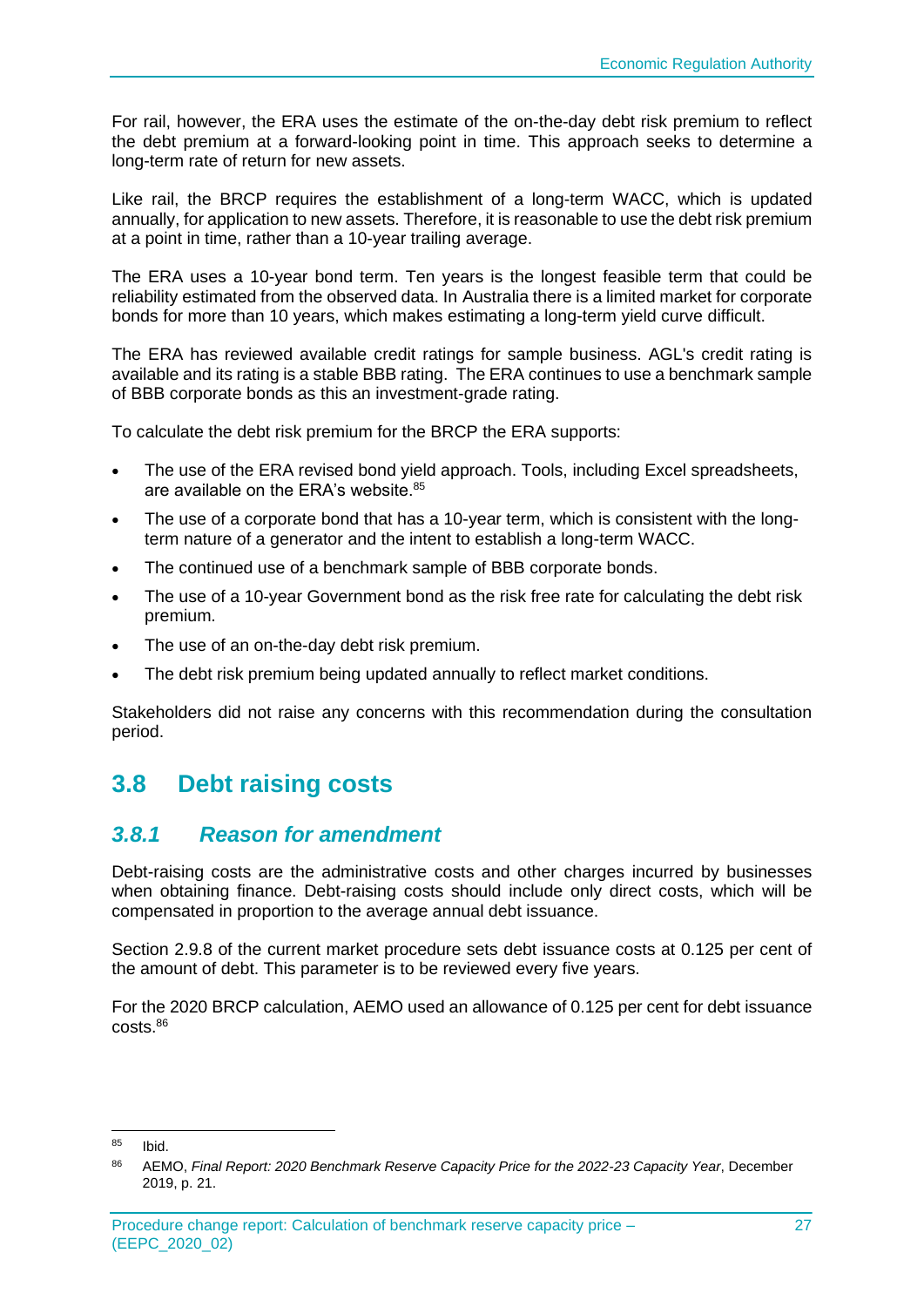The ERA has accepted that it is reasonable to recover the direct costs of debt-raising as recommended by the Allen Consulting Group in its 2004 report to the Australian Competition and Consumer Commission. Australian regulators have generally accepted the recommendations in this report.<sup>87</sup>

For its gas rate of return guidelines and the rail WACC final determination, the ERA adopted an allowance of 0.100 per cent for debt-raising costs. The ERA reviewed the historic use of 0.125 per cent and found that this number included a double counting error. The ERA subsequently revised debt-raising costs down to 0.100 per cent. 88

Consistent with the ERA's rail final determination and past practice for BRCP, the ERA does not consider that an allowance for financial hedging costs is warranted for estimating a WACC for BRCP.

- As asset lives are long, firms have more certainty about the future and can enter into long-term funding arrangements, which reduces the need for an efficient entity to hedge refinancing.
- Unlike some other regulated industries, the BRCP is not subject to periodic regulatory revenue resets of the WACC (for example, five-year revenue determinations for gas pipelines). Therefore, for the BRCP, there is no need to hedge for revenue resets.

The ERA supports:

- Setting debt-raising costs to 0.100 per cent.
- Fixing the debt issuance cost allowance until the next BRCP review.

Stakeholders did not raise any concerns with this recommendation during the consultation period.

#### **Amendment 3: Updated debt issuance cost**

The ERA has updated debt issuance costs to 0.100 per cent in section 2.9.8 of the market procedure.

# <span id="page-33-0"></span>**3.9 Gearing ratio**

The gearing ratio is the proportion of a business's assets assumed to be financed by debt. Gearing is defined as the ratio of the value of debt to total capital (that is, including debt and equity) and used to weight the costs of debt and equity when the regulated WACC is determined. A regulatory gearing estimate contributes to a rate of return that reflects efficient financial costs. The higher level of risk an industry has the lower its general levels of gearing will be.

Section 2.9.8 of the market procedure details gearing (debt to total assets ratio) of 40 per cent, which is to be reviewed every five years.

<sup>87</sup> ERA, *Final Gas Rate of Return Guidelines Explanatory Statement*, December 2018, p. 237.

<sup>88</sup> ERA, *Final Determination 2018 and 2019 Weighted Average Cost of Capital for the Freight and Urban Networks and Pilbara Railways*, August 2019, pp. 32-34.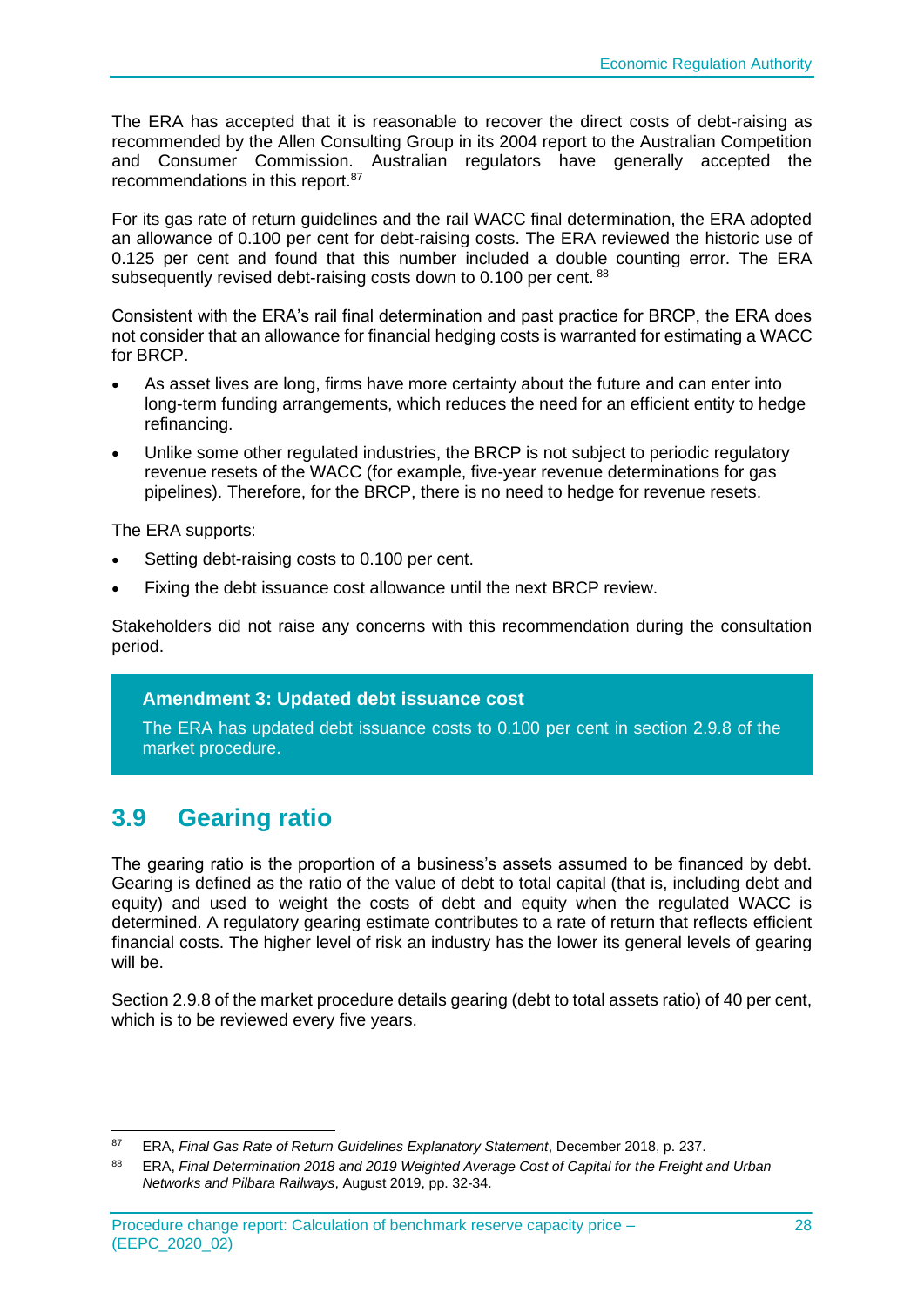For the 2020 BRCP calculation, AEMO adopted a gearing ratio of 40 per cent.<sup>89</sup>

The BRCP uses a gearing ratio of 40 per cent as an efficient benchmark.

The ERA considers that the benchmark provides incentives to service providers to adopt efficient gearing structures and prevents exposing consumers to the variability of individual service providers' gearing levels.

In reviewing gearing the ERA has considered data from the available benchmark sample of Australian listed generators.

There are two listed Australian generators available, AGL Energy and Infigen Energy. A third generator, Energy Developments Ltd, was available in the past and some of its past financial data is still available. The ERA's gearing analysis is presented in [Table 2.](#page-34-0)

<span id="page-34-0"></span>

| Table 2: |  | ERA gearing analysis as at June 2020* |  |  |
|----------|--|---------------------------------------|--|--|
|          |  |                                       |  |  |

|                                      | <b>Gearing</b><br>5 year average | <b>Gearing</b><br>10 year average |
|--------------------------------------|----------------------------------|-----------------------------------|
| <b>AGL Energy</b>                    | 0.23                             | 0.27                              |
| Infigen Energy                       | 0.52                             | 0.68                              |
| Energy Developments Ltd <sup>#</sup> | n/a                              | 0.36                              |
| Average                              | 0.37                             | 0.44                              |

*\* Source: Annual reports and ERA analysis. Gearing is calculated as debt to total capital (that is, including debt and market value of equity).*

*# Data is available for Energy Developments Ltd for 2013 to 2015.*

The analysis has produced a gearing range between 0.23 to 0.68, which indicates that gearing of 40 per cent is not inconsistent with current data. The comparison of the 10-year average and 5-year average appears to indicate that gearing has been reducing slightly over time.

The BRCP uses a gearing ratio of 40 per cent to reflect the financing structure of an efficient generator. This compares to a higher gearing ratio of 55 per cent in the gas rate of return guidelines for regulated gas pipelines. The lower gearing for a generator reflects that these businesses are exposed to more risk than a regulated gas pipeline.

For the BRCP, the ERA continues to support the gearing ratio of 40 per cent in the market procedure.

Stakeholders did not raise any concerns with this recommendation during the consultation period.

<sup>89</sup> AEMO, *Final Report: 2020 Benchmark Reserve Capacity Price for the 2022-23 Capacity Year*, December 2019, p. 21.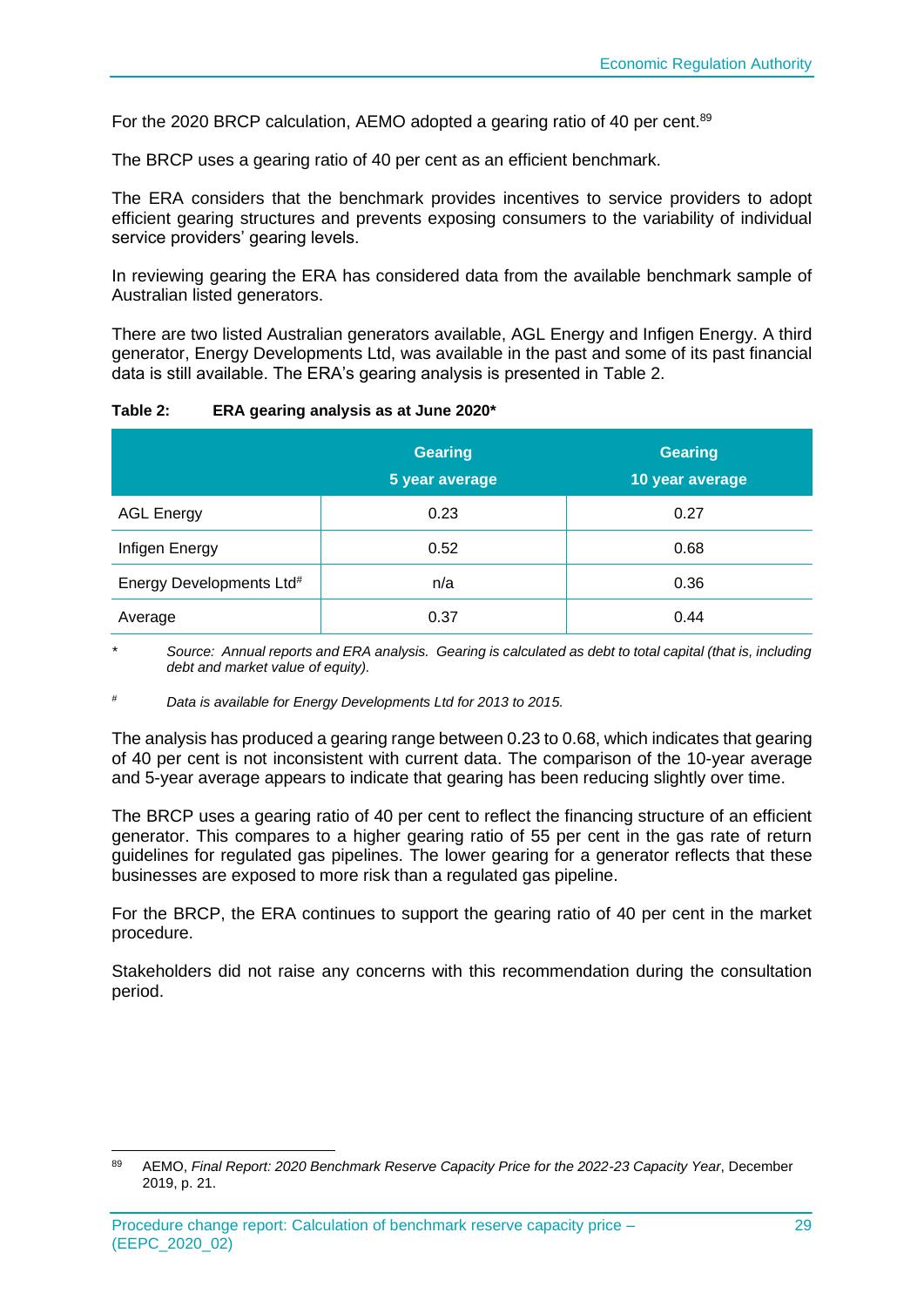# <span id="page-35-0"></span>**3.10 Inflation rate**

# <span id="page-35-1"></span>*3.10.1 Reason for amendment*

Inflation is the rate of change in the general level of prices of goods and services. A nominal rate of return incorporates the real rate of return, compounded with a rate that reflects expectations of inflation.

For the purposes of the calculation of the WACC, the market procedure details how the expected inflation should be determined.

> 2.9.7 (k) i linflation] is the forecast average of inflation for the 10 year period from the date of determination of the WACC. In establishing a forecast of inflation, the IMO must have regard to the forecasts of the Reserve Bank of Australia and, beyond the period of any such forecasts, the mid-point of the Reserve Bank's target range of inflation.

Section 2.9.8 of the market procedure also details that the expected inflation is reviewed annually.

The current market procedure's approach to forecasting inflation uses:

- The Reserve Banks of Australia's annual estimates of inflation over the next two years.
- The mid-point of the Reserve Bank of Australia's 2 per cent to 3 per cent inflation target range (2.5 per cent) for the remaining eight years of the forecast period.

The large weight placed on the mid-point of the inflation target leads to a relatively static forecast of inflation of around 2.3 per cent. Using the market procedure, for the 2020 BRCP AEMO forecast inflation as 2.36 per cent.<sup>90</sup>

The resulting high inflation forecast is not reflective of the current low inflation environment being experienced in Australia.

- The Reserve Bank of Australia expects that inflation will average between 1 and 1.5 per cent over the next few years.<sup>91</sup>
- 10-year bond yields have built in expected inflation around 1.2 per cent.<sup>92</sup>

The inflation forecast from the market procedure is then used to discount the nominal WACC to calculate a real WACC. As the nominal WACC includes lower market expectations of inflation, the current market procedure leads to very low real WACCs that have been identified by stakeholders.

In its 2020 BRCP report AEMO, calculated an expected inflation forecast of 2.36 per cent using the current market procedure.<sup>93</sup> Using an average period consistent with the 2020 BRCP

<sup>90</sup> AEMO, *Final Report: 2020 Benchmark Reserve Capacity Price for the 2022-23 Capacity Year*, December 2019, p. 21.

<sup>91</sup> RBA, *Statement by Philip Lowe, Governor: Monetary Policy Decision*, 4 August 2020 [\(online\)](https://www.rba.gov.au/media-releases/2020/mr-20-18.html?utm_campaign=monetary-policy-decision-2020-aug&utm_content=media-release&utm_medium=email&utm_source=rbanews).

<sup>92</sup> Based on ERA analysis of 10-year government bonds using the Treasury bond implied inflation approach, discussed below. The ERA used the same October 2019 averaging period used for 2020 BRCP calculations.

<sup>93</sup> AEMO, *Final Report: 2020 Benchmark Reserve Capacity Price for the 2022-23 Capacity Year*, December 2019, p. 21.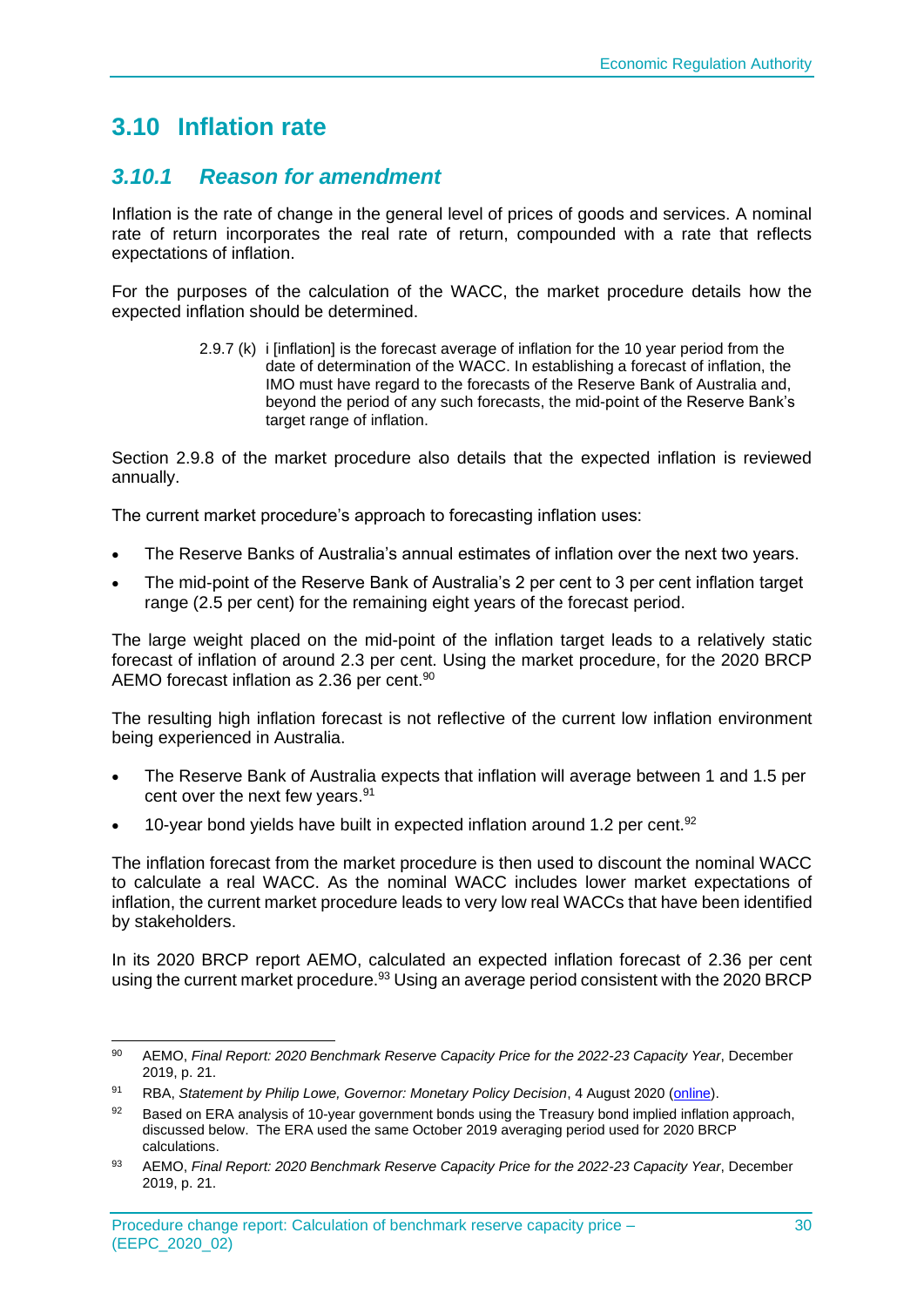report and the Treasury bond implied inflation approach, the ERA calculates an expected inflation of 1.23 per cent.

At present AEMO applies the real WACC in its annuity calculation, which then is used to calculate the BRCP. The use of a real WACC means that the estimate of the inflation forecast plays an important role in determining the BRCP.

- An overestimated inflation forecast will reduce the real WACC and therefore reduce the BRCP.
- An underestimated inflation forecast will increase the real WACC and therefore increase the BRCP.

# <span id="page-36-0"></span>*3.10.2 Stakeholder feedback*

In its submission, Alinta Energy stated that the overestimated inflation rate used in the most recent determination contributed to the underestimated WACC. Alinta supported the ERA's further analysis of options to rectify this issue, including using a nominal WACC or reforming the method to forecast inflation.<sup>94</sup> The Australian Energy Council also noted a review of the inflation component would be especially useful.<sup>95</sup>

# <span id="page-36-1"></span>*3.10.3 The ERA's response to stakeholder feedback*

As detailed earlier, the ERA supports the use of a nominal WACC. The adoption of a nominal WACC will address stakeholders' and AEMO's concern that current negative real risk free rates and low real WACCs do not reflect Australian market conditions. Moving to a nominal WACC approach removes the need to forecast inflation, as the market's expectations are already built into a nominal WACC.

Where the ERA is required to forecast inflation for the purposes of the WACC, the ERA considers it appropriate to use the Treasury bond implied inflation approach. The Treasury bond implied inflation approach is based on the premise that the yield on Commonwealth Government Securities and the yield on Indexed Treasury bonds differ by an inflation component.

The ERA uses the Fisher equation and the observed yields of the following bonds to calculate forecast inflation:

- Commonwealth Government Securities, which reflect a market-based estimate of the nominal risk free rate.
- Indexed Treasury bonds, which reflect a market-based estimate of a real risk free rate.

The Fisher equation can be expressed in the equation below:

$$
\pi = \frac{(1 + R_f)}{(1 + R_{Rf})} - 1
$$

where:

 $\pi$  is the expected inflation rate

<sup>94</sup> Alinta Energy, *Review of market procedure: benchmark reserve capacity price, September 2020* (*online*).

<sup>95</sup> Australian Energy Council, *Review of market procedure: benchmark reserve capacity price,* September 2020 [\(online\)](https://www.erawa.com.au/cproot/21423/2/AEC-feedback-on-the-BRCP.pdf).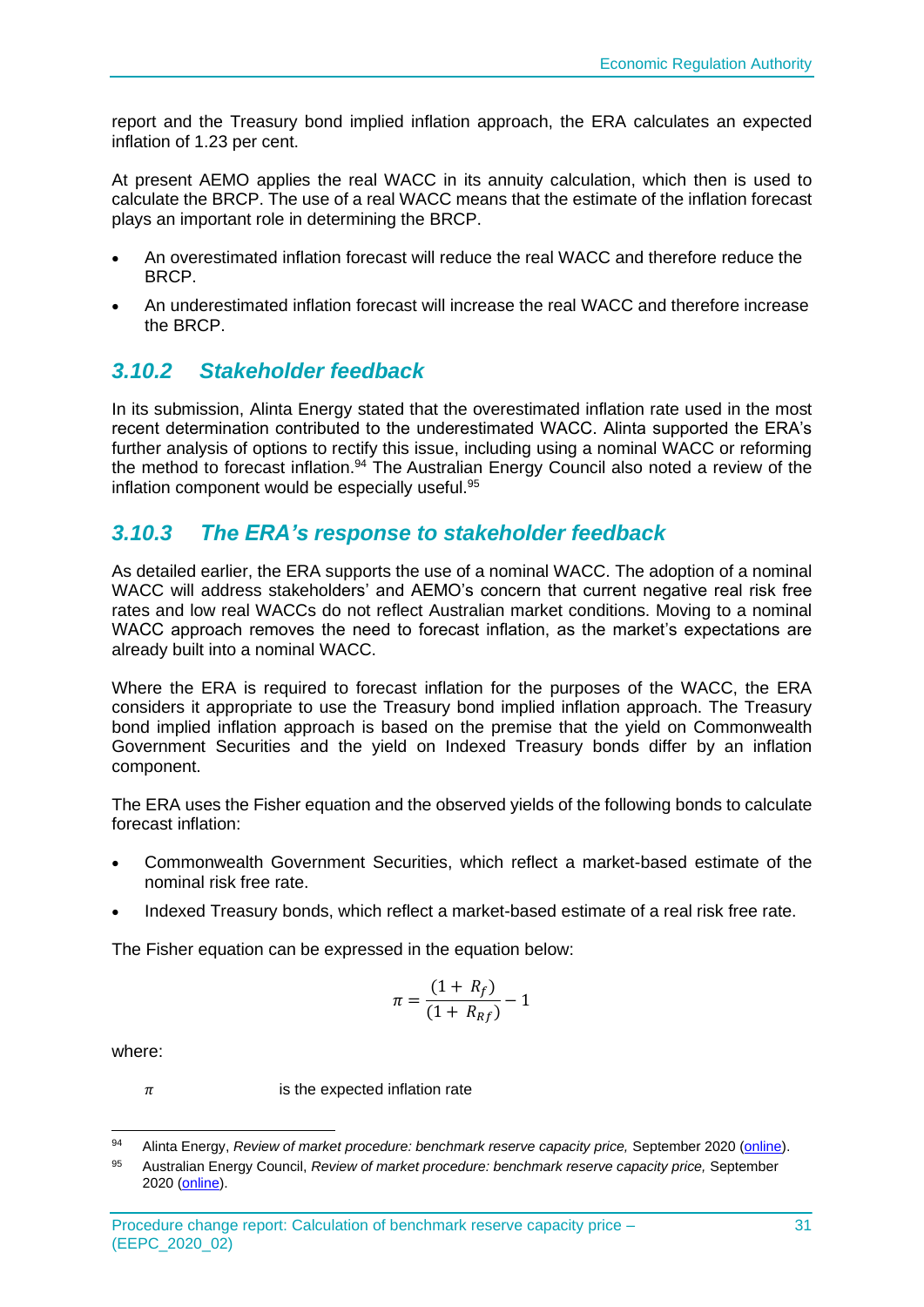- $R_f$  is the 10-year nominal risk free rate of return estimated on Treasury bonds
- $R_{\text{RF}}$  is the 10-year real risk free rate of return estimated on Treasury indexed bonds.

The use of a 10-year term for both bonds is consistent with establishing a long-term WACC.

The ERA supports the Treasury bond implied inflation approach as:

- It uses both nominal and real risk free rates directly observed in the market, which includes information on the market's view of the expected inflation rate. The rationale for using market-based approaches is that market prices reflect the aggregation of diverse market participant expectations.
- It is a dynamic market measure that is updated daily.
- It is not driven by static policy targets.
- It is consistent with market forecasts built into other WACC parameters.

The move to a nominal WACC will remove the need to forecast inflation and therefore remove the effect of over or under estimation of inflation on the BRCP.

#### **Amendment 4: Removal of inflation forecast for WACC purposes**

With the move to a nominal WACC, the ERA has removed the need to forecast inflation for the purposes of the WACC by removing 2.9.7(k).

# <span id="page-37-0"></span>**3.11 Value of imputation credits (gamma)**

### <span id="page-37-1"></span>*3.11.1 Current procedure*

The imputation tax system prevents corporate profits from being taxed twice. Under the Australian imputation tax system, franking credits are distributed to investors at the time that dividends are paid and provide an offset to those investors' taxation liabilities.

The gamma parameter accounts for the reduction in the effective corporate taxation that arises from the distribution of franking credits to investors. Generally, investors who are able to use franking credits will accept a lower required rate of return, before personal tax, on an investment that has franking credits, compared with an investment that has similar risk and no franking credits.

Gamma is commonly estimated through the Monkhouse formula as the product of the distribution rate and the utilisation rate, as follows: 96

#### $Gamma = Distribution rate \times Utilisation rate$

The distribution rate represents the proportion of imputation credits created that is expected to be distributed to investors. The distribution of franking credits differs amongst companies, primarily as a result of differences in shares of profit that are liable for taxation and the

<sup>96</sup> Officer, B., *The cost of capital of a company under an imputation tax syste*m, Accounting and Finance, May 1994.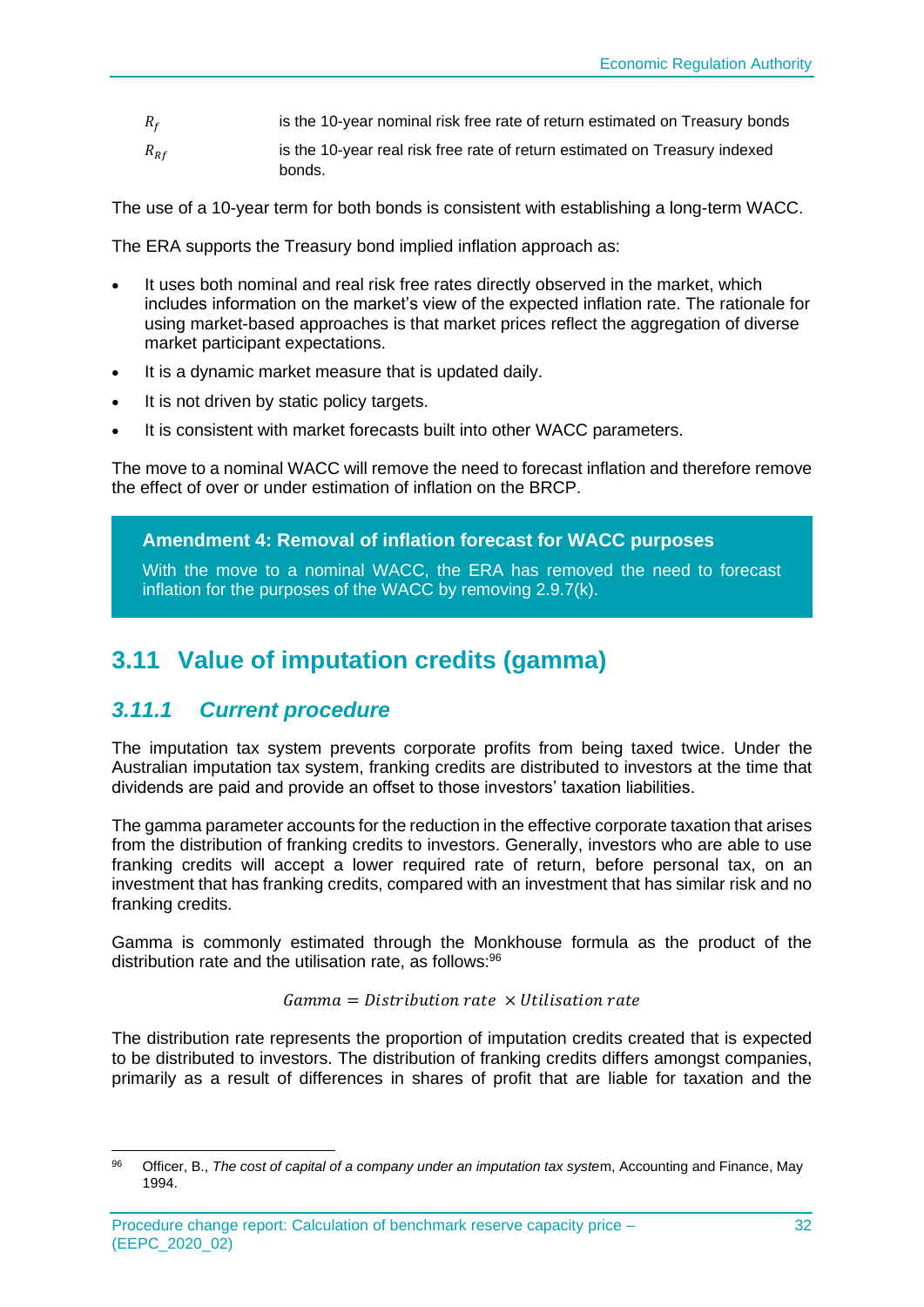proportion of profits paid as dividends. As a consequence of this variability, the value of gamma required for use in the energy WACC is difficult to identify.

The utilisation rate is the weighted average of the utilisation rates of individual investors, with investors able to fully use the credits having a rate of 1 and those unable to use them having a rate of zero.

The market procedure 2.9.8 details a gamma of 0.25 and for it to be reviewed every five years.

For the 2020 BRCP calculation, AEMO adopted a gamma of 0.25.97

In its energy and rail WACC reviews the ERA considered that it was necessary to update the past gamma approach used as:<sup>98 99</sup>

- Contemporary Tribunal and Federal Court judicial reviews supported the use of the utilisation approach.
- Australian Taxation Office (ATO) data should not be applied to all aspects of the imputation system. This was confirmed by the opinions expressed by the ATO.
- New reports and analysis presented new methods and numbers to inform improved calculations of gamma.

## *3.11.1.1 Gamma reviews*

The estimate of gamma has been the subject of some contention in past Australian regulatory decisions, with regulated businesses consistently proposing a gamma value of 0.25, and the ERA and AER setting a value of 0.40.

There has also been contention about the definition of the value of franking credits.

The Australian Competition Tribunal conducted several limited merits reviews on the estimate of gamma under the National Electricity Rules and National Gas Rules, with the following outcomes:

- In February 2016, the Tribunal found in favour of the New South Wales networks Ausgrid, Endeavour Energy and Essential Energy that gamma should be 0.25. In March 2016, the AER applied to the Federal Court for judicial review of the Tribunal decisions to set aside the New South Wales and Australian Capital Territory electricity and gas distribution network revenue determinations. In May 2017, the full Federal Court upheld the AER's appeal in respect of the Tribunal's construction of the rules regarding gamma.<sup>100</sup>
- In June 2016, the Tribunal found in favour of ATCO that gamma should be 0.25. At that time there was no final determination of the full Federal Court appeal of the AER decision.
- In October 2016, the Tribunal found in favour of the AER against SA Power Networks, that gamma should be 0.4. SA Power Networks appealed the Tribunal decision to the

<sup>97</sup> AEMO, *Final Report: 2020 Benchmark Reserve Capacity Price for the 2022-23 Capacity Year*, December 2019, p. 21.

<sup>98</sup> ERA, *Final Gas Rate of Return Guidelines Explanatory Statement*, December 2018, Chapter 16.

<sup>99</sup> ERA, *Final Determination 2018 and 2019 Weighted Average Cost of Capital for the Freight and Urban Networks and Pilbara Railways*, August 2019, Chapter 9.

<sup>100</sup> Federal Court of Australia, Australian Energy Regulator v Australian Competition Tribunal (No 2) [2017] FCAFC 79, May 2017.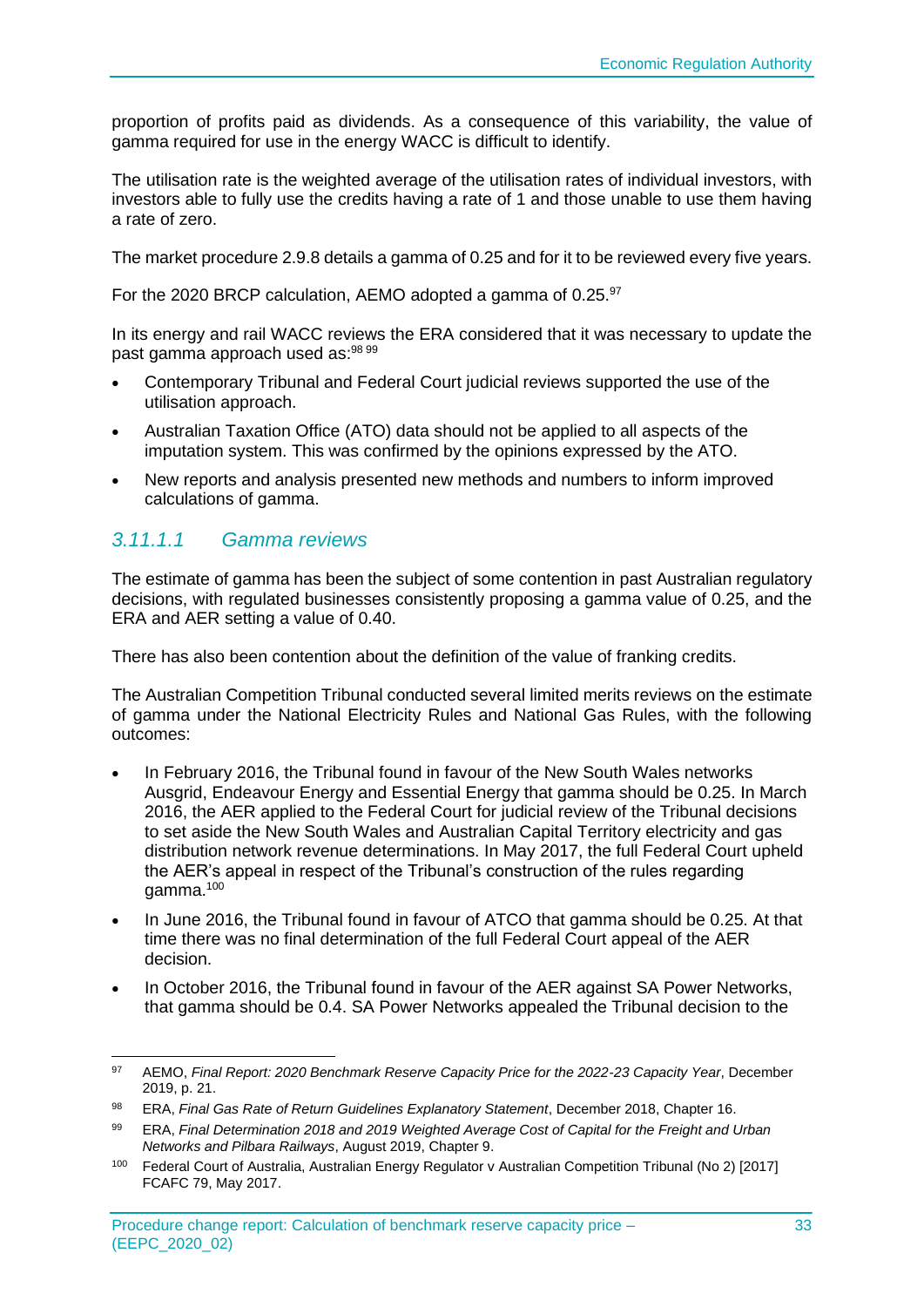Federal Court. In January 2018, the full Federal Court affirmed the AER's decision on gamma for a value of 0.4.<sup>101</sup>

• DBNGP appealed the ERA's gamma decision for its access arrangement decision. In July 2018, the Tribunal dismissed the application for merits review.

Contemporary Tribunal and Federal Court judicial reviews all upheld the reasoning in the regulators' decisions and found no error with the value of 0.4 and how it was derived. This included clarification of the definition of value and gamma and the reasonableness of the use of the utilisation approach.

The ERA considered that these regulatory decisions and legal reviews were relevant to its considerations on the method of how to estimate gamma for energy and rail. These reviews confirmed the ERA's utilisation approach as appropriate.

### *3.11.1.2 Taxation statistics*

The consideration of taxation statistics has been part of past regulatory determinations of gamma.

As part of the AER's 2018 review of its rate of return guidelines, it sought clarification from the ATO on the use of tax statistics to estimate gamma.

The ATO provided information that taxation statistics data should not be applied to all aspects of the imputation system.<sup>102</sup>

Given the credibility of the ATO data and the opinion expressed by the ATO, the ERA considered that ATO data should not be used to determine gamma.

#### *3.11.1.3 New gamma reports*

To assist with the consideration of gamma, Dr Lally provided advice to the AER and ERA over the course of 2018.<sup>103</sup> <sup>104</sup> <sup>105</sup>

Dr Lally's reports:

- Confirmed ATO data should not be used to estimate gamma.
- Confirmed that the distribution rate should be estimated from financial statement data. This distribution rate should be estimated with a large set of firms and firms should be selected based on market cap.
- Undertook distribution rate analysis from the largest 50 ASX companies. The estimate of 89 per cent provided a lower bound for the distribution rate. The best estimate for the

<sup>102</sup> ATO, 'Re: Franking account balance – tax of time series data from Taxation Statistics', [note] 9 May 2018, [\(online\)](https://www.aer.gov.au/system/files/ATO%20Note%20to%20AER%20regarding%20imputation%20-%209%20May%202018.pdf).

See also: AER, 5 July 2018, 'AER minute of 21 June 2018 ATO meeting with ATO staff and comments on ENA summary', [\(online\)](https://www.aer.gov.au/system/files/AER%20-%20Minute%20of%2021%20June%202018%20meeting%20with%20ATO%20and%20comments%20on%20ENA%20summary%20-%205%20July%202018_1.DOCX).

See also: ATO, 'Re: Franking account balance – tax of time series data from Taxation Statistics', [note] 14 September 2018, [\(online\)](https://www.aer.gov.au/system/files/ATO%20Note%20-%20Clarification%20of%20points%20in%20previous%20ATO%20note%20dated%209%20May%202018%20titled%20%E2%80%98ATO%20note%20to%20the%20AER%20regarding%20imputation%27%20-%2014%20September%202018.pdf).

<sup>101</sup> Federal Court of Australia, SA Power Networks v Australian Competition Tribunal (No 2) [2018] FCAFC 3, Jan 2018.

<sup>103</sup> Lally, M., *Review of gamma submission and the ERAWA's views on gamma,* 25 July 2018.

<sup>104</sup> Lally, M., *Estimating the Distribution Rate for Imputation Credits for the Top 50 ASX Companies*, October 2018.

<sup>105</sup> Lally, M., *The Estimation of Gamma: Review of Recent Evidence*, December 2018.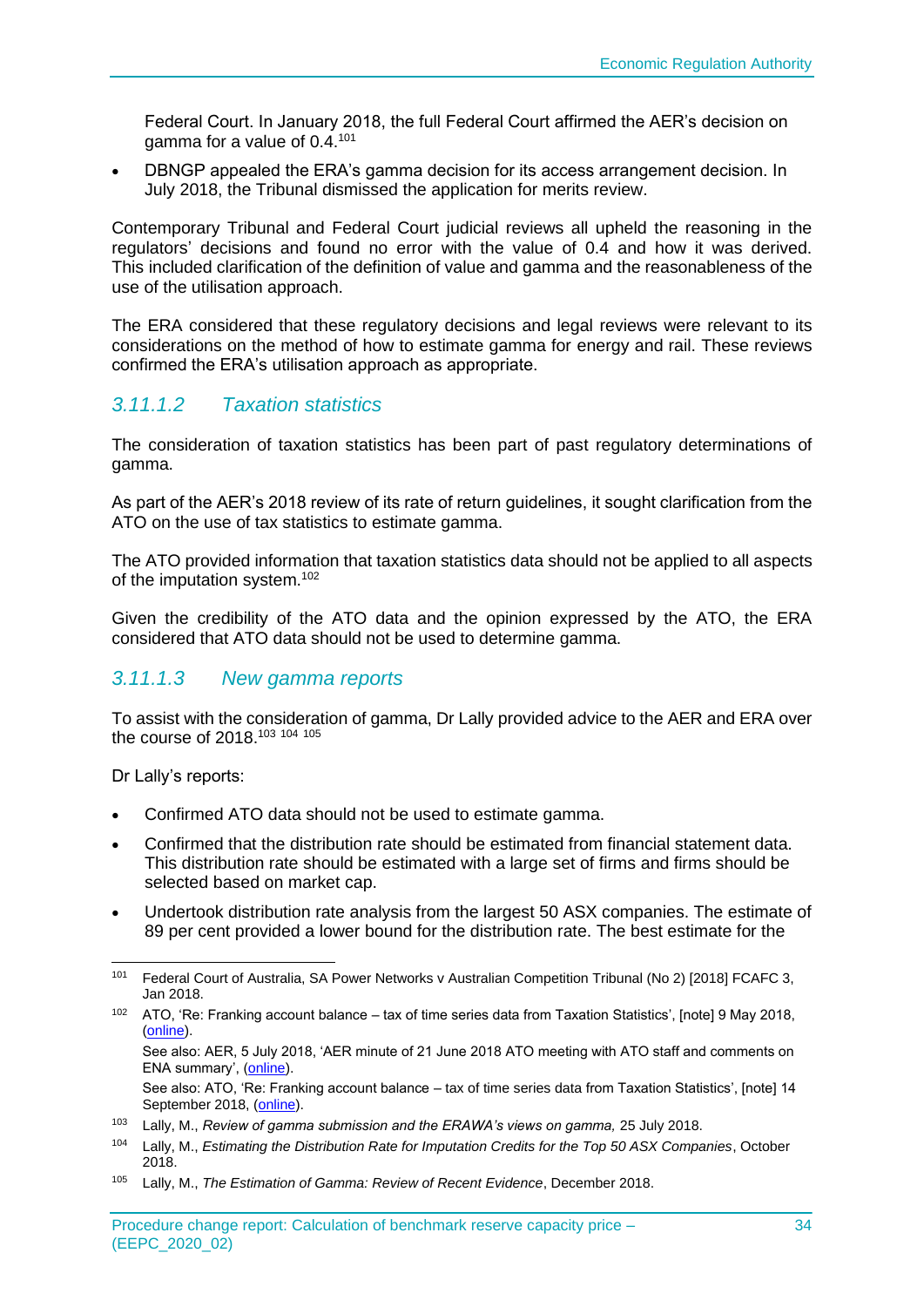distribution rate for an Australian firm with minimal foreign operations was 0.95 rounded to the nearest 0.05.

• Stated that the utilisation rate should be defined as the weighted average over the utilisation rates of all investors in the Australian market. If account was taken of foreign investors, the best estimates came from the ABS data on the proportion of Australian equities owned by local investors. The best estimate for the utilisation rate was 0.65 rounded to the nearest 0.05.

### *3.11.1.4 Recommended gamma*

The ERA estimates gamma as the product of the distribution rate and the utilisation rate to provide a gamma of  $0.5$ .  $106 107$ 

- The distribution rate represents the proportion of imputation credits generated by a benchmark efficient entity that is expected to be distributed to investors. The ERA considers that the distribution rate is a firm-specific rather than a market-wide parameter. The ERA uses a distribution rate of 0.9 informed by the distribution rate from financial reports of the 50 largest Australian Securities Exchange-listed firms.
- The utilisation rate is the weighted average over the utilisation rates of individual investors, with investors able to fully use the credit having a rate of 1 and those unable to use them having a rate of zero. The ERA uses a utilisation rate of 0.6 based on the equity ownership approach to determine the percentage of domestic investors in the Australian equity market.

# <span id="page-40-0"></span>*3.11.2 Stakeholder feedback*

Synergy did not consider the use of top 50 Australian Securities Exchange-listed companies reflective of the characteristics of the energy industry and suggested that the existing gamma of 0.25 be retained.<sup>108</sup>

# <span id="page-40-1"></span>*3.11.3 The ERA's response to stakeholder feedback*

The need for changing gamma from 0.25 and the ERA's reasoning that supported a gamma of 0.5 is detailed in the information provided above.

The ERA considers that the 50 largest Australian Securities Exchange-listed firms with minimal foreign operations as the best proxy for the distribution rate for the benchmark efficient entity in energy industry. Data from financial statements was of high quality given it was audited and subject to scrutiny in financial markets.

The ERA supports:

- Updating gamma to 0.5.
- Fixing the value of gamma until the next BRCP review.

<sup>106</sup> ERA, *Final Gas Rate of Return Guidelines Explanatory Statement*, December 2018, Chapter 16.

<sup>107</sup> ERA, *Final Determination 2018 and 2019 Weighted Average Cost of Capital for the Freight and Urban Networks and Pilbara Railways*, August 2019, Chapter 9.

<sup>108</sup> Synergy, *ERA's review of the Market Procedure: Benchmark Reserve Capacity Price,* September 2020, p. 2, [\(online\)](https://www.erawa.com.au/cproot/21424/2/Synergy-feedback-on-the-BRCP.pdf).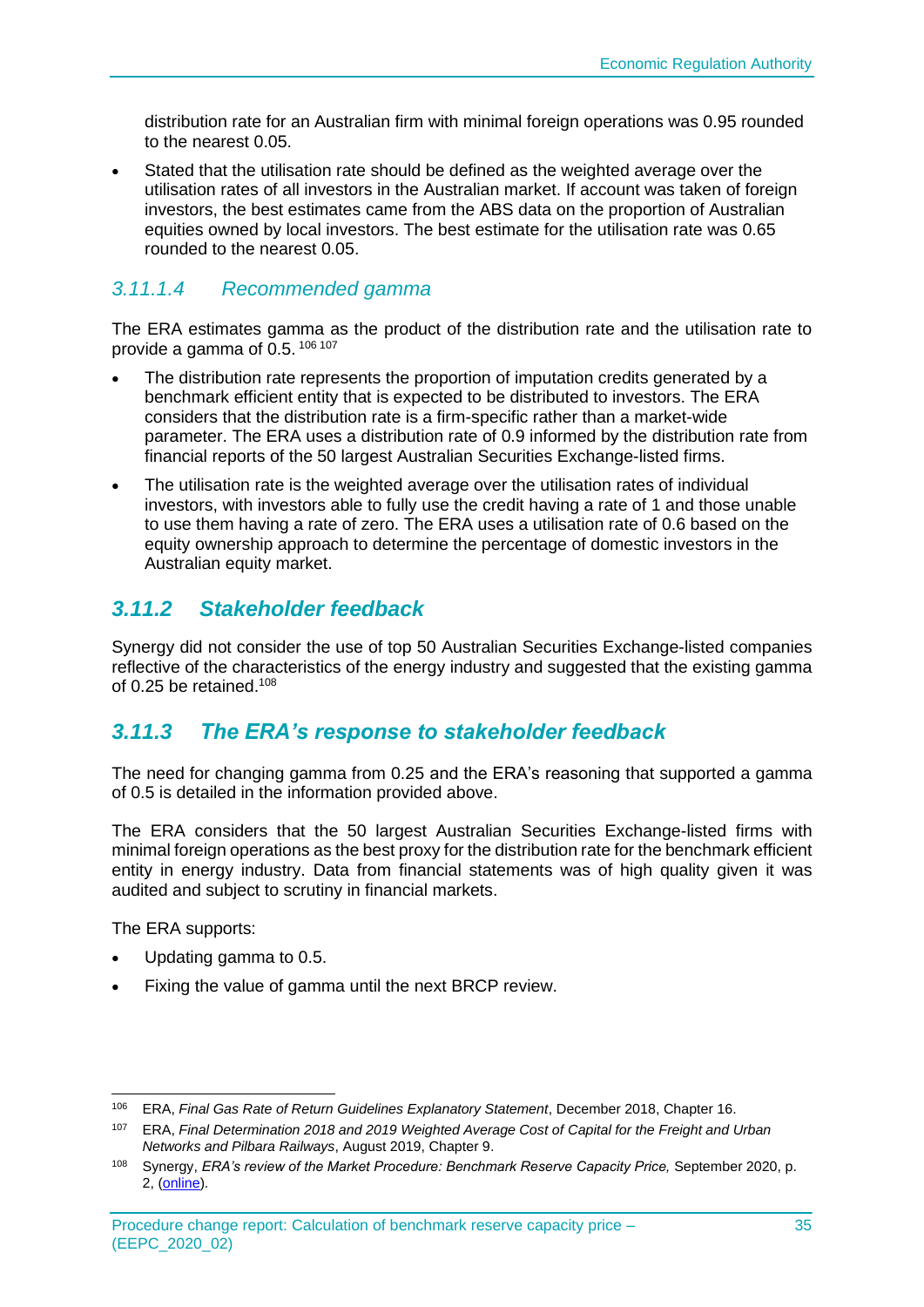**Amendment 5: Updated franking credit value**

The ERA has updated the franking credit value to 0.50 per cent in section 2.9.8.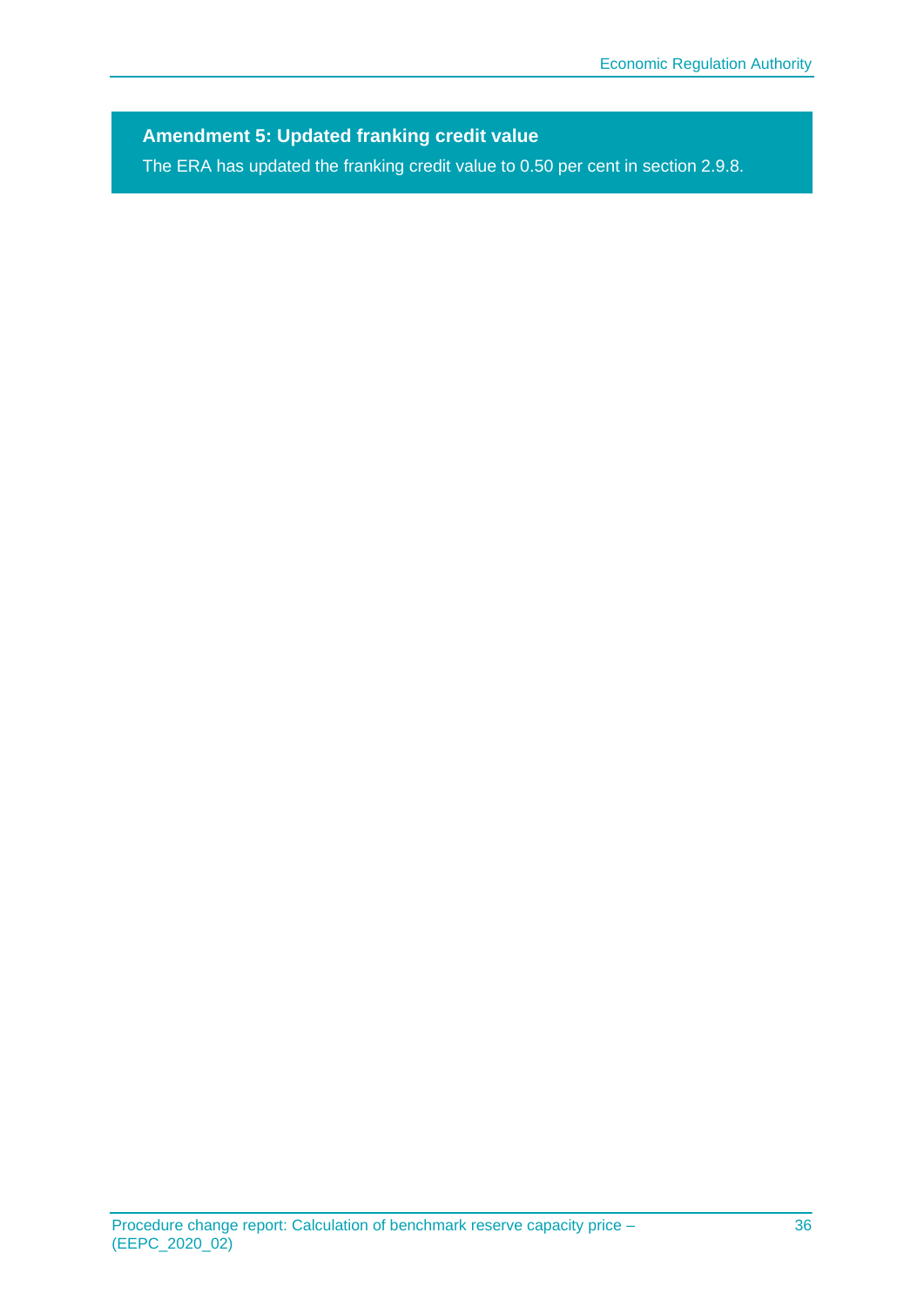# <span id="page-42-0"></span>**4. Illustrative rate of return for the BRCP**

This section illustrates the effect that the ERA's proposed changes to the BRCP WACC will have relative to AEMO's recent 2020 calculation for the 2022-23 capacity year.

|                                       | Final Report for 2020 <sup>109</sup> | Proposed market procedure change |
|---------------------------------------|--------------------------------------|----------------------------------|
| Nominal risk free rate (%)            | 0.98                                 | 0.98                             |
| Expected inflation (%)                | 2.36                                 | n/a                              |
| Market risk premium (%)               | 6.0                                  | 5.9                              |
| Equity beta                           | 0.83                                 | 0.83                             |
| Debt risk premium (%)                 | 2.23                                 | 2.23                             |
| Debt issuance costs (%)               | 0.125                                | 0.100                            |
| Corporate tax rate (%)                | 30                                   | 30                               |
| Franking credit value                 | 0.25                                 | 0.50                             |
| Debt to total assets ratio (%)        | 40                                   | 40                               |
| Pre-tax nominal WACC<br>(% per annum) | 5.95                                 | 5.47                             |
| Pre-tax real WACC<br>(% per annum)    | 3.51                                 | n/a                              |

<span id="page-42-1"></span>**Table 3: Illustrative rate of return for BRCP**

[Table 3](#page-42-1) details the WACC calculation for the same period based on the current and proposed WACC process.

- The current procedure applies a 3.51 per cent rate of return to the annuity calculation.
- The proposed method would apply a 5.47 per cent rate of return to the annuity calculation.

Alinta and the Australian Energy Council in their submissions to the BRCP market procedure change raised concern that the most recent BRCP WACC of 3.51 per cent significantly understates the risks faced by generation investors in the SWIS. They noted that the rate provided returns lower than rates provided to regulatory networks.<sup>110 111</sup> Perth Energy also agreed that the most recently developed WACC did not appear to be appropriate.<sup>112</sup> Synergy stated that the current WACC did not sufficiently compensate investors to trigger new investment.<sup>113</sup>

<sup>109</sup> AEMO, *Final Report: 2020 Benchmark Reserve Capacity Price for the 2022-23 Capacity Year*, December 2019, pp. 14, 21.

<sup>110</sup> Alinta Energy, *Review of market procedure: benchmark reserve capacity price,* September 2020 [\(online\)](https://www.erawa.com.au/cproot/21425/2/Alinta-Energy-submission---ERA-BRCP-Market-Procedure-Review_Redacted.pdf).

<sup>111</sup> Australian Energy Council, *Review of market procedure: benchmark reserve capacity price,* September 2020 [\(online\)](https://www.erawa.com.au/cproot/21423/2/AEC-feedback-on-the-BRCP.pdf).

<sup>112</sup> Perth Energy, *Benchmark Reserve Capacity Price,* August 2020 [\(online\)](https://www.erawa.com.au/cproot/21416/2/2020-Aug-26---Perth-Energy-Submission-on-BRCP_Redacted.pdf).

<sup>113</sup> Synergy, *ERA's review of the Market Procedure: Benchmark Reserve Capacity Price,* September 2020, p. 2, [\(online\)](https://www.erawa.com.au/cproot/21424/2/Synergy-feedback-on-the-BRCP.pdf).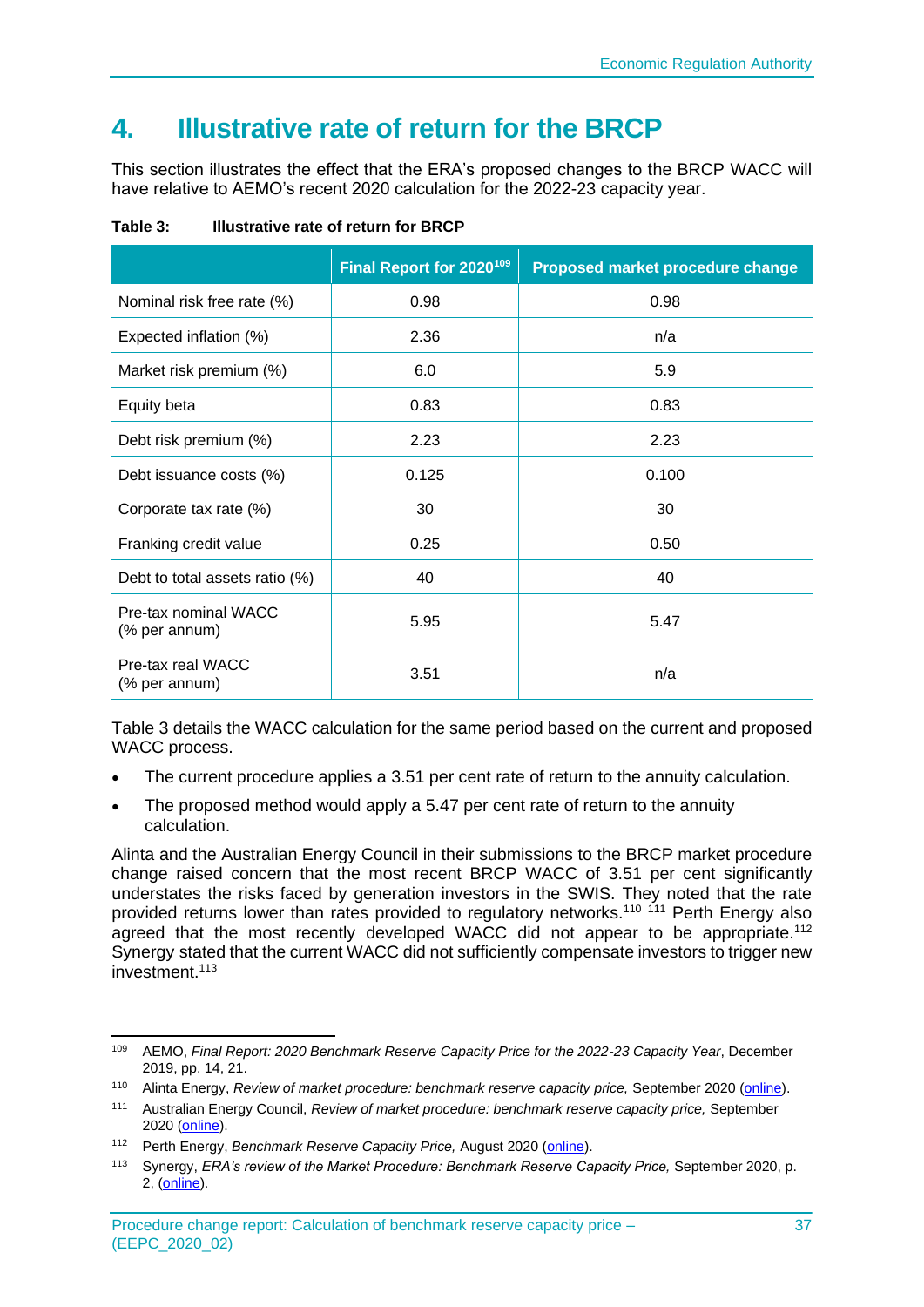The ERA considers that the proposed market procedure and a rate of 5.47 per cent is a better estimate of the cost of capital for a generation investment.

The BRCP market procedure will continue to review market parameters of the WACC annually. As a result, the annual update of the WACC will account for changing market conditions and provide the best estimate of efficient financing costs at the point of the BRCP calculation.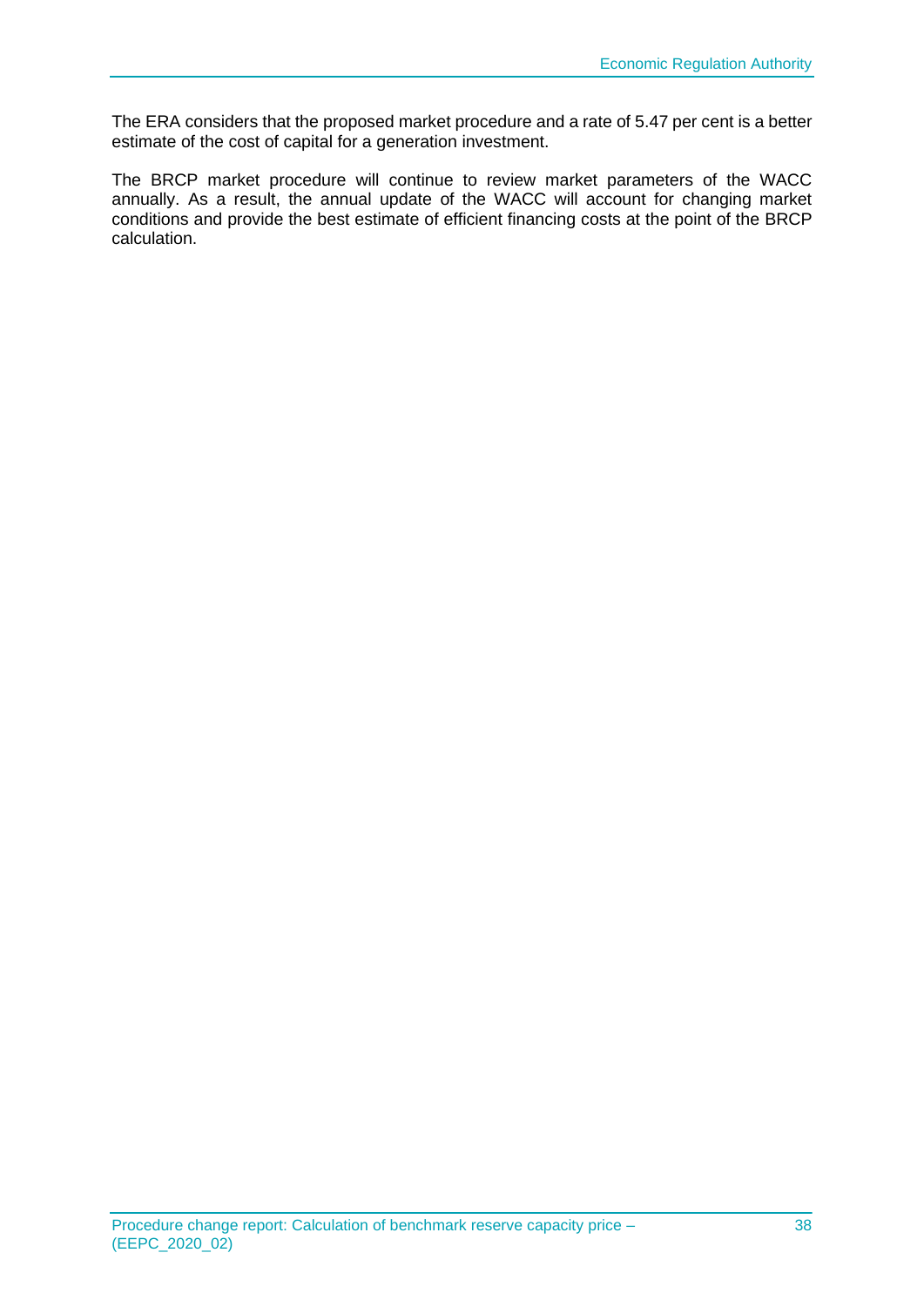# <span id="page-44-0"></span>**Appendix 1 Summary of submissions**

The Market Advisory Committee (MAC) convened a working group to provide the ERA with feedback on the proposed amendments to the market procedure. The ERA received four submissions from members of the BRCP Working Group – Synergy, Alinta Energy, Perth Energy and the Australian Energy Council.

The ERA published the procedure change proposal on 15 September 2020 and invited any person to provide feedback on the proposed amendments by 14 October 2020. The ERA received one submission from Merredin Energy.

| <b>Organisation</b>                 | <b>Summary</b>                                                                                                                                                                                                                                                                                                                                                                                                                                                                                  |
|-------------------------------------|-------------------------------------------------------------------------------------------------------------------------------------------------------------------------------------------------------------------------------------------------------------------------------------------------------------------------------------------------------------------------------------------------------------------------------------------------------------------------------------------------|
| Synergy                             | Synergy supported the ERA's decision to limit the scope of the review of the<br>BRCP to the WACC components, so the amended market procedure is<br>published in time for the 2021 Reserve Capacity Cycle. Synergy welcomed the<br>review of the WACC components as it considered the current WACC does not<br>adequately reflect the risks unique to the WEM.                                                                                                                                   |
|                                     | Synergy recommended that the ERA:                                                                                                                                                                                                                                                                                                                                                                                                                                                               |
|                                     | Consider the unprecedented impacts to the energy industry and overall<br>economy produced from COVID-19 in its assessment of the WACC input<br>parameters.                                                                                                                                                                                                                                                                                                                                      |
|                                     | Introduce a trigger event in the Market Procedure to expedite the re-opening<br>$\bullet$<br>of the WACC should market conditions change significantly such that the<br>WACC no longer remains appropriate.                                                                                                                                                                                                                                                                                     |
|                                     | Synergy did not support a decrease of the market risk premium to 5.9 per cent as<br>it considered that a reduced market risk premium would not be reflective of the<br>general market uncertainty observed in the SWIS.                                                                                                                                                                                                                                                                         |
|                                     | Synergy considered that the equity beta value of 0.83 could be left unchanged for<br>10 years if not updated under the current review and questioned whether it<br>adequately reflects the risks associated with investing in the WEM.                                                                                                                                                                                                                                                          |
|                                     | Synergy recommended that the existing gamma of 0.25 be retained as it did not<br>consider the use of top 50-ASX listed companies reflective of the characteristics<br>of the energy industry.                                                                                                                                                                                                                                                                                                   |
| Australian<br><b>Energy Council</b> | The Australian Energy Council (AEC) supported the ERA's decision to limit the<br>scope of the review of the BRCP to the WACC components. The AEC also<br>reiterated Synergy's views that the current WACC does not adequately reflect<br>the risks encountered by private investors building generation assets in the<br>WEM and therefore may not fully meet the objectives of the reserve capacity<br>mechanism.<br>The AEC recommended a review of the equity beta and inflation components. |
| Perth Energy                        | Perth Energy also supported the ERA's decision to limit the scope of the review<br>of the BRCP to the WACC components.                                                                                                                                                                                                                                                                                                                                                                          |
|                                     | Perth Energy also reiterated views expressed by Synergy and the AEC that the<br>WACC needs to incorporate an appropriate risk margin to encourage adequate<br>investment in electricity generation assets. The market currently has excess<br>capacity but the reserve capacity mechanism may be required to encourage new<br>investment to ensure system reliability as older plants retire.                                                                                                   |

# <span id="page-44-1"></span>*Submissions received from the BRCP Working Group*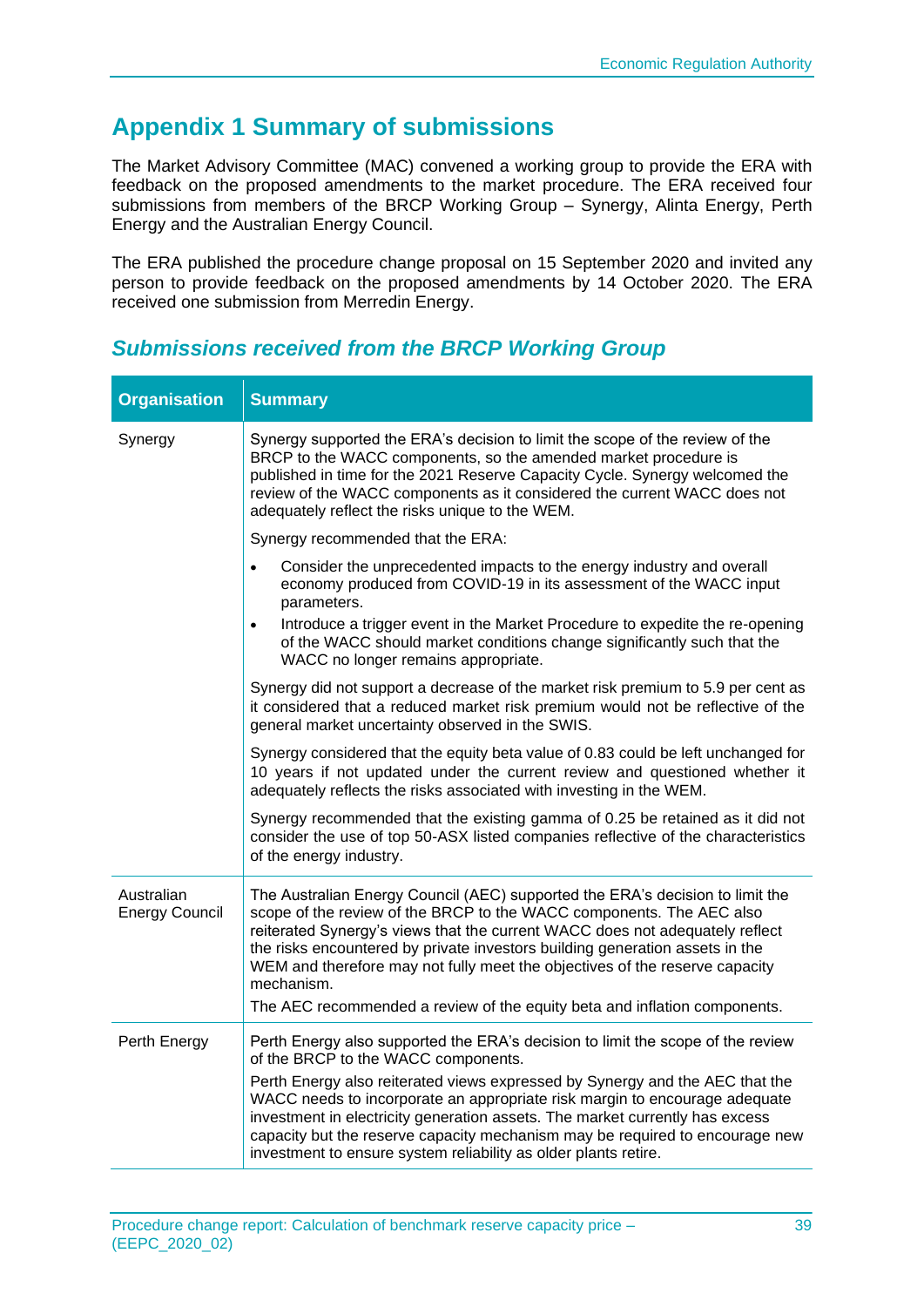| <b>Organisation</b> | <b>Summary</b>                                                                                                                                                                                                                                                                                                                                                                                                                                    |
|---------------------|---------------------------------------------------------------------------------------------------------------------------------------------------------------------------------------------------------------------------------------------------------------------------------------------------------------------------------------------------------------------------------------------------------------------------------------------------|
| Alinta Energy       | Alinta Energy also supported the ERA's decision to limit the scope of the review<br>to the WACC parameters as it is strongly concerned that the current WACC<br>significantly understates the risks faced by generation investors in the SWIS.<br>Alinta Energy considered that the inflation rate used in the most recent WACC<br>calculation was overstated and welcomed using a nominal WACC or reforming<br>the method to forecast inflation. |

# <span id="page-45-0"></span>*Submissions received during the public consultation period*

| <b>Organisation</b> | <b>Summary</b>                                                                                                                                                                                                                                         |
|---------------------|--------------------------------------------------------------------------------------------------------------------------------------------------------------------------------------------------------------------------------------------------------|
| Merredin Energy     | Merredin Energy endorsed the proposed amendment to the market procedure to<br>state that a nominal WACC should be used to calculate the annualised capital<br>cost of peaking plant for use in the calculation of the BRCP.                            |
|                     | Merredin Energy did not endorse the ERA's recommendation to reduce the<br>market risk premium to 5.90 per cent from 6.0 per cent and suggested that it<br>should be increased to 7.3 per cent instead.                                                 |
|                     | Merredin Energy recommended further amendments to the market procedure to<br>consider both the current and historic estimates in cost of debt and market risk<br>premium to more accurately reflect the true cost of capital generators would<br>have. |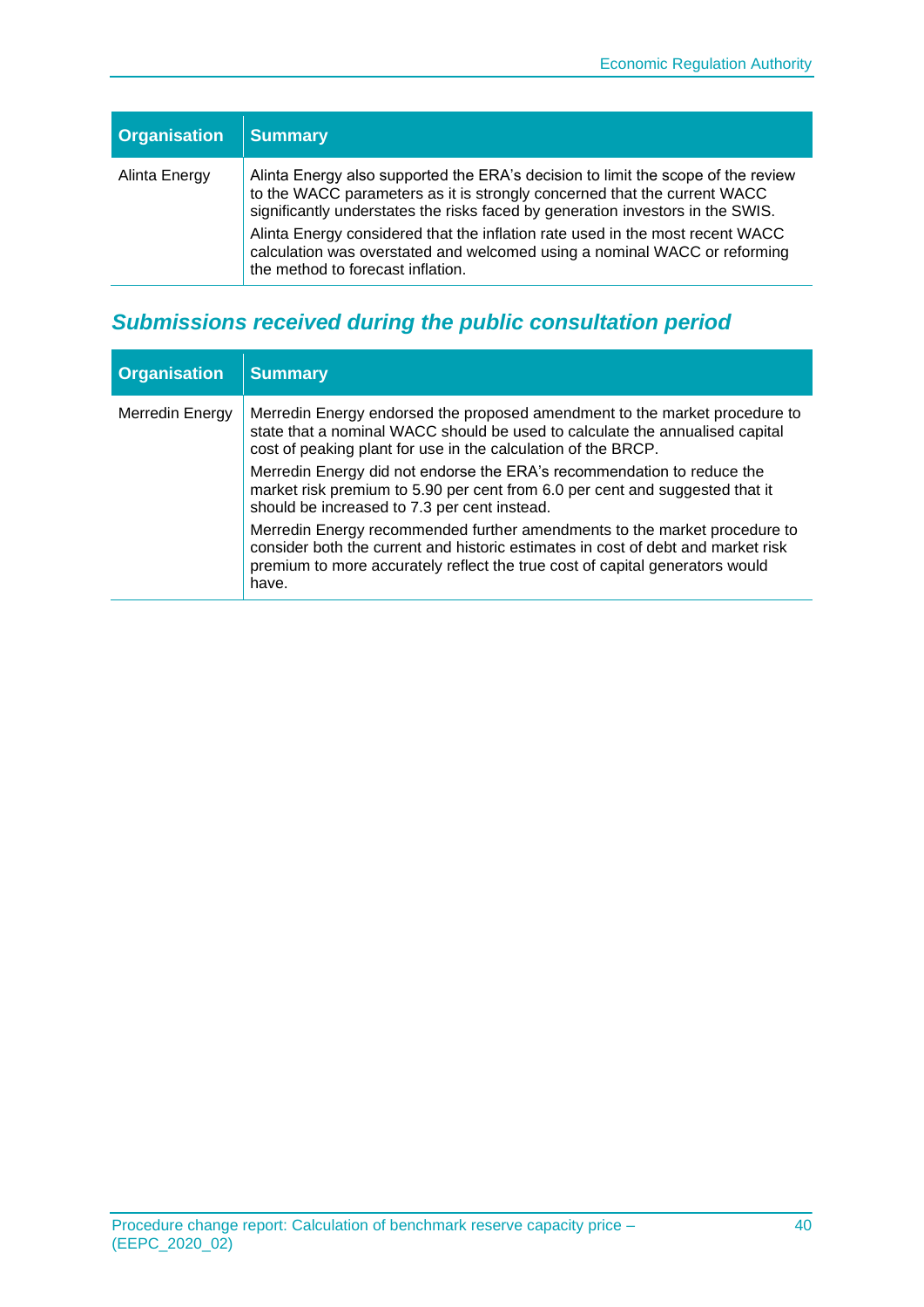# <span id="page-46-0"></span>**Appendix 2 Market Procedure: Benchmark Reserve Capacity Price – Version 7 (tracked changes version)**

Green underline text represents additions and red strikethrough text represents deletions.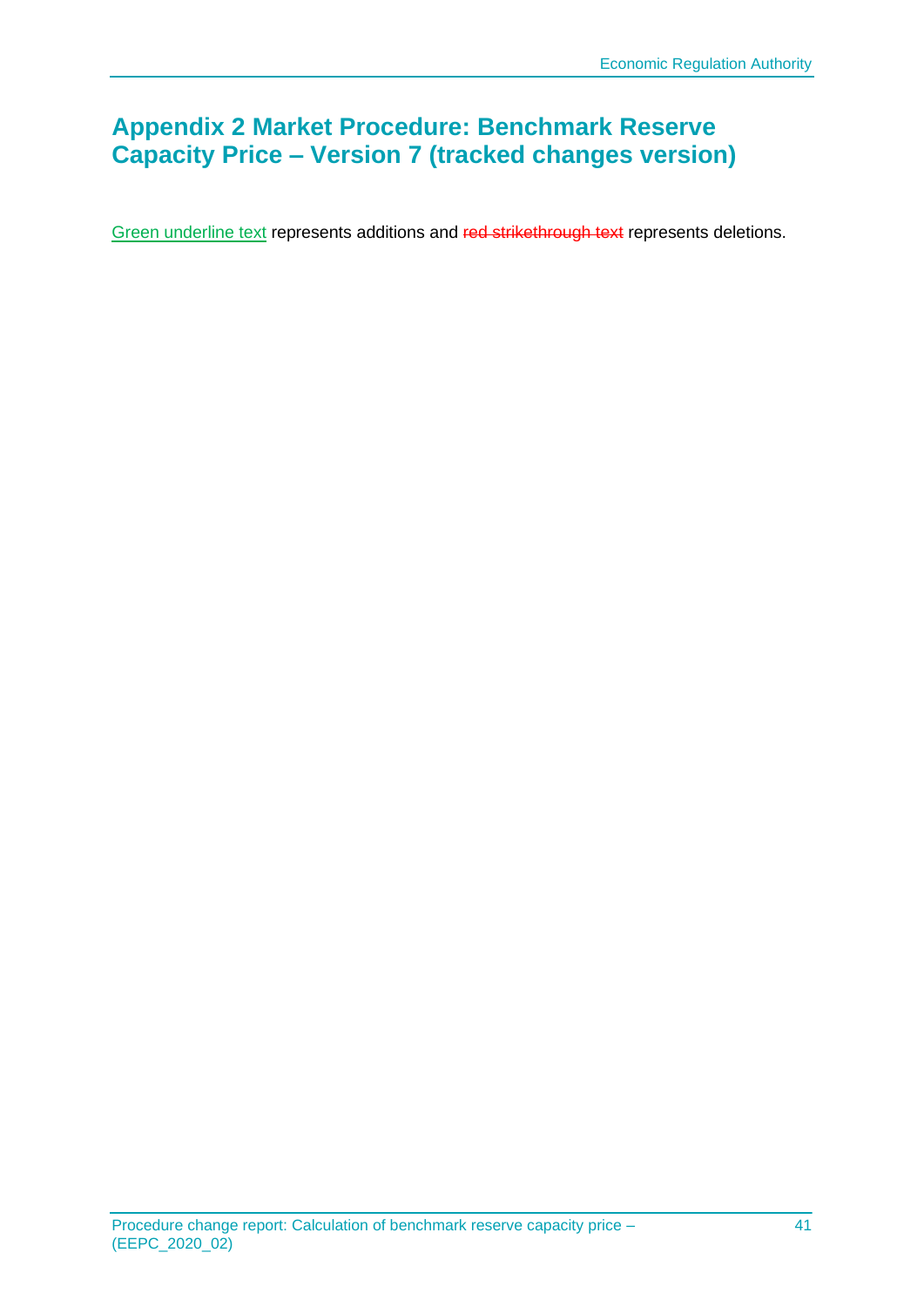# Market Procedure: Maximum **Benchmark Reserve Capacity Price**

VERSION 67

**Economic Regulation Authority** 

WESTERN AUSTRALIA

D220509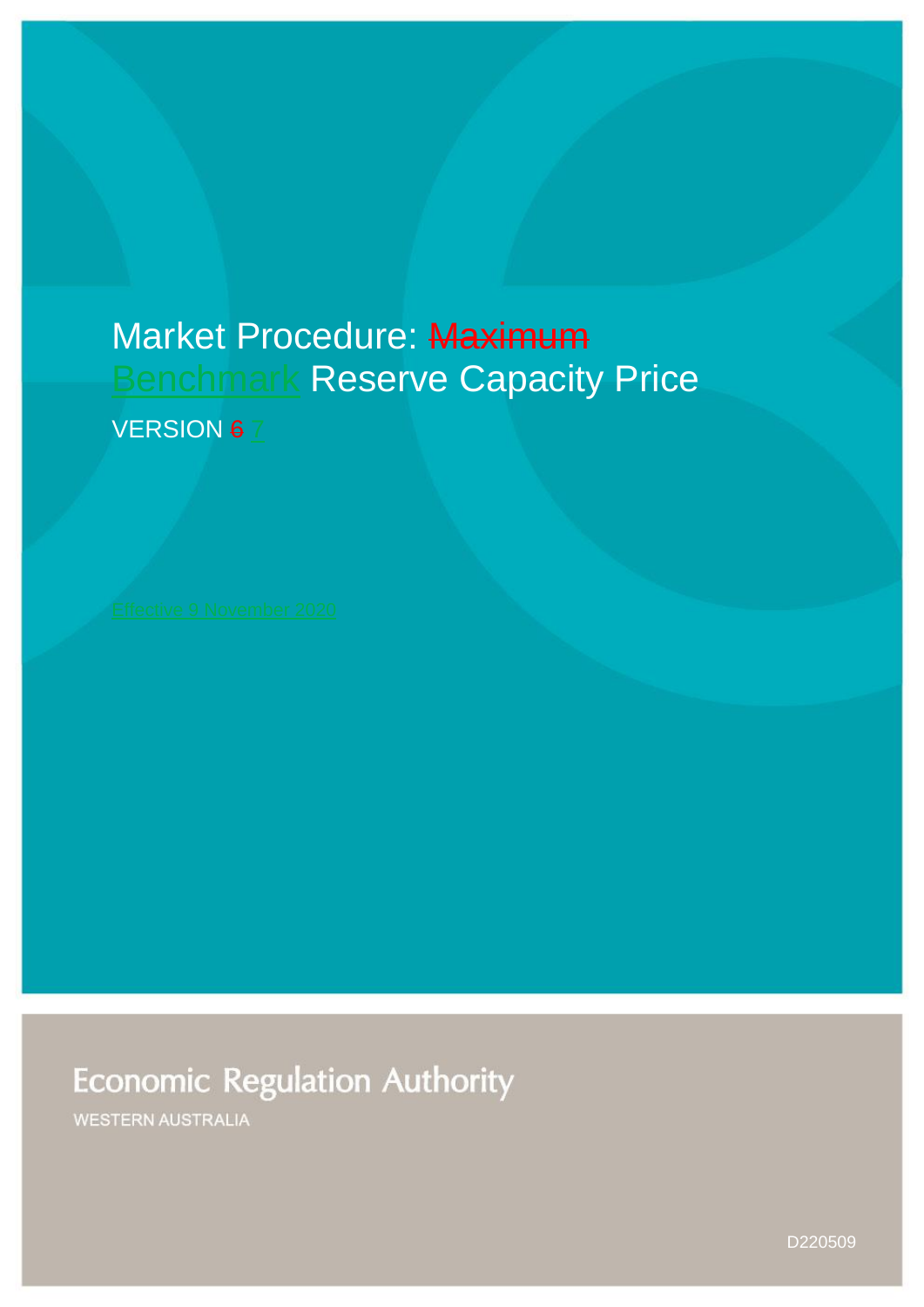# **Economic Regulation Authority**

Level 4, Albert Facey House

469 Wellington Street, Perth WA 6000

**Telephone** 08 6557 7900

**Email** info@erawa.com.au

**Website** www.erawa.com.au

This document can also be made available in alternative formats on request.

National Relay Service TTY: 13 36 77

© 2020 Economic Regulation Authority. All rights reserved. This material may be reproduced in whole or in part provided the source is acknowledged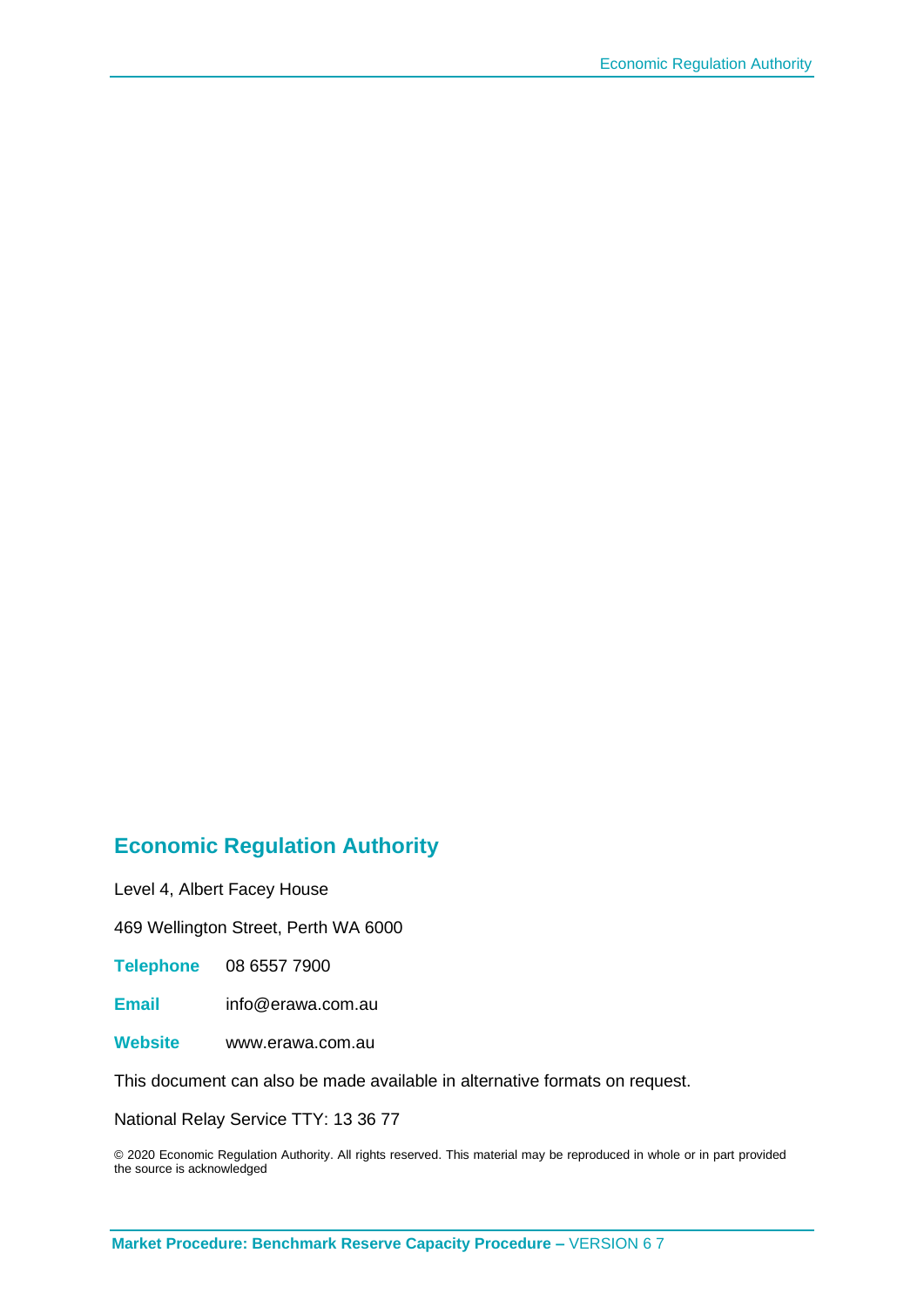#### ELECTRICITY INDUSTRY ACT 2004

#### ELECTRICITY INDUSTRY (WHOLESALE ELECTRICITY MARKET) REGULATIONS 2004

#### WHOLESALE ELECTRICITY MARKET RULES

#### COMMENCEMENT:

#### This Market Procedure took effect from 8:00am (WST) on the same date as the Wholesale Electricity Market Rules.

# *Version history*

| <b>Version</b> | <b>Effective date</b> | <b>Notes</b>                                                                                                  |  |
|----------------|-----------------------|---------------------------------------------------------------------------------------------------------------|--|
| 1              | 13 October 2008       | Market Procedure for Determination of the Maximum Reserve<br>Capacity Price resulting from PC_2008_06         |  |
| $\overline{2}$ | 4 December 2008       | Amended Market Procedure for Determination of the Maximum<br>Reserve Capacity Price resulting from PC_2008_14 |  |
| 3              | 1 April 2010          | Amendments to the Procedure resulting from Procedure<br>Change Proposal PC_2009_12                            |  |
| 4              | 11 October 2010       | Amendments to the Procedure resulting from Procedure<br>Change Proposal PC_2010_04                            |  |
| 5              | 24 October 2011       | Amendments to the Procedure resulting from Procedure<br>Change Proposal PC_2011_06                            |  |
| 6              | 15 January 2013       | Amendments to the Procedure resulting from Procedure<br>Change Proposal PC_2012_08                            |  |
| 7              | 9 November 2020       | Amendments to the Procedure resulting from Procedure<br>Change Proposal EEPC 2020 02                          |  |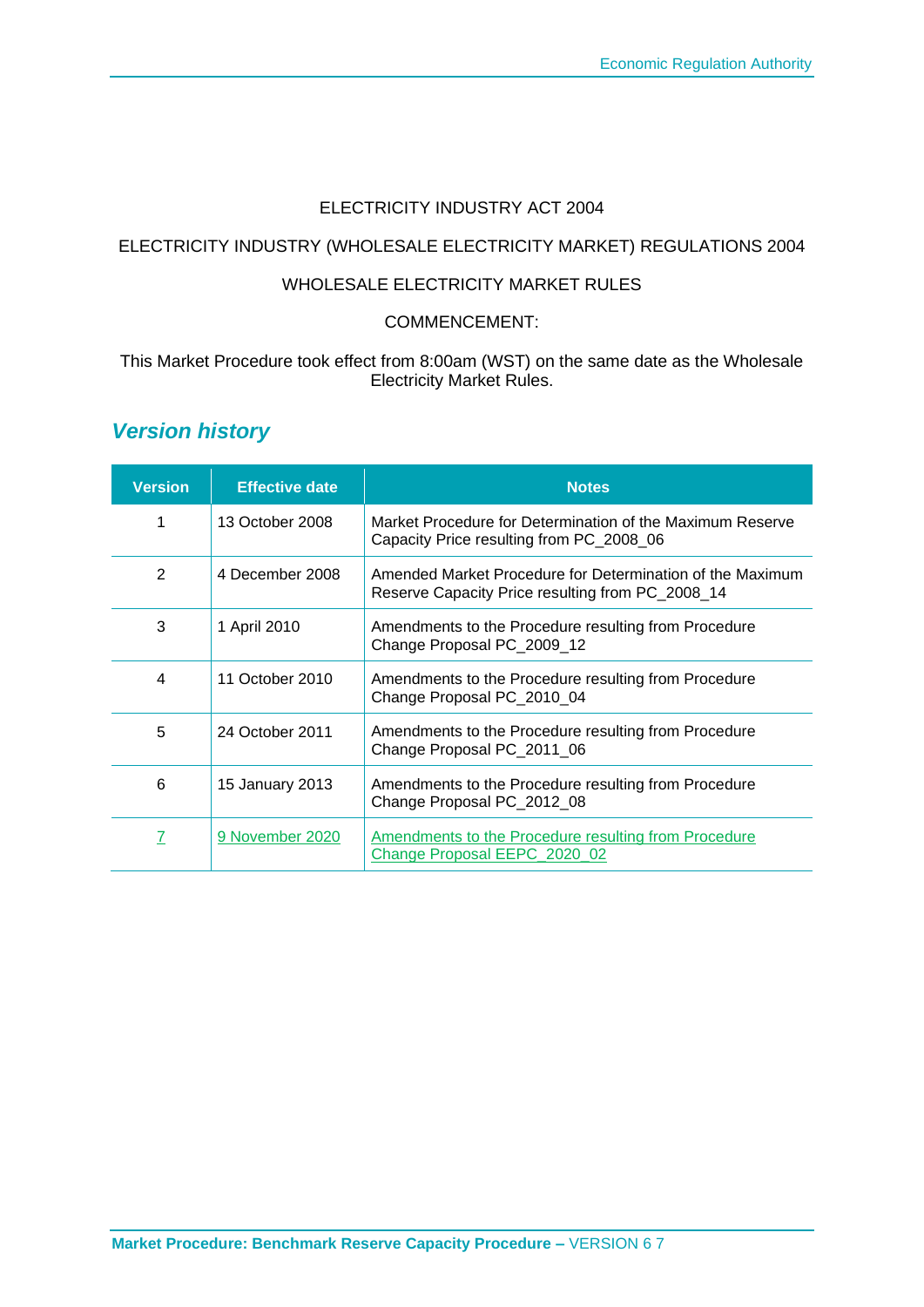# **Contents**

| $\mathbf 1$ . |      |                                                                           |  |
|---------------|------|---------------------------------------------------------------------------|--|
|               | 1.1  |                                                                           |  |
|               | 1.2  |                                                                           |  |
|               | 1.3  |                                                                           |  |
|               | 1.4  |                                                                           |  |
|               | 1.5  |                                                                           |  |
|               | 1.6  |                                                                           |  |
| 2.            |      | Determination and annual review of the Maximum Benchmark reserve capacity |  |
|               | 2.1  |                                                                           |  |
|               | 2.2  | Scope of the Factors to Maximum Benchmark Reserve Capacity Price 3        |  |
|               | 2.3  |                                                                           |  |
|               | 2.4  |                                                                           |  |
|               | 2.6  |                                                                           |  |
|               | 2.7  |                                                                           |  |
|               | 2.8  | Legal, Financing, Insurance, Approvals, Other Costs and Contingencies     |  |
|               | 2.9  |                                                                           |  |
|               | 2.10 | Determination of the Maximum Benchmark Reserve Capacity Price  13         |  |
|               | 2.11 |                                                                           |  |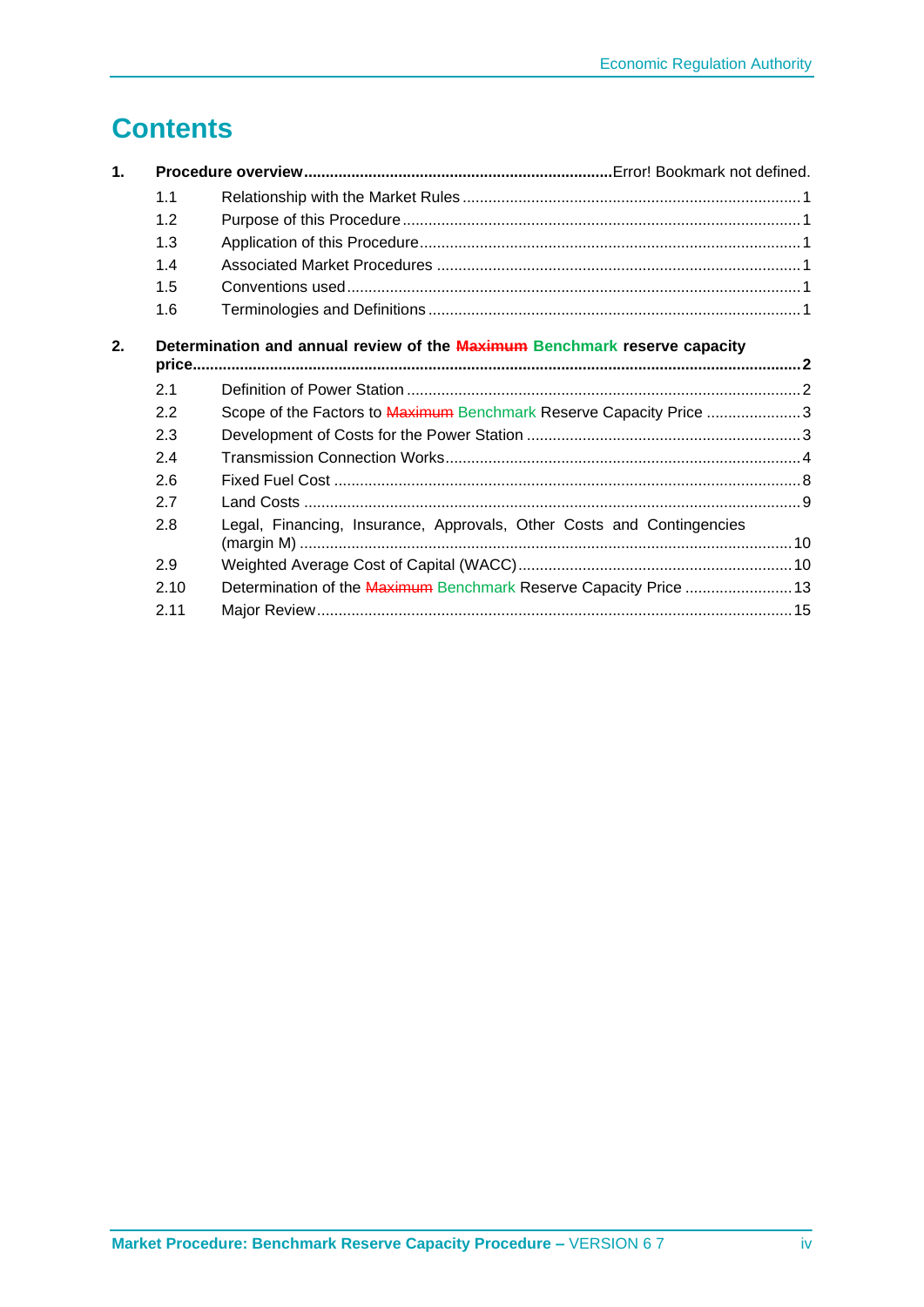# **1. Procedure overview**

# <span id="page-51-0"></span>**1.1 Relationship with the Market Rules**

- **1.1.1** This Market Procedure for Determination of the Maximum Benchmark Reserve Capacity Price should be read in conjunction with clause 4.16 of the Wholesale Electricity Market (WEM) Rules (Market Rules) and is made in accordance with clause 4.16.3 of the Market Rules.
- **1.1.2** References to particular Market Rules within this Procedure in bold and square brackets [Clause XX] are current as of 1 November 2012. These references are included for convenience only and are not part of this Procedure.

### <span id="page-51-1"></span>**1.2 Purpose of this Procedure**

**1.2.1** This Procedure describes the methodology that the IMO Australian Energy Market Operator (AEMO) must use and the steps that the IMO AEMO must undertake in determining the Maximum Benchmark Reserve Capacity Price in each Reserve Capacity Cycle.

### <span id="page-51-2"></span>**1.3 Application of this Procedure**

**1.3.1** In this Procedure where obligations are conferred on a Rule Participant that Rule Participant must comply with the relevant obligations in accordance with clauses 2.9.6, 2.9.7 and 2.9.8, as applicable.

### <span id="page-51-3"></span>**1.4 Associated Market Procedures**

- **1.4.1** The following IMO AEMO Market Procedures are associated with this Procedure:
	- (a) Balancing Facility Requirements.
- **1.4.2** The following System Management Power System Operation Procedures are associated with this Procedure:
	- (b) Communications and Control Systems.

#### <span id="page-51-4"></span>**1.5 Conventions used**

**1.5.1** In this Procedure the conventions specified in clauses 1.3 - 1.5 of the Market Rules apply.

# <span id="page-51-5"></span>**1.6 Terminologies and Definitions**

A word or phrase defined in the Market Rules, the Electricity Industry Act or the Regulations has the same meaning when used in this Procedure. In addition the following defined terms have the meaning given below.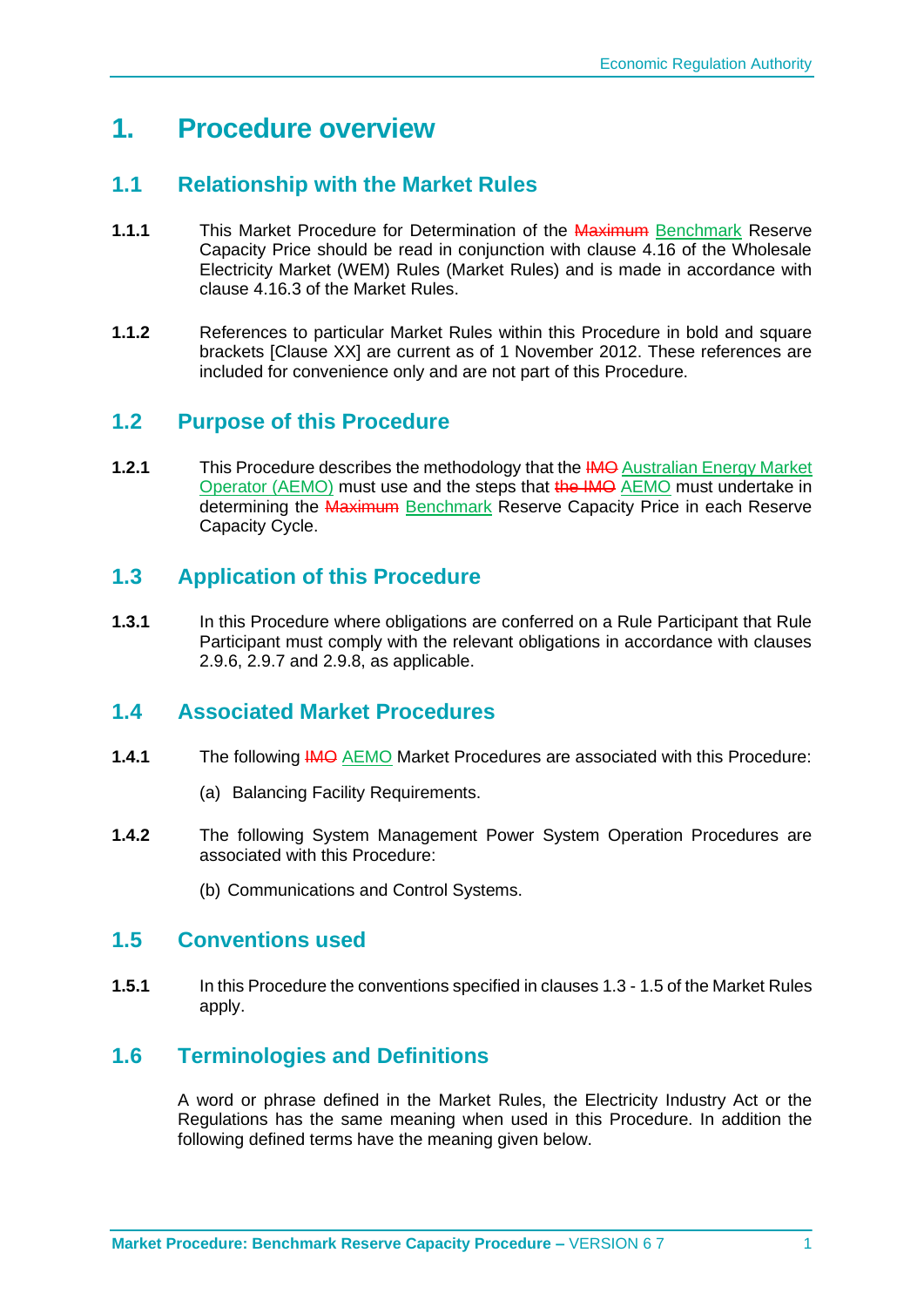| <b>Term</b>                     | <b>Definition</b>                                                                                                                                                                                                                     |  |
|---------------------------------|---------------------------------------------------------------------------------------------------------------------------------------------------------------------------------------------------------------------------------------|--|
| Access Offer                    | Has the same meaning as in the Electricity Networks Access Code<br>2004.                                                                                                                                                              |  |
| <b>Contribution Policy</b>      | Has the same meaning as in the Electricity Networks Access Code<br>2004.                                                                                                                                                              |  |
| Declared Sent Out Capacity      | Has the same meaning as in the Electricity Networks Access Code<br>2004.                                                                                                                                                              |  |
| <b>Power Station</b>            | Means the theoretical power station upon which the Maximum<br>Benchmark Reserve Capacity Price is based, described in step 2.1<br>of this Procedure.                                                                                  |  |
| <b>Total Transmission Costs</b> | Means the costs to directly connect a generator to the transmission<br>network and to augment the shared transmission network to<br>accommodate the capacity of that generator, which are estimated in<br>step 2.4 of this Procedure. |  |

# <span id="page-52-0"></span>**2. Determination and annual review of the Maximum Benchmark Reserve Capacity Price**

#### <span id="page-52-1"></span>**2.1 Definition of Power Station**

- **2.1.1** The Power Station upon which the Maximum Benchmark Reserve Capacity Price is based must:
	- (a) be representative of an industry standard liquid-fuelled Open Cycle Gas Turbine (OCGT) power station;
	- (b) have a nominal nameplate capacity of 160 MW prior to the addition of any inlet cooling system;
	- (c) operate on distillate as its fuel source;
	- (d) have a capacity factor of 2%;
	- (e) include low Nitrous Oxide (NOx) burners or associated technologies as would be required to demonstrate good practice in power station development;
	- (f) include an inlet air cooling system and water receival and storage facilities to allow 14 hours of continuous operation, where in the opinion of the IMO AEMO this would be cost effective; and
	- (g) include the minimum level of equipment or systems required to satisfy the Balancing Facility Requirements.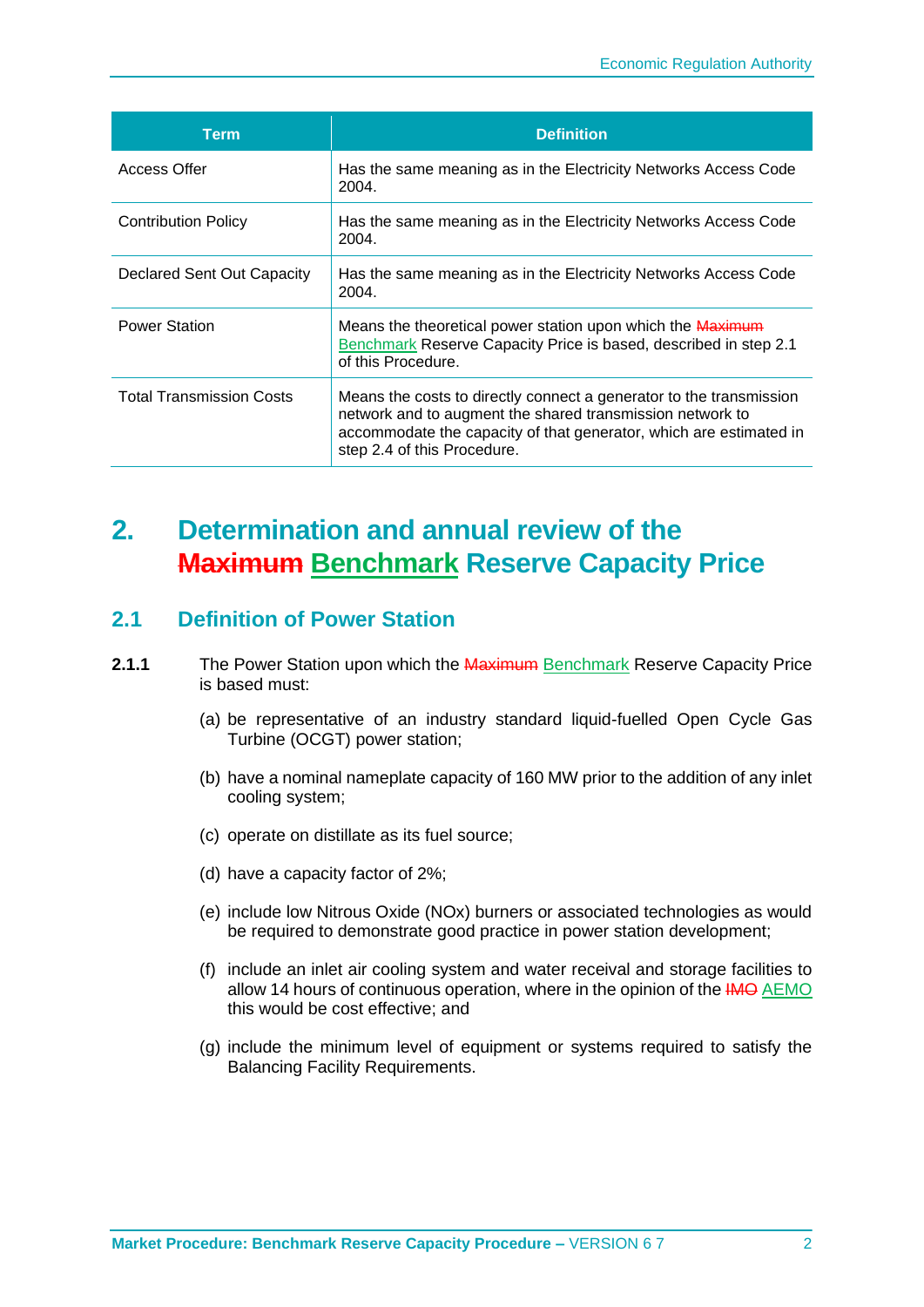#### <span id="page-53-0"></span>**2.2 Scope of the Factors to Maximum Benchmark Reserve Capacity Price**

- **2.2.1** The Maximum Benchmark Reserve Capacity Price must include all reasonable costs expected to be incurred in the development of the Power Station, which must include estimation and determination of:
	- (a) Power Station balance of plant costs, which are those other ancillary and infrastructure costs that would normally be experienced when developing a project of this nature;
	- (b) land costs;
	- (c) costs associated with the development of liquid fuel storage and handling facilities;
	- (d) costs associated with the connection of the Power Station to the bulk transmission system;
	- (e) allowances for legal costs, insurance costs, financing costs and environmental approval costs;
	- (f) reasonable allowance for a contingency margin; and
	- (g) estimates of fixed operating and maintenance costs for the Power Station, fuel handling facilities and the transmission connection components.

### <span id="page-53-1"></span>**2.3 Development of Costs for the Power Station**

- **2.3.1** The IMO AEMO must engage a consultant to provide:
	- (a) an estimate of the costs associated with engineering, procurement and construction of the Power Station as at April in Year 3 of the Reserve Capacity Cycle;
	- (b) a summary of any escalation factors used in the determination; and
	- (c) likely output at 41°C which will take into account available turbine and inlet cooling technology, likely humidity conditions and any other relevant factors, which represents the expected Capacity Credit allocation for the Power Station.
- **2.3.2** The Power Station costs must be determined with specific reference to the use of actual project-related data and must take into account the specific conditions under which the Power Station will be developed. This may include direct reference to:
	- (a) Existing power stations, or power station projects under development, in Australia and more particularly Western Australia.
	- (b) Worldwide demand for gas turbine engines for power stations.
	- (c) The engineering, design and construction, environment and cost factors in Western Australia.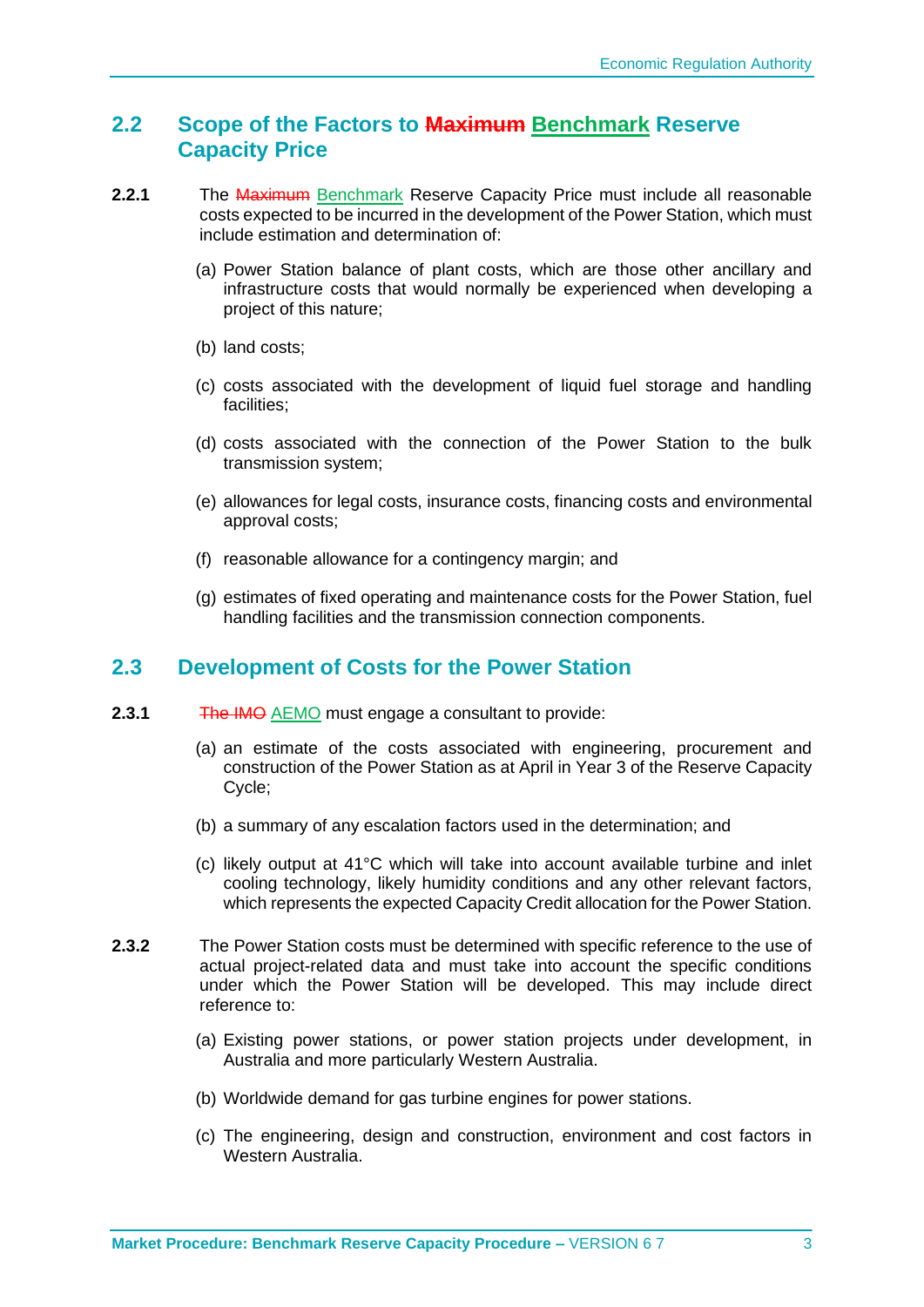- (d) The level of economic activity at the state, national and international level.
- **2.3.3** Development of the Power Station costs must include components for the gas turbine engines, and all Balance of Plant costs that would normally be applicable to such a Power Station. This must include, but will not be limited to the following items:
	- (a) Civil Works.
	- (b) Mechanical Works.
	- (c) Electrical Works.
	- (d) Buildings and Structures.
	- (e) Engineering and Plant Setup.
	- (f) Miscellaneous and other costs.
	- (g) Communications and Control equipment.
	- (h) Commissioning Costs.

#### <span id="page-54-0"></span>**2.4 Transmission Connection Works**

- **2.4.1** Western Power must provide an estimate of the Total Transmission Costs in accordance with the methodology herein to connect the generator and deliver the output to loads consistent with the relevant planning criteria in the Technical Rules. The estimated Total Transmission Costs must be derived from capital contributions (either paid historically or expected to be paid to Western Power under Access Offers and Western Power's Contribution Policy as approved by the Economic Regulatory Authority) only for generators that are capable of being gas or liquid fuelled. The calculation must exclude any Facility where, in the opinion of Western Power:
	- the significant driver for the location of the Facility is the access to source energy (fuel or renewable) or the need to embed the generation with a load (electrical or heat). For clarity, this includes but is not limited to coal, renewable and embedded (including waste heat capture) generators;
	- the Facility is connected on a shared distribution feeder; or
	- the capital contribution does not relate to a significant increase in the Declared Sent Out Capacity associated with the Facility.

Western Power may seek clarification from the IMO AEMO with regard to the inclusion or exclusion of specific projects in line with the above criteria.

For the purpose of the calculation, the un-escalated dollar value of the capital contribution for a Facility must be attributed to the Capacity Year for which the Facility is first assigned, or expected to be assigned, Capacity Credits and must be assumed to be in the dollars as at 1 October of that Capacity Year.

The estimate of Total Transmission Costs must use the following process: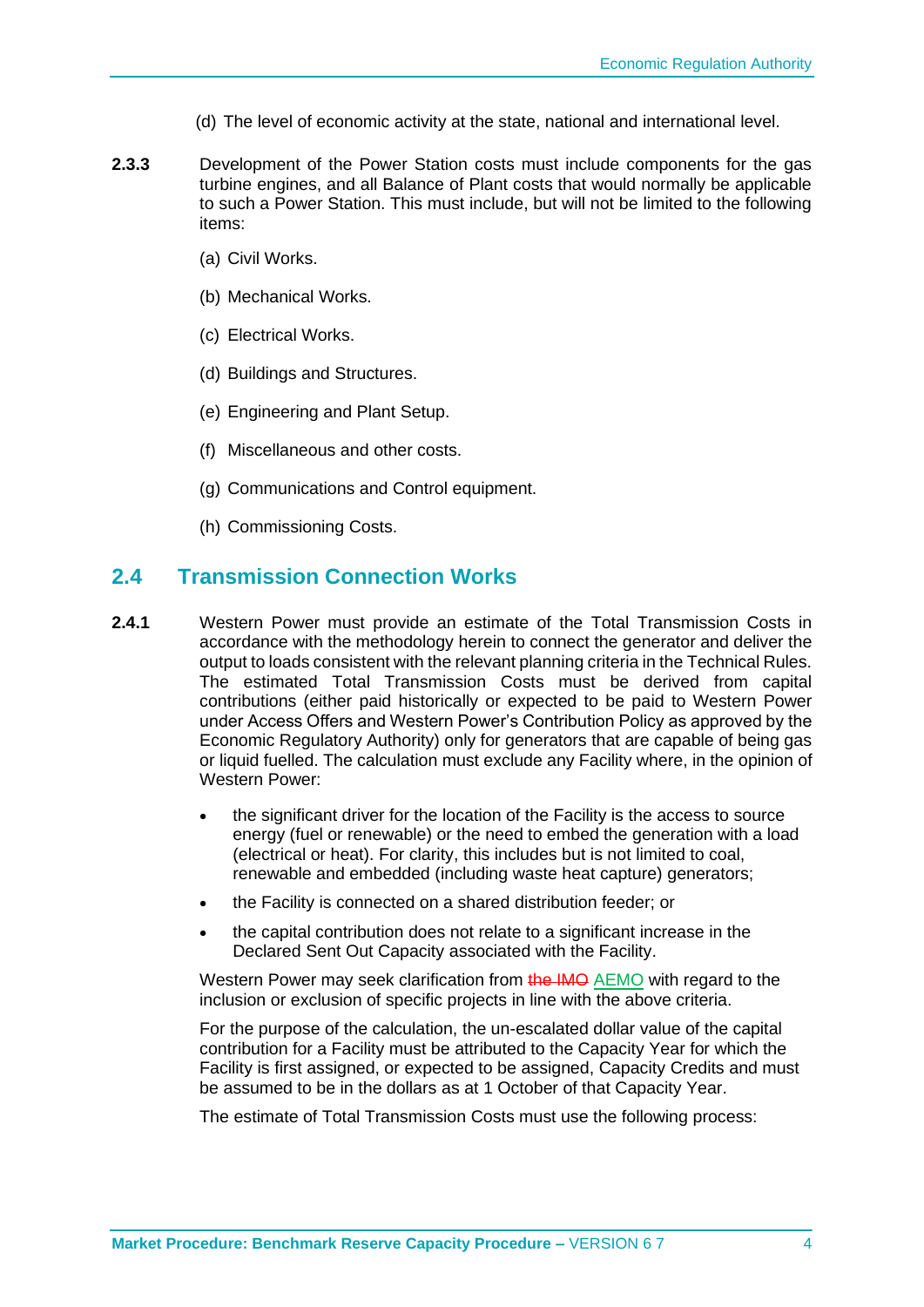- (a) Historic and forecast capital contribution data must be collated for all works required to connect relevant generators to the transmission network including:
	- i. all transmission connection works required to connect from the high voltage (HV) bus bar (or in the absence of a HV bus bar, the HV circuit breaker or terminals of generator step-up transformers) to the shared transmission network (including all miscellaneous costs such as procuring land easements etc.); and
	- ii. all transmission works to reinforce the shared transmission network where required in accordance with the Access Code and the Technical Rules.

Capital contributions paid or forecast to be paid to Western Power may not have been calculated to cover the cost of all connection assets required to connect from the HV bus bar (or in the absence of a HV bus bar, the HV circuit breaker or terminals of generator step-up transformers) to the shared transmission network. In this case, Western Power must identify the connection assets that have not been covered in the capital contribution and must add to the capital contribution its estimate of the cost to construct the assets based on:

- i. the actual length and route of transmission or distribution lines;
- ii. the actual line voltage;
- iii. sufficient capacity to allow for transmission of the Certified Reserve Capacity (actual or anticipated) of the Facility;
- iv. the terrain described in step 2.4.2(e); and
- v. an estimate of the easement costs described in step 2.4.2(h).
- (b) For years for which no historic capital contribution data or Access Offers for relevant generators are available, a connection cost must be calculated on the basis defined in step 2.4.2. For this purpose it is assumed that the costs of the works described in step 2.4.2 are fully borne by the connecting generator and the cost to reinforce the shared transmission network is assumed to be zero.
- (c) The sum of connection costs for each Capacity Year must be divided by the sum of the generators' Certified Reserve Capacity to provide an "average per unit capacity" connection cost for each year. The quantity of Certified Reserve Capacity for a Facility will be the level most recently assigned to that Facility that is attributable to that capital contribution. Western Power may consult with the IMO AEMO to confirm the appropriate quantity of Certified Reserve Capacity for each Facility. The average per unit capacity cost must be determined for the "Latest Offer Year", being the year which is the later of:
	- i. the latest Capacity Year for which a capital contribution has been determined or an Access Offer has been made; and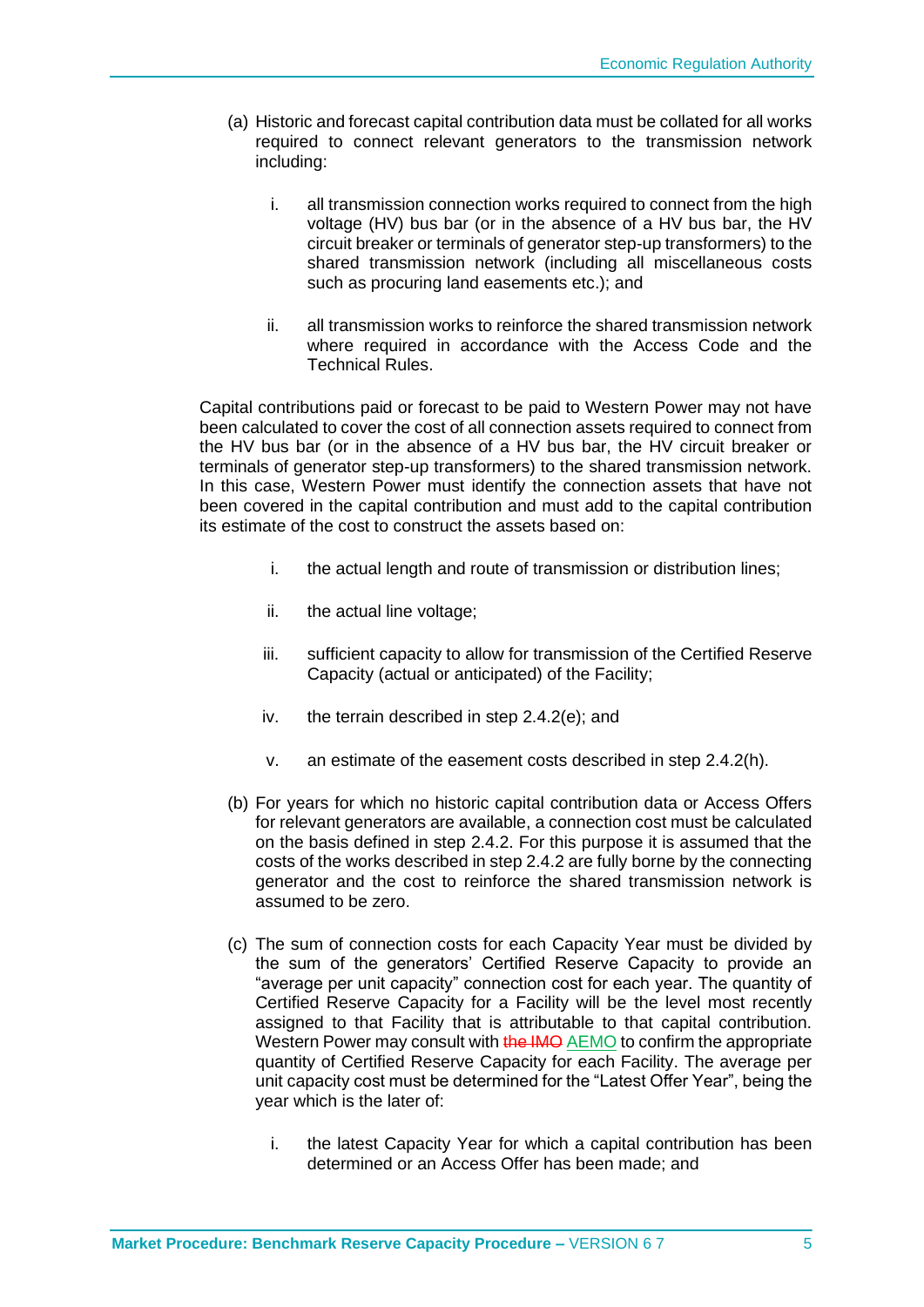ii. the Capacity Year commencing in Year 1 of the relevant Reserve Capacity Cycle.

The average per unit capacity cost must also be determined for each of the 4 Capacity Years immediately preceding the Latest Offer Year.

- (d) The five average per unit capacity costs determined in (c) must be escalated to 1 April of Year 3 of the relevant Reserve Capacity Cycle. The basis of escalation must be the average change over 5 years in the estimates calculated consistent with step 2.4.2. Where 5 years of data calculated on a common basis is not available the escalation rate must be averaged over the period for which equivalent data is available.
- (e) The escalated per unit capacity costs from (d) must be multiplied by the corresponding weighting factors in the table below:

| Year                   | <b>Weighting</b> |
|------------------------|------------------|
| Latest Offer Year      | 7                |
| Latest Offer Year - 1  | 5                |
| Latest Offer Year - 2  | 3                |
| Latest Offer Year $-3$ | 1                |
| Latest Offer Year - 4  | 1                |

The sum of the 5 years of weighted, escalated, average per unit capacity costs for the 5 years under consideration must be divided by 17 to provide a weighted escalated average per unit connection cost.

- (f) The weighted escalated average per unit cost must be scaled up by 15% as an allowance for forecasting error margin to provide the forecast connection cost.
- (g) Western Power must appoint a suitable auditor to review the application of the process in step 2.4.1 on an independent and confidential basis. Western Power must provide the advice of the auditor to the IMO AEMO together with its estimate of Total Connection Costs, and the IMO AEMO must publish the auditor's advice on the Market Web-site.
- **2.4.2** For the purposes outlined in step 2.4.1, Western Power must also estimate the cost of transmission connection works required to connect from the HV bus bar to the shared transmission network using the following process:
	- (a) The capital cost (procurement, installation and commissioning, excluding land cost) of a generic, industry standard 330kV substation that facilitates the connection of the Power Station must be estimated.
	- (b) The estimate must include all the components and costs associated with a standard substation.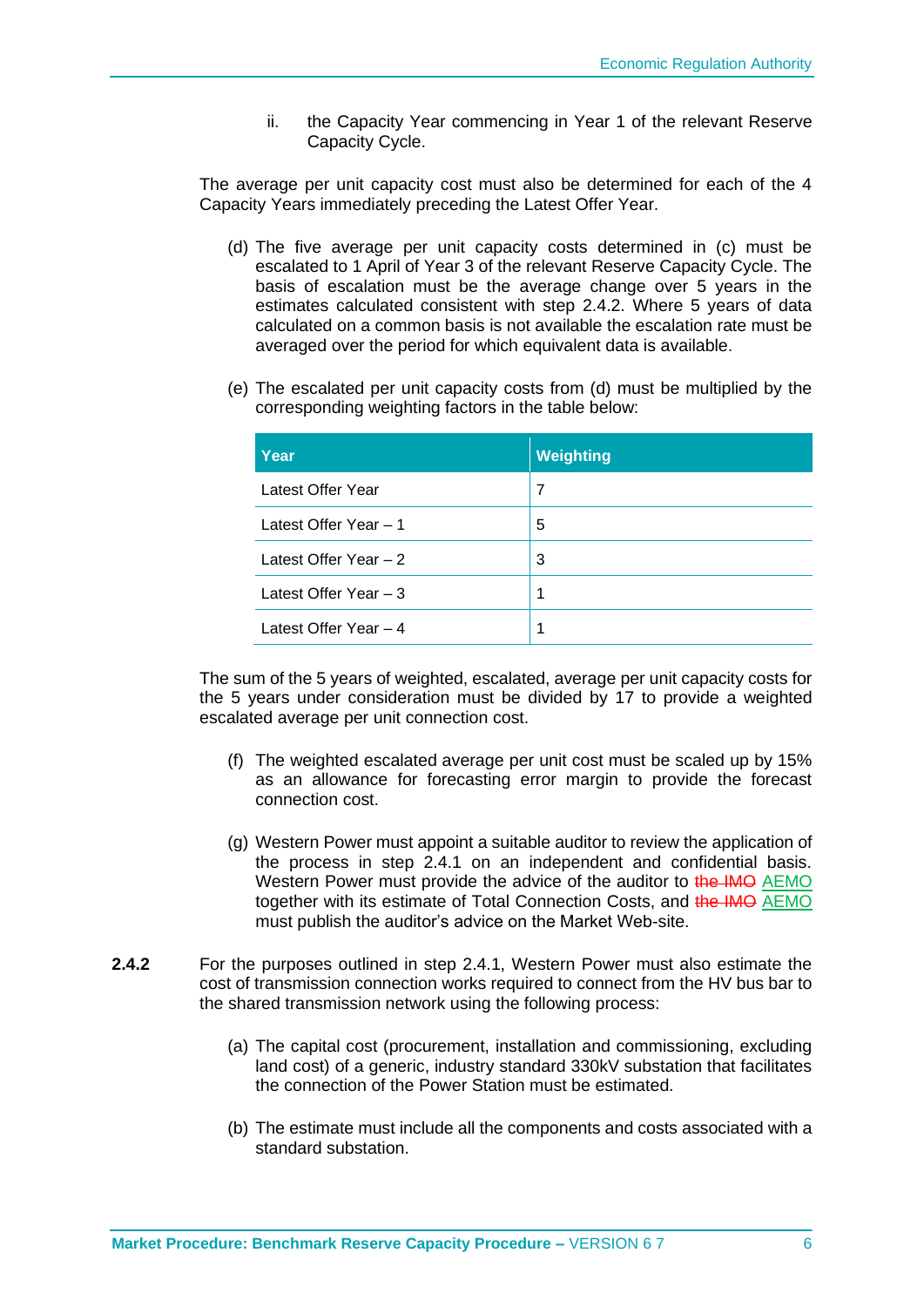- (c) The estimated cost must be based on a generic three breaker mesh substation configured in a breaker and a half arrangement.
- (d) It must be assumed that the substation is located adjacent to an existing transmission line and include an allowance for 2km of 330kV overhead single circuit line to the power station that will have one road crossing.
- (e) It must be assumed that the transmission connection to the Power Station will be located on 50% flat - 50% undulating land, 50% rural - 50% urban location and that there will be no unforeseen environmental or civil costs associated with the development.
- (f) It must be assumed that the connection of the substation into the existing transmission line is turn-in, turn-out and is based on the most economical (i.e. least cost) solution. It must be assumed that the existing transmission line will not require modification to allow the connection with the exception of one new tower located at the substation to allow a point of connection.
- (g) Costs associated with any staging works must not be considered.
- (h) Shallow connection easement costs will be included and must be estimated and provided by the IMO AEMO.

#### **2.5 Fixed Operating and Maintenance Costs**

- **2.5.1** The IMO AEMO must determine Fixed Operating and Maintenance (O&M) costs for the Power Station and the associated transmission connection works. The IMO AEMO may engage a consultant to assist the IMO AEMO in this process.
- **2.5.2** The Fixed O&M costs may be separated into those costs associated with the Power Station, those costs associated with the transmission connection infrastructure and any other major components that are considered likely to be of sufficient magnitude so as to require separate determination.
- **2.5.3** Fixed O&M costs must also include:
	- (a) fixed network access and/or ongoing charges, which are to be provided by Western Power; and
	- (b) an estimate of annual insurance costs as at 1 October in Year 3 of the relevant Reserve Capacity Cycle in respect of power station asset replacement, business interruption and public and products liability insurance as required under network access arrangements with Western Power.
- **2.5.4** To assist in the computation of annualised Fixed O&M costs, the costs associated with each major component will be presented for each 5 year period up to 60 years.
- **2.5.5** The Fixed O&M costs must be converted into an annualised Fixed O&M cost as required under the determination methodology in section 1.14.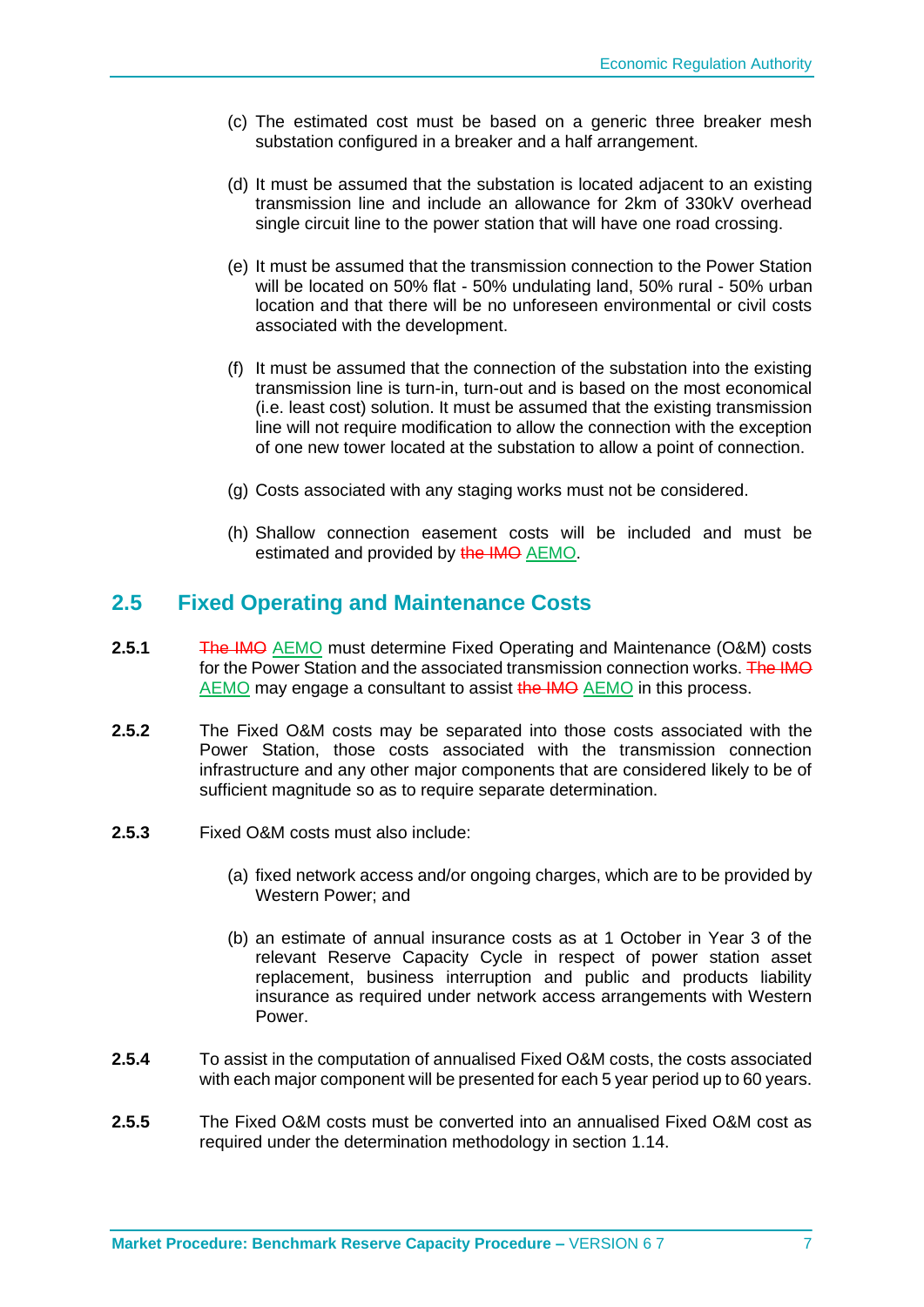- **2.5.6** Fixed O&M costs must be determined as at 1 October in Year 3 of the Reserve Capacity Cycle. Where Fixed O&M costs have been determined at a different date, those costs must be escalated using the following escalation factors which must be applied to relevant components within the Fixed O&M cost:
	- (a) a Generation O&M Cost escalation factor for Generation O&M costs;
	- (b) a Labour cost escalation factor for transmission and switchyard O&M costs; and
	- (c) CPI for fixed network access and/or ongoing charges determined with regard to the forecasts of the Reserve Bank of Australia and, beyond the period of any such forecasts, the mid-point of the Reserve Bank's target range of inflation.

#### <span id="page-58-0"></span>**2.6 Fixed Fuel Cost**

- **2.6.1** The IMO AEMO must engage a consultant to determine an estimate of the costs for the Liquid Fuel storage and handling facilities including:
	- (a) A fuel tank of 1,000 t (nominal) capacity including foundations and spillage bund.
	- (b) Facilities to receive fuel from road tankers; and (c) All associated pipework, pumping and control equipment.
	- (c) All associated pipework, pumping and control equipment.
- **2.6.2** The estimate should be based on the following assumptions:
	- (a) Land is available for use and all appropriate permits and approvals for both the power station and the use of liquid fuel have been received; and
	- (b) Any costing components that may be time-varying in nature must be disclosed by the IMO AEMO. Such components might be the cost of the liquid fuel, which will vary over time and as a function of exchange rates etc.
- **2.6.3** The costing must only reflect fixed costs associated with the Fixed Fuel Cost (FFC) component and must include an allowance to initially supply fuel sufficient to allow for the Power Station to operate for 14 hours at maximum capacity.
- **2.6.4** Fixed Fuel Costs (FFC) must be determined as at April in Year 3 of the Reserve Capacity Cycle. Where Fixed Fuel Costs have been determined at a different date, those costs must be escalated using the annual CPI cost escalation factor determined in step 2.5.6(c).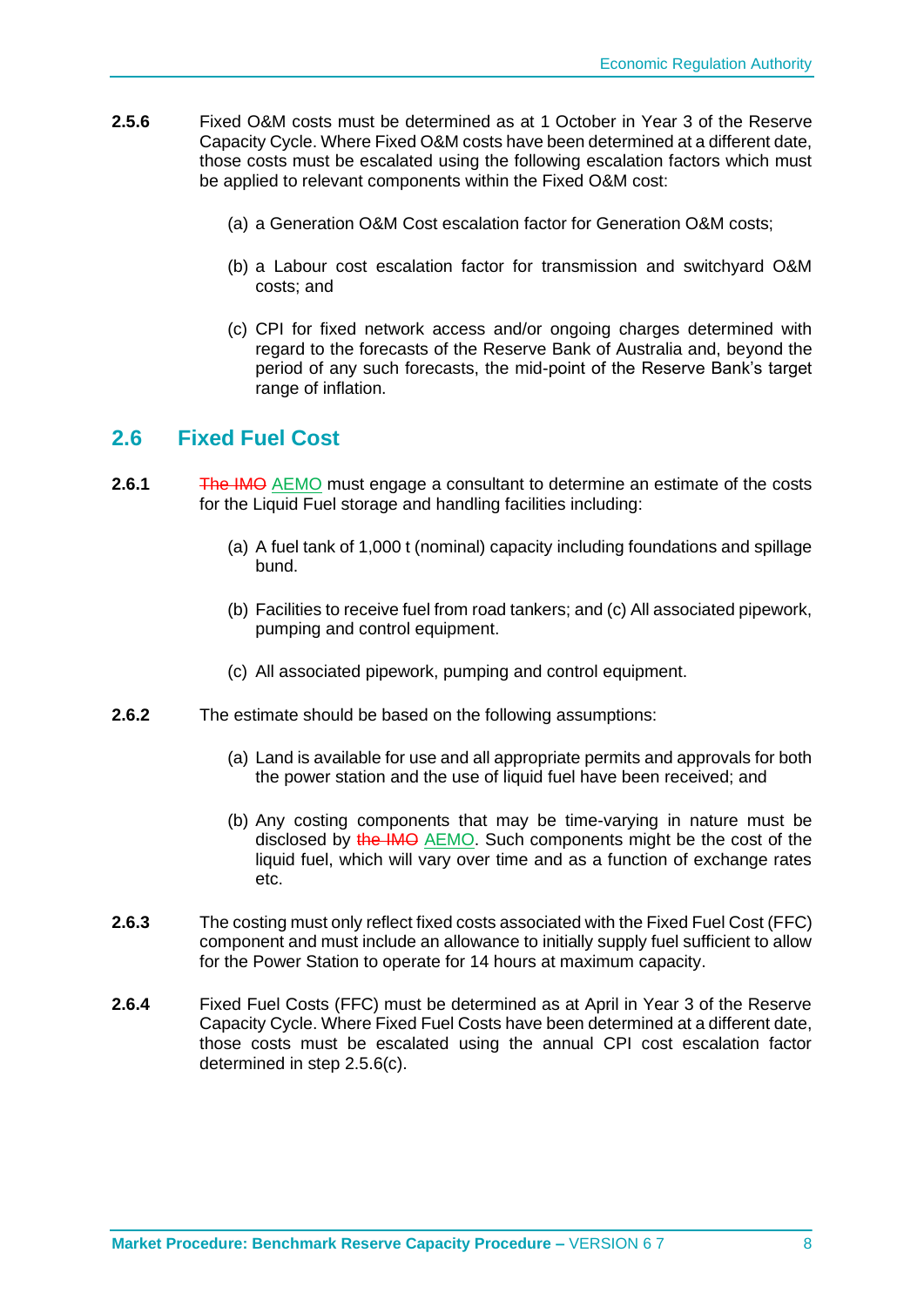#### <span id="page-59-0"></span>**2.7 Land Costs**

- **2.7.1** The IMO AEMO must retain Landgate under a consultancy agreement each year to provide valuations on parcels of industrial land. The regions for which the analysis is to be conducted will include:
	- (a) Collie Region
	- (b) Kemerton Industrial Park Region
	- (c) Pinjar Region
	- (d) Kwinana Region
	- (e) North Country Region; and
	- (f) Kalgoorlie Region

These areas represent the regions within the South West interconnected system (SWIS) where generation projects are most likely to be proposed and should provide a broad cross-section of options. The IMO AEMO may include additional locations if it considers appropriate.

- **2.7.2** The IMO AEMO must contract with Landgate to conduct the valuations on the same land parcel size, so as to provide a consistent method of valuing the cost of purchase of the land. The IMO AEMO will provide an indication as to the size of land required, which should be limited to the following options:
	- (a) One 3ha parcel of land in an industrial area of a standard size with consideration given to any requirements for a buffer zone in that specific location. Where the minimum land size available in any specific location is greater than 3ha, for the purpose of calculating the land cost for that specific location, the minimum available land size at that location shall be used.
	- (b) The summation of multiple smaller parcels of land as appropriate to meet the requirements above.
- **2.7.3** Where the IMO AEMO is unable to contract with Landgate to provide the valuations described in steps 2.7.1 and 2.7.2, the IMO AEMO may seek valuations from an alternative provider of similar services.
- **2.7.4** The IMO AEMO must determine the average cost of the land parcels described in steps 2.7.1 and 2.7.2.
- **2.7.5** The average Land Cost, LC, must be determined as at April in Year 3 of the Reserve Capacity Cycle. Where the average Land Cost has been determined at a different date this cost must be escalated using the CPI escalation factor determined in step 2.5.6(c).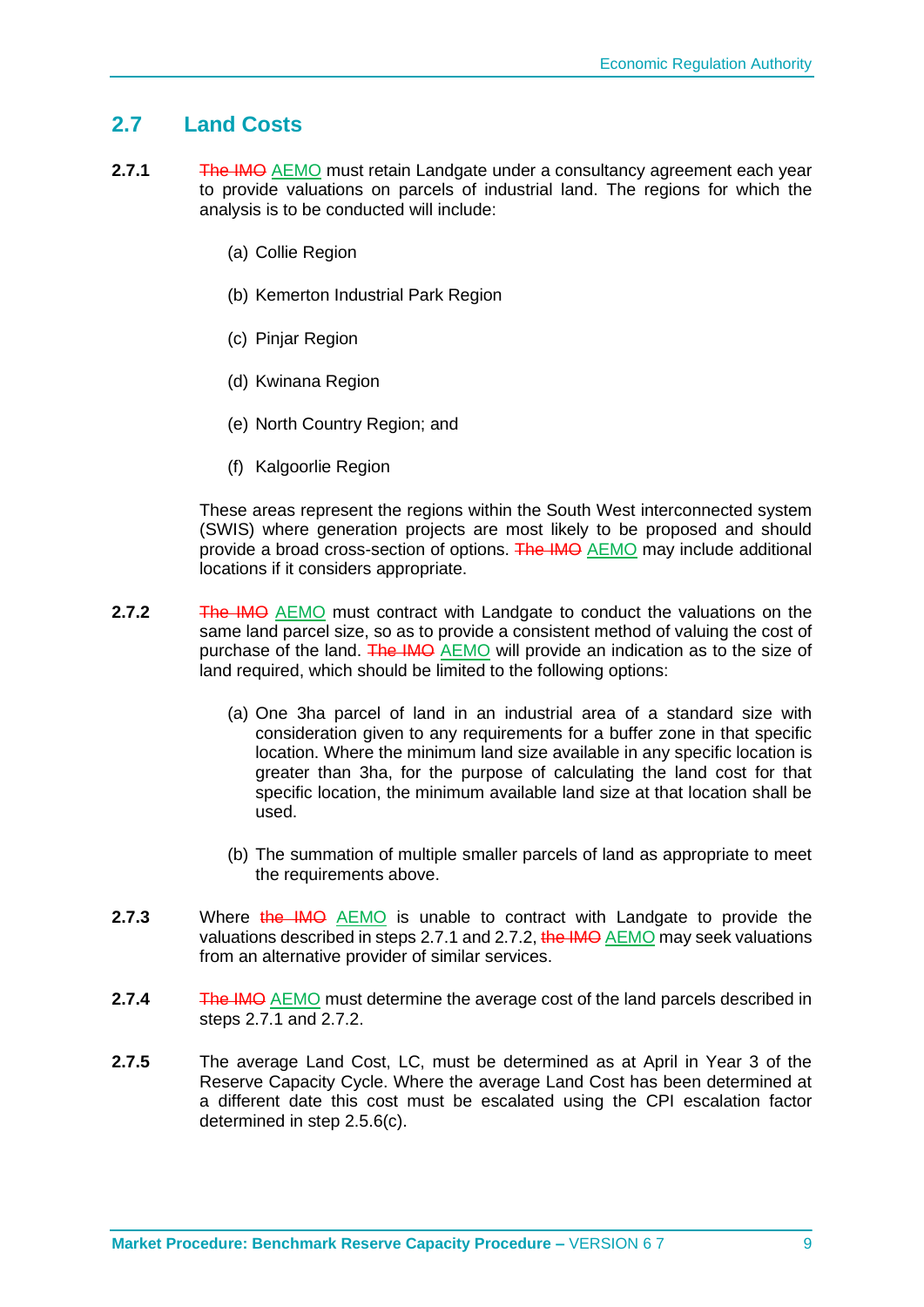### <span id="page-60-0"></span>**2.8 Legal, Financing, Insurance, Approvals, Other Costs and Contingencies (margin M)**

- **2.8.1** The IMO AEMO must engage a consultant to determine the value of margin M, which shall constitute the following costs associated with the development of the Power Station project:
	- (a) legal costs associated with the design and construction of the power station.
	- (b) financing costs associated with equity raising.
	- (c) insurance costs associated with the project development phase;
	- (d) approval costs including environmental consultancies and approvals, and local, state and federal licensing, planning and approval costs;
	- (e) other costs reasonably incurred in the design and management of the power station construction; and
	- (f) contingency costs.

### <span id="page-60-1"></span>**2.9 Weighted Average Cost of Capital (WACC)**

- **2.9.1** The IMO AEMO must determine the cost of capital to be applied to various costing components of the Maximum Benchmark Reserve Capacity Price. This cost of capital must be an appropriate WACC for the generic Power Station project considered, where that project is assumed to receive Capacity Credits through the Reserve Capacity Auction and be eligible to receive a Long-Term Special Price Arrangement through the Reserve Capacity Mechanism.
- **2.9.2** The WACC will be applied directly:
	- (a) in the annualisation process used to convert the Power Station project capital cost into an annualised capital cost; and
	- (b) to account for the cost of capital in the time period between when the Reserve Capacity Auction is held (i.e. when capital is raised), and when the payment stream is expected to be realised. To maintain computational simplicity it is assumed that the total investment cost of the generic power station will be incurred in even incremental amounts over the 12 month period immediately preceding the first Reserve Capacity Year. As a result the effective compensation period for the total investment cost for the generic power station will be six months as detailed in the CAPCOST formula in step 2.10.1.
- **2.9.3** The methodology adopted by the IMO AEMO to determine the WACC will involve a number of components that require review. These components are classed as those which require review annually (called Annual components) and those structural components of the WACC which require review less frequently (called 5 Yearly components) as detailed in step 2.9.8.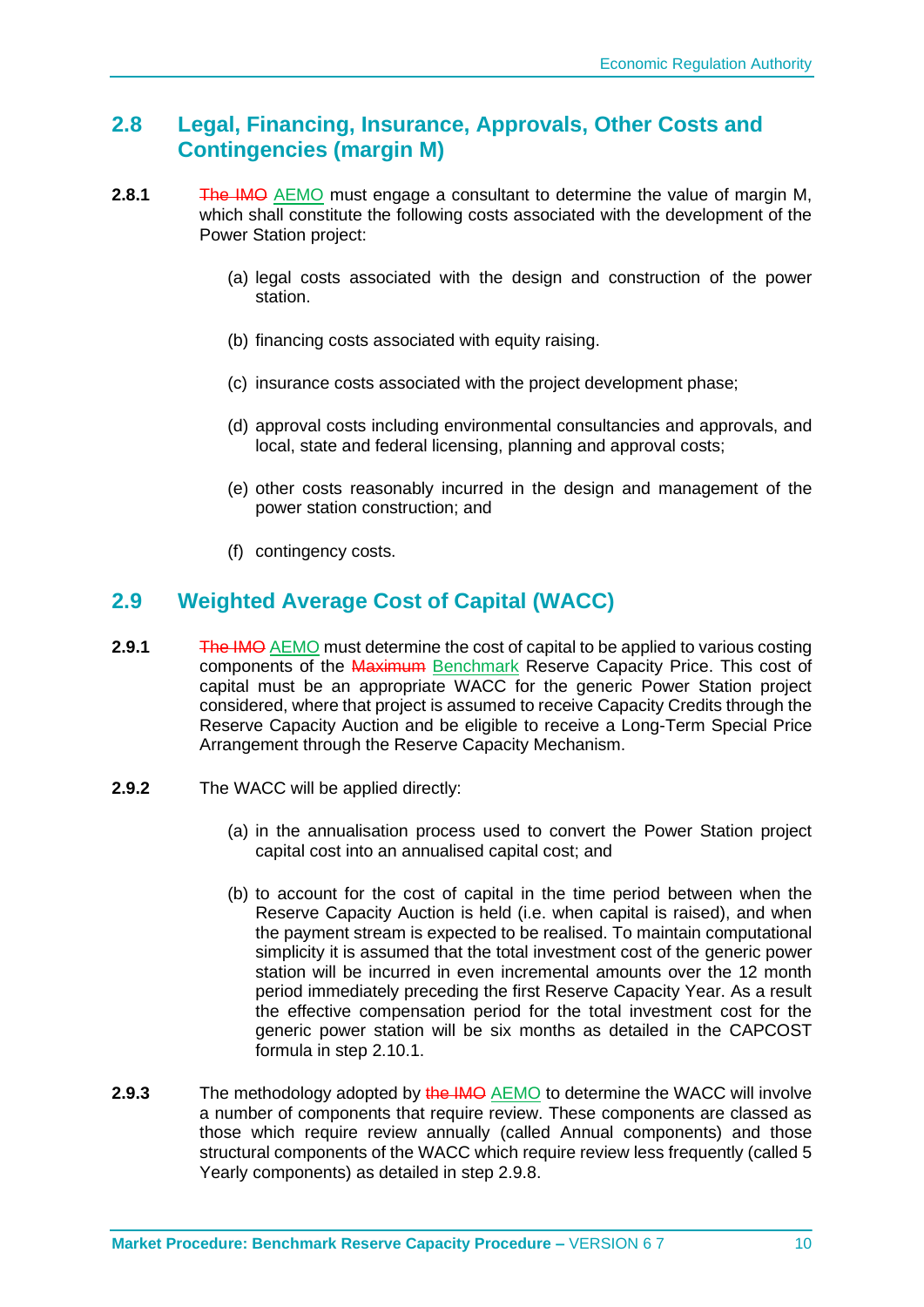- **2.9.4** In determining the WACC, The IMO AEMO:
	- (a) must annually review and determine values for the Annual components; and
	- (b) may review and determine values for the 5 Yearly components that differ from those in step 2.9.8 if, in the IMO's AEMO's opinion, a significant economic event has occurred since undertaking the last 5 yearly review of the Maximum Benchmark Reserve Capacity Price in accordance with clause 4.16.9 of the Market Rules.
- **2.9.5** The IMO AEMO may engage a consultant to assist the IMO AEMO in reviewing the CAPM components of the WACC listed under step 2.9.8.
- **2.9.6** The IMO AEMO shall compute the WACC on the following basis:
	- (a) The WACC shall use the Capital Asset Pricing Model (CAPM) as the basis for calculating the return to equity.
	- (b) The WACC shall be computed on a Pre-Tax basis.
	- (c) The WACC shall use the standard Officer WACC method as the basis of calculation.
- **2.9.7** The pre-tax real Officer WACC shall be calculated using the following formulae:

$$
WACC_{real} = \left(\frac{(1 + WACC_{nominal})}{(1+i)}\right) - 1
$$

and

$$
WACC_{nominal} = \frac{1}{(1 - t(1 - \gamma))} R_e \frac{E}{V} + R_d \frac{D}{V}
$$

Where:

(a)  $R_e$  is the nominal return on equity (determined using the Capital Asset Pricing Model) and is calculated as:

$$
R_e = R_f + \beta_e \times MRP
$$

Where:

 $R_f$  is the nominal risk free rate for the Capacity Year;

 $\beta_e$  is the equity beta; and

 $MRP$  is the market risk premium.

(b)  $R_d$  is the nominal return on debt and is calculated as:

$$
R_d = R_f + DM
$$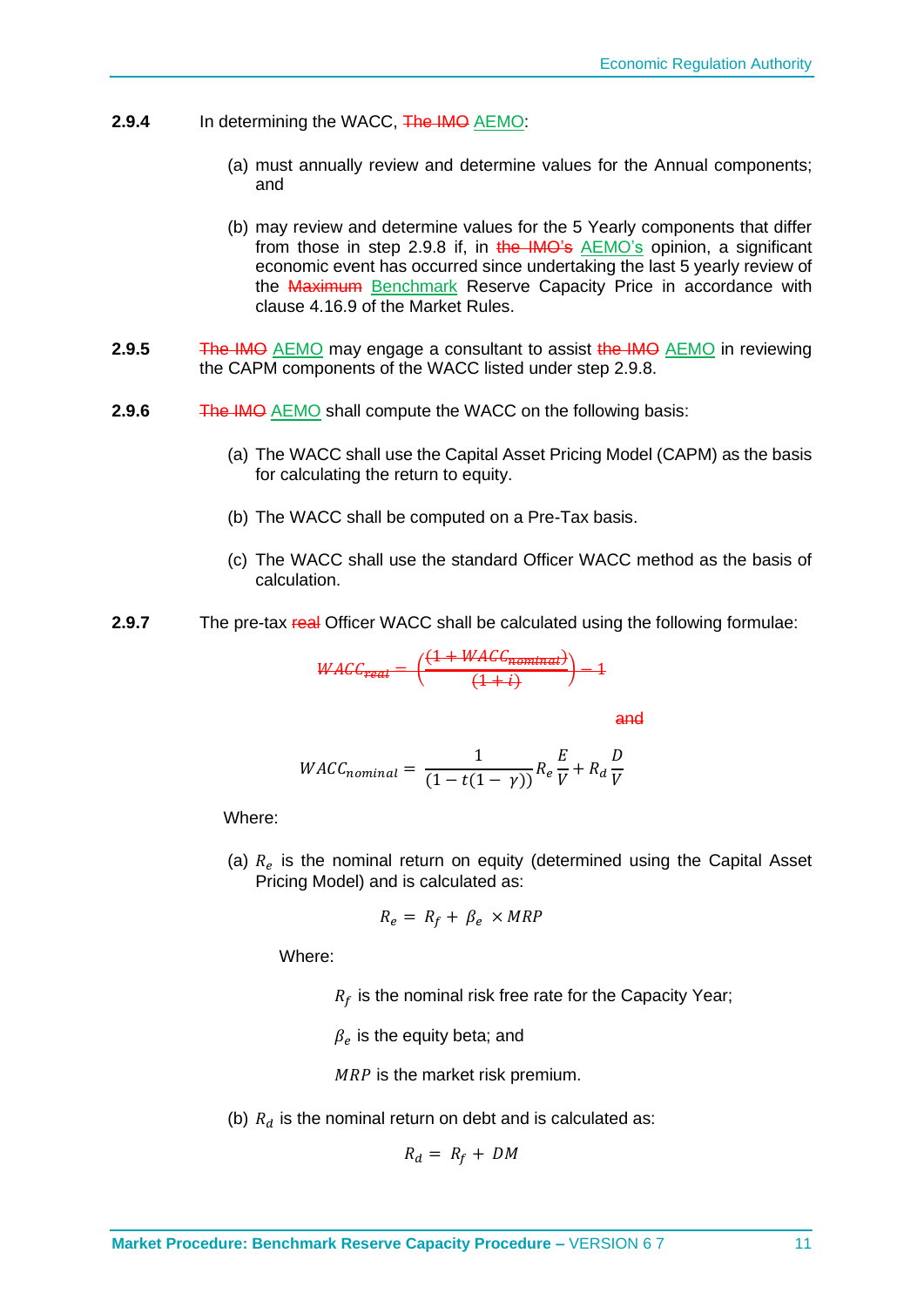Where:

 $R_f$  is the nominal risk free rate for the Capacity Year;

 $DM$  is the debt margin, which is calculated as the sum of the debt risk premium (DRP) and debt issuance cost (d).

- $(c)$  t is the benchmark rate of corporate income taxation, established at either an estimated effective rate or a value of the statutory taxation rate;
- (d)  $\gamma$  is the value of franking credits;
- (e)  $\frac{E}{V}$  is the market value of equity as a proportion of the market value of total assets;
- (f)  $\frac{D}{V}$  is the market value of debt as a proportion of the market value of total assets;
- (g) The nominal risk free rate, for a Capacity Year is the rate determined for that Capacity Year by the IMO AEMO on a moving average basis from the annualised yield on Commonwealth Government bonds with a maturity of 10 years:
	- using the indicative mid rates published by the Reserve Bank of Australia; and
	- averaged over a 20-trading day period;
- (h) The debt risk premium, DRP, for a Capacity Year is a margin above the risk free rate reflecting the risk in provision of debt finance. This will be estimated by the IMO AEMO as the margin between the observed annualised yields of Australian corporate bonds which have a BBB (or equivalent) credit rating from Standard and Poors and the nominal risk free rate. The IMO AEMO must determine the methodology to estimate the DRP, which in the opinion of The IMO AEMO is consistent with current accepted Australian regulatory practice.<sup>1</sup>
- (i) If there are no Commonwealth Government bonds with a maturity of 10 years on any day in the period referred to in step  $2.9.7(q)$ , the IMO AEMO must determine the nominal risk free rate by interpolating on a straight line basis from the two bonds closest to the 10 year term and which also straddle the 10 year expiry date.
- (j) If the methods used in step 2.9.7(i) cannot be applied due to suitable bond terms being unavailable, the IMO AEMO may determine the nominal risk free rate by means of an appropriate approximation.

Given observed issues with Bloomberg data, the ERA has adopted an alternative 'Bond-Yield Approach' to establishing the DRP and has applied this since its Final Decision on revisions proposed by WA Gas Networks (WAGN) to the access arrangement for the Mid West and South West gas distribution systems in 2011. This methodology was broadly upheld on appeal to the Australian Competition Tribunal in June 2012.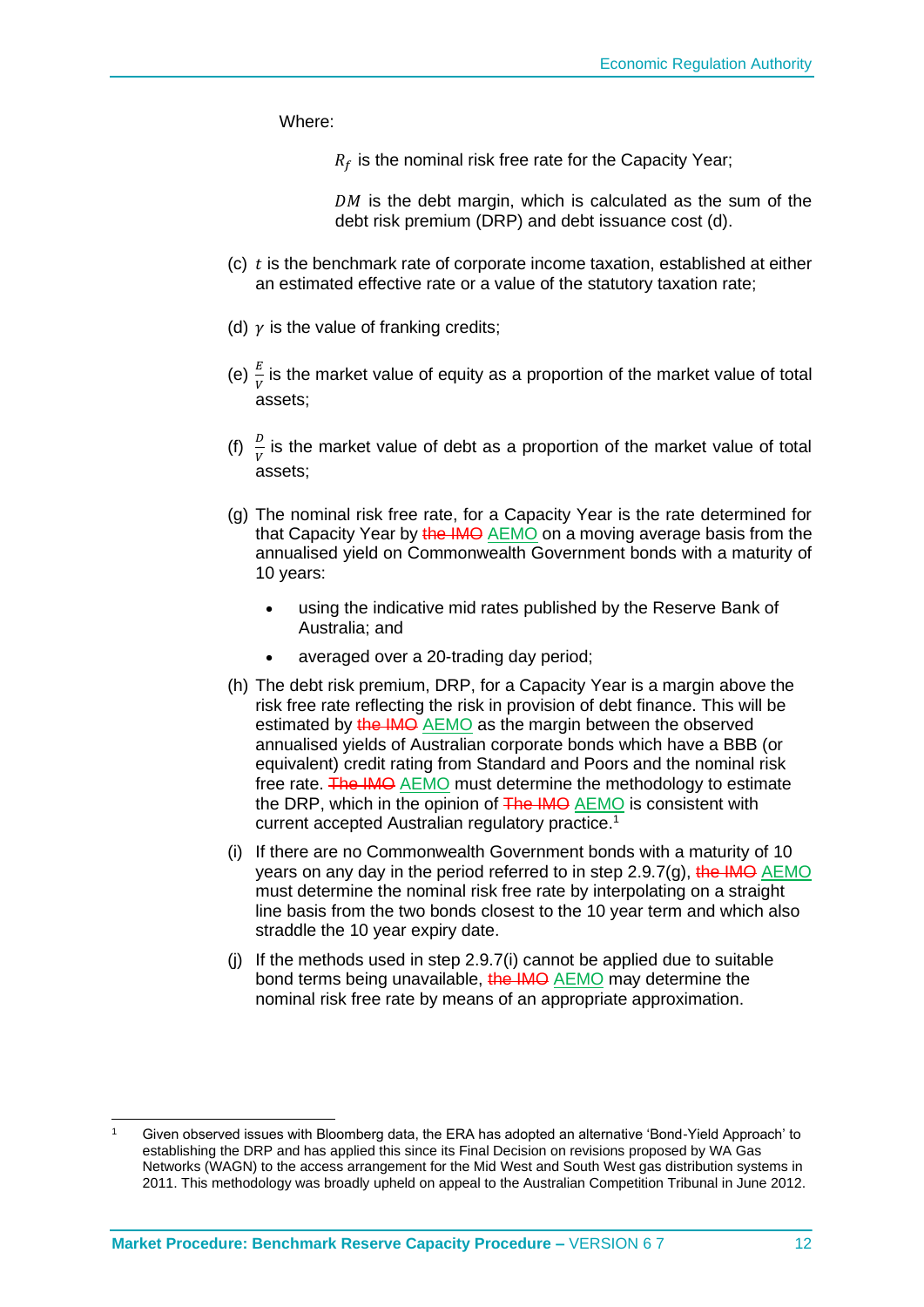(k) i is the forecast average rate of inflation for the 10 year period from the date of determination of the WACC. In establishing a forecast of inflation, the IMO must have regard to the forecasts of the Reserve Bank of Australia and, beyond the period of any such forecasts, the mid-point of the Reserve Bank's target range of inflation.

| <b>CAPM Parameter</b>                | Notation /<br><b>Determination</b> | <b>Review</b><br><b>Frequency</b> | <b>Value</b>    |
|--------------------------------------|------------------------------------|-----------------------------------|-----------------|
| Nominal risk free rate of return (%) | $R_f$                              | Annual                            | <b>TBD</b>      |
| Expected inflation (%)               | ŧ                                  | Annual                            | <b>TBD</b>      |
| Real risk free rate of return (%)    | $R_{\overline{f}\overline{f}}$     | Annual                            | <b>TBD</b>      |
| Market risk premium (%)              | <b>MRP</b>                         | 5-Yearly                          | 5.90 6.00       |
| Asset beta                           | $\beta_a$                          | 5-Yearly                          | 0.5             |
| Equity beta                          | $\beta_e$                          | 5-Yearly                          | 0.83            |
| Debt risk premium (%)                | <b>DRP</b>                         | Annual                            | <b>TBD</b>      |
| Debt issuance costs (%)              | d                                  | 5-Yearly                          | $0.100$ $0.125$ |
| Corporate tax rate (%)               | t                                  | Annual                            | <b>TBD</b>      |
| Franking credit value                | $\gamma$                           | 5-Yearly                          | $0.50$ $0.25$   |
| Debt to total assets ratio (%)       | D<br>V                             | 5-Yearly                          | 40              |
| Equity to total assets ratio (%)     | Е<br>V                             | 5-Yearly                          | 60              |

**2.9.8** The CAPM must use the following parameters as variables each year:

#### <span id="page-63-0"></span>**2.10 Determination of the Maximum Benchmark Reserve Capacity Price**

**2.10.1** The IMO AEMO must use the following formulae to determine the Maximum Benchmark Reserve Capacity Price:

MBRCP = (ANNUALISED\_FIXED\_O&M + ANNUALISED\_CAPCOST / CC)

Where:

MBRCP is the Maximum Benchmark Reserve Capacity Price to apply in a Reserve Capacity Auction;

ANNUALISED\_CAPCOST is the CAPCOST, expressed in Australian dollars, annualised over a 15 year period, using a nominal Weighted Average Cost of Capital (WACC) as determined in step 2.9;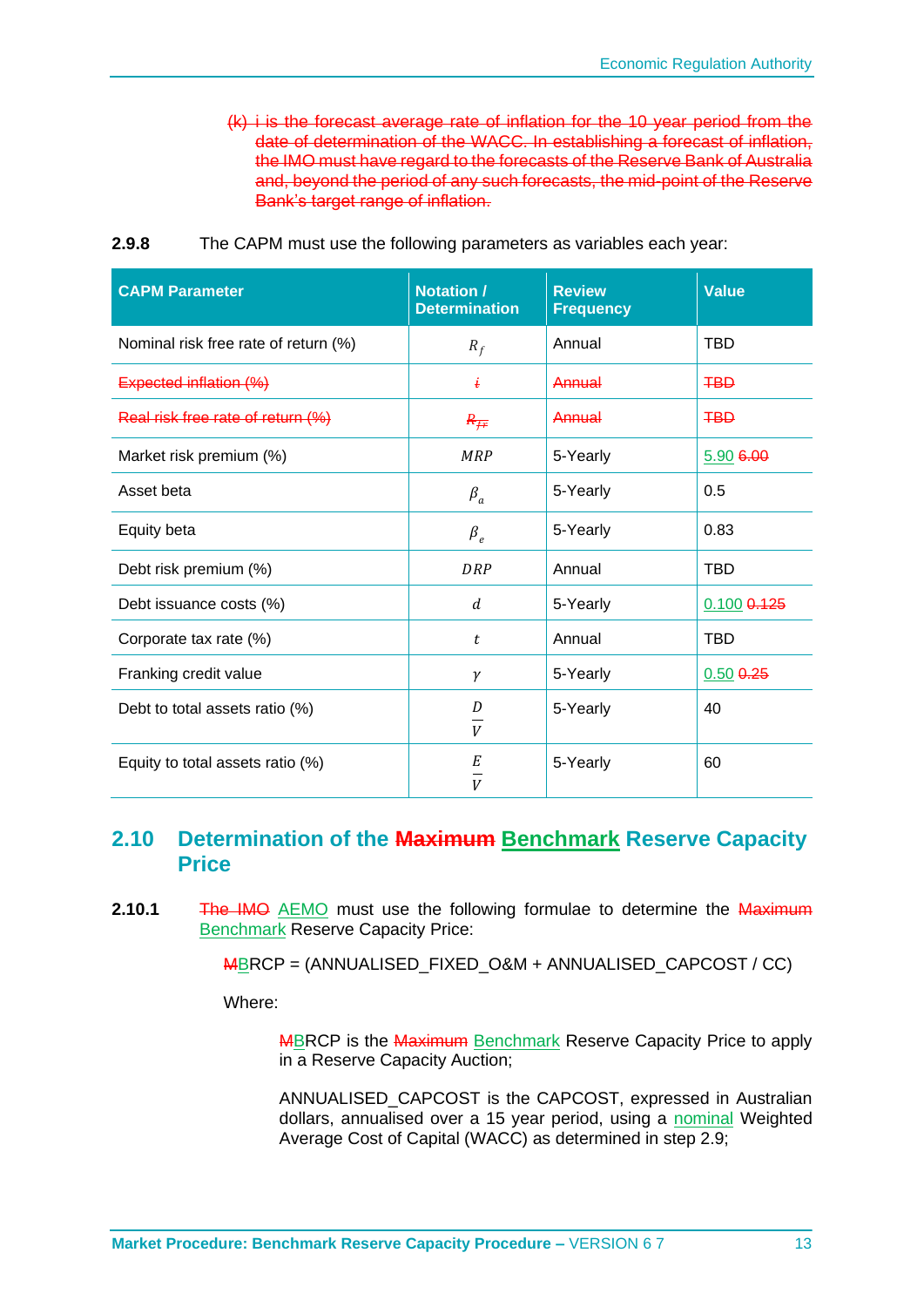CC is the expected Capacity Credit allocation determined in conjunction with Power Station costs in step 2.3.1 (c);

CAPCOST is the total capital cost, expressed in million Australian dollars, estimated for an open cycle gas turbine power station of capacity CAP; and

ANNUALISED\_FIXED\_O&M is the annualised fixed operating and maintenance costs for a typical open cycle gas turbine power station and any associated electricity transmission facilities determined in step 2.5 and expressed in Australian dollars, per MW per year.

The value of CAPCOST must be calculated as:

 $CAPCOST = ((PC x (1 + M) + TC) x CC + FFC + LC) x (1 + WACC)^{1/2}$ 

Where:

PC is the capital cost of an open cycle gas turbine power station, expressed in Australian dollars per MW as determined in step 2.3 for that location;

M is a margin to cover legal, approval, financing and other costs and contingencies as detailed in step 2.8;

TC is the estimate of Total Transmission Costs as determined in step 2.4;

CC is the expected Capacity Credit allocation determined in conjunction with Power Station costs in step 2.3.1 (c);

FFC is the Fixed Fuel Cost as determined in step 2.6;

LC is the Land Cost as determined in step 2.7; and

WACC is the Weighted Average Cost of Capital as determined in step 2.9.

- **2.10.2** Once the IMO AEMO has determined a revised value for the Maximum Benchmark Reserve Capacity Price, the IMO AEMO must publish a draft report describing how it has arrived at the proposed revised value and undertake consultation in accordance with clause 4.16.6 of the Market Rules. In preparing the draft report, the IMO AEMO must include details of how it has arrived at any proposed revised values for the Annual and 5 Yearly components used in calculating the WACC.
- **2.10.3** The IMO AEMO must publish any supporting consultant reports with the draft report on the Market Web Site.
- **2.10.4** After considering any submissions on the draft report, the IMO AEMO must propose a final value for the Maximum Benchmark Reserve Capacity Price and submit the report to the Economic Regulation Authority (ERA) of Western Australia for its approval under clause 2.26.1 of the Market Rules.